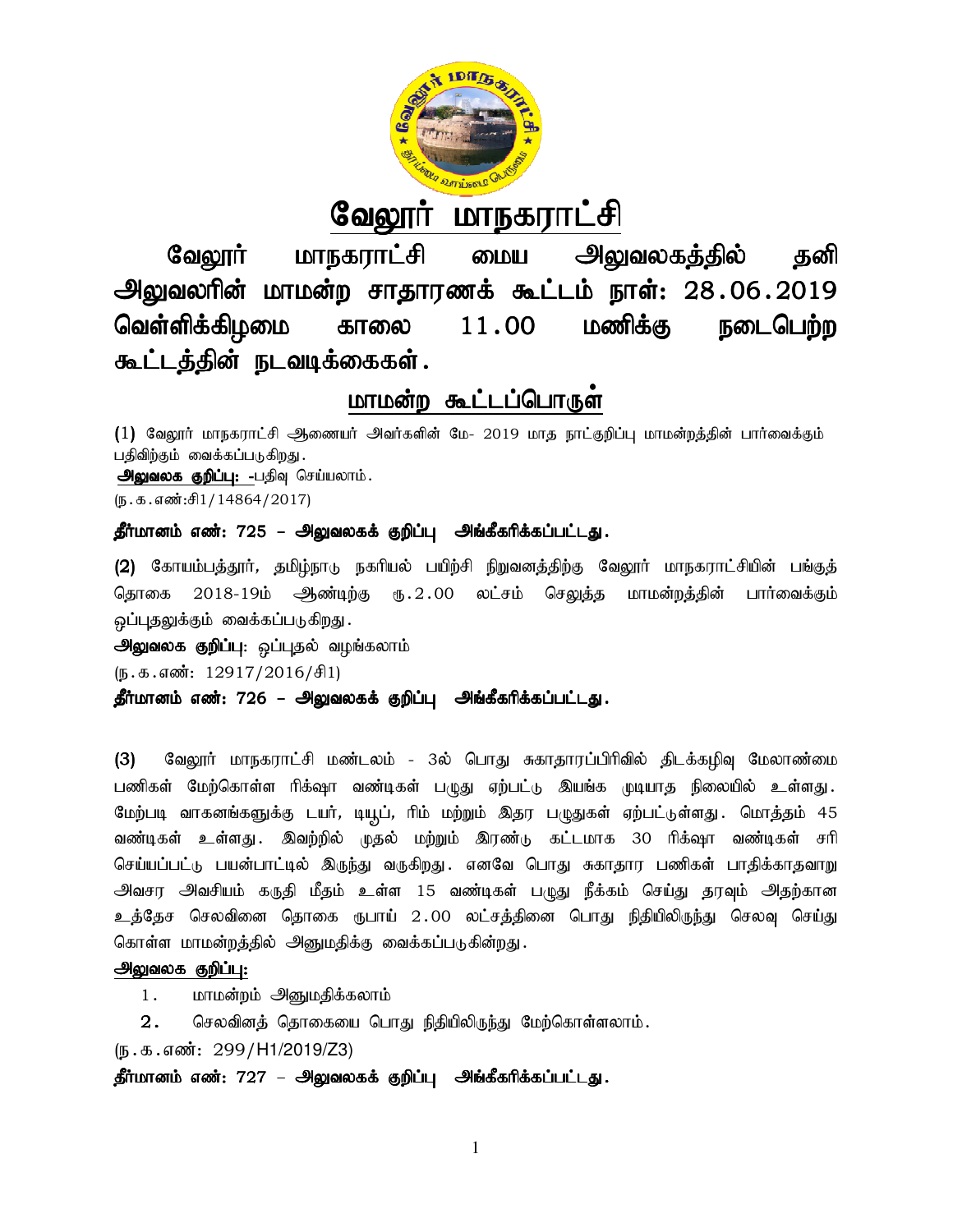(4) வேலூர் மாநகராட்சி மண்டலம் III, வார்டு எண் 31 முதல் 45 வரையிலான 15 வார்டுகளில் அந்தந்த பகுதிகளில் உருவாகும் திடக்கழிவுகளை அதற்காக அமைக்கப்பட்டுள்ள திடக்கழிவு மேலாண்மை மையங்களில், மக்கும் குப்பை மற்றும் மக்காத குப்பைகள் என தரம் பிரித்து உரமாக்கும் பணியில் ஈடுபடுத்தப்பட்டுள்ள மகளிர் குழு உறுப்பினர்கள் 105 நபர்களை ஈடுபடுத்தி பணிகளை மேற்கொள்வதற்கு இம்மாமன்ற தீர்மானம் எண்: 490 நாள் : 31.12.2018ல் அனுமதி அளித்துள்ளது . இதற்கான அனுமதிக்கப்பட்ட செலவினம் ரு.47.25 ஆகும் .இதற்கான அனுமதி மே -2019 உடன் முடிவடைவதால் பொது சுகாதார அவசர அவசியம் கருதி திடக்கழிவு மேலாண்மை பணியின் முக்கியத்துவம் கருதி இப்பணியினை இதே மகளிர் சுய உதவி குழுக்கள் மூலமாக பணிகளை தொடர்ந்து மேற்கொள்ள ஜீன் - 2019 முதல் நவம்பர் - 2019 வரை 6 மாத காலத்திற்கு நீட்டிப்பு செய்யவும், இதற்கான உத்தேச செலவினம் ரு.47.25 இலட்சத்தினை பொது நிதியிலிருந்து செலவு செய்து கொள்ள மன்றத்தின் அனுமதிக்கு வைக்கப்படுகிறது.

# அலுவலக குறிப்பு:

1. மாமன்றம் அனுமதிக்கலாம்.

2. செலவினத் தொகையை பொது நிதியிலிருந்து மேற்கொள்ளலாம்.

தீர்மானம் எண்: 728 – அலுவலகக் குறிப்பு அங்கீகரிக்கப்பட்டது.

(5) BtY]h; khefuhl;rp bghJ epjp 2019-2020 – BtY]h; khefuhl;rp kz;lyk;-3 பொதுசுகாதாரப் பணிகளுக்கு பயன்படுத்தப்பட்டுவரும் முன்றுசக்கர ரிக்ஷா வண்டிகளில் மொத்தம் 45 வண்டிகளின் டயர், டியூப், ரிம் மற்றும் இதர பாகங்கள் பழுதடைந்துள்ளதை, இவற்றில் முதல் மற்றும் இரண்டாவது கட்டங்களாக 30 ரிக்ஷா வண்டிகள் பழுதுகள் நீக்கி, புதியபாகங்கள் பொருத்தப்பட்டு தற்போது பொது சுகாதாரப்பணிகள் பயன்பாட்டில் இருந்து வருகிறது. மீதமுள்ள 15 வண்டிகளுக்கு பழுதுகள் நீக்கி, புதிய பாகங்கள் பொருத்தும் பணிக்கு மதிப்பீட்டுத் தொகையாக ரு.2,00,000/-க்கு ஆணையாளர் அவர்கள் நாள் 31.05.2019 ல் நிர்வாக அனுமதி வழங்கப்பட்டு 07.06.2019 அன்று பெறப்பட்ட முன்று விலைப்புள்ளிகள் ஒப்புநோக்கு பட்டியல் பின்வருமாறு .

| வ . எண் | ஓப்பந்ததாரின் பெயர்                                                                                            | தொகை (15 ரிக்ஷா<br>வண்டிகள்) | சதவிகிதம்                                       |
|---------|----------------------------------------------------------------------------------------------------------------|------------------------------|-------------------------------------------------|
| 1       | MAGESH&CO,<br>Road,<br>NO.12, Tolgate<br>Sainathapuram, vellore-632001                                         | $\text{I}5.2,25,000$ /-      | மதிப்பீட்டுத்<br>தொகையை<br>விட 1.125 அதிகம்(L2) |
| 2       | MURALI CONSTRUCTIONS,<br>Azahgiri<br>Nagar,<br>No.7,<br>Waterboard<br>Colony,<br>Alamelumangapuram, Vellore-9. | $(B.2, 50, 000)$ -           | மதிப்பீட்டுத்<br>தொகையை<br>விட 1.25 அதிகம் (L3) |
| 3       | KAY YES CONSTRUCTIONS.<br>No.4/17,<br>Senji<br>Krishnapuram, (Via)<br>Latteri.<br>Vellore-6320202.             | $(B.2,00,000)$ -             | மதிப்பீட்டுத்<br>தொகை<br>விகிதம் (L1)           |

M/S KAY YES CONSTRUCTIONS நிறுவனம் வேலூர், ஒப்பந்ததாரர் மதிப்பீட்டு தொகை விகிதத்தில் அளித்துள்ள விலைப்புள்ளியை ஏற்க மாமன்றத்தின் அனுமதிக்கு மாமன்றப் பொருள் பணிந்து சமர்ப்பிக்கப்படுகிறது.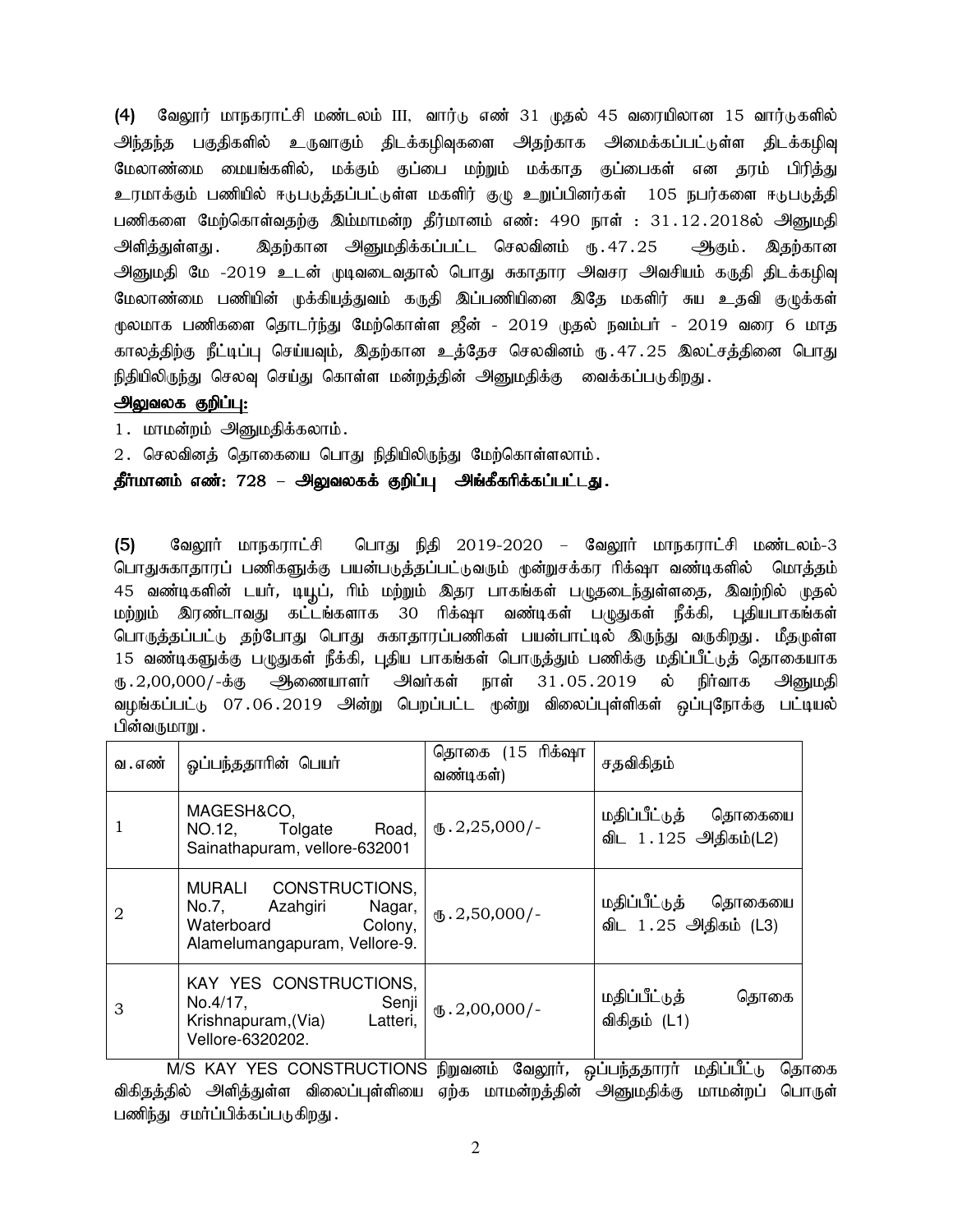### அலுவலக குறிப்பு:-

- 1 இப்பொருள் மாமன்றத்தில் பதிவு செய்யலாம்.
- 2 இப்பணிக்கான செலவினத் தொகையை பொது நிதி 2019-20ல் செலவு செய்யலாம்.
- 3 பெறப்பட்ட விலைப்புள்ளிகளில் குறைந்த தொகைக்கான விலைப்புள்ளி அளித்துள்ள KAY YES CONSTRUCTIONS வேலூர், நிறுவனத்தின் விலைப்புள்ளியை ஏற்கலாம்.

# ந.க.எண். 0299/H1/2019/Z-III

# தீர்மானம் எண்: 729 – அலுவலகக் குறிப்பு அங்கீகரிக்கப்பட்டது.

 $(6)$  வேலூர் மாநகராட்சியின் நிர்வாக அிறக்கை 2014-15, 2015-16, 2016-17 மற்றும் 2017-18ம் ஆண்டிற்கு தயார் செய்யப்பட்டுள்ளது . மாமன்றத்தின் பார்வைக்கும் பதிவிற்கும் வைக்கப்படுகிறது .

அலுவலக குறிப்பு: பதிவு செய்யலாம்

 $(\mathbf{b}.\mathbf{t}.\mathbf{d}.\mathbf{d}.\mathbf{w}$ : சி $1/3888/2018$ )

தீர்மானம் எண்: 730 – அலுவலகக் குறிப்பு அங்கீகரிக்கப்பட்டது.

 $(7)$  Bுலூர் மாநகராட்சி மண்டலம்-1ற்கு உட்பட்ட குத்தகை இனங்களுக்கு 21.06.2019 அன்று நடைபெற்ற பொது ஏலம் மற்றும் ஒப்பந்தப்புள்ளிகள் கோரப்பட்டு, வரப்பெற்ற ஒப்பந்தப்புள்ளிகள் கோரியவர்களின் விவரங்கள் கீழ்கண்டவாறு மாமன்றத்தின் பார்வைக்கும் அனுமதிக்கும் வைக்கப்படுகிறது.

| வ. எண் | என்<br>်ချွ<br>மண்ட | குத்தகை இனங்கள்                                                                          | ஒப்பந்தப்புள்ளிகள்<br>கோரியவர்கள் விவரம் | 2019-20<br>ஆண்டு<br>குத்தகை<br>கோரிய<br>தொகை<br>விவரம்<br>ரு. | 2018-19<br>சென்ற ஆண்டு<br>குத்தகை<br>தொகை<br>விபரம் |
|--------|---------------------|------------------------------------------------------------------------------------------|------------------------------------------|---------------------------------------------------------------|-----------------------------------------------------|
|        | 1                   | தாராபடவேடு பேருந்து<br>நிலைய பேருந்து நுழைவு<br>சுங்கம் வதூல் செய்யும்<br><u>ம்</u> யிடஉ | திரு. ஜி. அன்பு (எ) சிவாஜி               | $1,29,028/-$                                                  | $1,28,772/-$                                        |

 $1.$  மேற்படி குத்தகை இனத்திற்கு 2019-20 ஆண்டு முதல் 2021-22 வரை 3 ஆண்டுகளுக்கு குத்தகை உரிமம் வழங்கவும், முதல் ஆண்டு குத்தகை தொகையில் 5% உயர்வு செய்து ஒவ்வொரு ஆண்டும் குத்தகை உரிமம் வழங்கவும், ஏற்கனவே உள்ள குத்தகை தொகையை விட கூடுதலாக வரப்பெற்றுள்ளதால் மேற்படி குத்தகை இனத்திற்கு மாமன்றம் அனுமதி வழங்கலாம்.

ந.க.எண்.அ1/146/2018/ம.அ.1

தீர்மானம் எண்: 731 – அலுவலகக் குறிப்பு அங்கீகரிக்கப்பட்டது.

(8) கேலூர் மாநகராட்சி வறட்சி நிவாரண நிதி 2019-20 நகராட்சி சட்டம் 15-ன் கீழ் Rejuvenation of Openwell at Palar Head Works in Zone-IV, Vellore Corporation பணிக்கு தயாரிக்கப்பட்ட மதிப்பீட்டுத் தொகை ரு 7,50,000/-க்கு அணையர் அவர்களின் நிர்வாக அனுமதி நாள் 25.03.2019-ல் நிர்வாக அனுமதி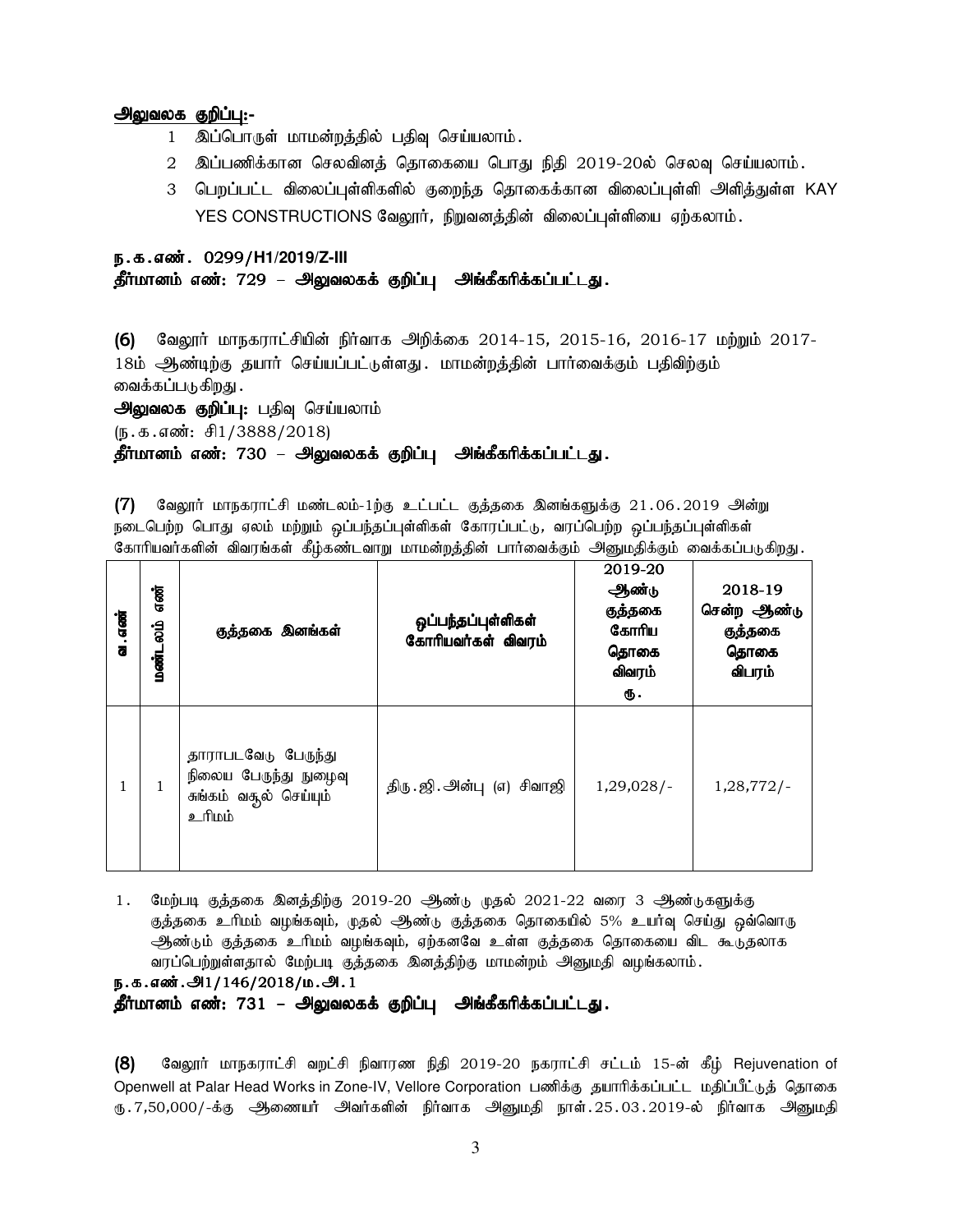வழங்கப்பட்டுள்ளது . இப்பணிக்கு 28 . 03 . 2019 அன்று பெறப்பட்ட முன்று விலைப்புள்ளிகளின் ஒப்புநோக்கு பட்டியல் விவரம் பின்வருமாறு.

| வ . எண் | ஒப்பந்ததாரரின் பெயர்        | விலைப்புள்ளி சதவிகிதம் |
|---------|-----------------------------|------------------------|
|         | திரு. N.Srinivasan, D.C.E., | $\text{I}$ .660690/-   |
|         | Vellore                     |                        |
| 2       | திரு. V.S. Anandan,         | $\text{I}$ 664649/-    |
|         | Vellore                     |                        |
| 3       | திரு. V.Sudhakar,           | $\text{I}$ .674045/-   |
|         | Vellore                     |                        |

மேற்படி பணிக்கு பெறப்பட்ட முன்று விலைப்புள்ளிகளில் குறைவானதாக திரு.N.Srinivasan,D.C.E., Vellore ஒப்பந்ததாரர் மதிப்பீட்டுத் தொகை விலையில் அிித்துள்ள விலைப்புள்ளியை ஏற்கலாம், மேலும் திரு . N.Srinivasan,D.C.E., Vellore ஒப்பந்ததாரருக்கு 29 . 03 . 2019 அன்று பணிஆிணை வழங்கப்பட்டதற்கும் மாமன்றத்தின் அனுமதிக்கு கோரப்படுகிறது.

அலுவலக குறிப்பு:-

- 1. khkd;wj;jpd; ghh;itf;F itf;fg;gl;Ls;s ng;bghUs; khkd;wj;jpy; gjpt[ bra;ayhk;.
- 2. இப்பணிக்கான செலவினத் தொகையை வறட்சி நிவாரண நிதி 2019-20 நகராட்சி சட்டம் 15-ன் கீழ் செலவு செய்யலாம்.
- 3 . பெறப்பட்ட விலைப்புள்ளிகளில் குறைவானதாக மதிப்பீட்டுத் தொகை விலையில் விலைப்புள்ளி அிளித்துள்ள திரு.N.Srinivasan,D.C.E., Vellore ஒப்பந்ததாரர் விலைப்புள்ளியை ஏற்கலாம், அணையர் அவர்களின் முன்அனுமதி பெற்று பணி ஆணை வழங்கியதையும் மாமன்றம் அனுமதி வழங்கலாம்.

 $(5.5.5.5\frac{1588}{2019}$ /E1)

# தீர்மானம் எண்: 732– அலுவலகக் குறிப்பு அங்கீகரிக்கப்பட்டது.

(9) மேலூர் மாநகராட்சி வறட்சி நிவாரண நிதி 2019-20 நகராட்சி சட்டம் 15-ன் கீழ் Rejuvenation of Borewell at Palar Head Works in Zone-IV, Vellore Corporation பணிக்கு தயாரிக்கப்பட்ட மதிப்பீட்டுத் தொகை ரு 6,00,000/-க்கு ஆணையர் அவர்களின் நிர்வாக அனுமதி நாள் $.25.03.2019$ -ல் நிர்வாக அனுமதி வழங்கப்பட்டுள்ளது . இப்பணிக்கு 28 . 03 . 2019 அன்று பெறப்பட்ட முன்று விலைப்புள்ளிகளின் ஒப்புநோக்கு பட்டியல் விவரம் பின்வருமாறு .

| வ . எண்     | ஒப்பந்ததாரரின் பெயர்        | விலைப்புள்ளி சதவிகிதம் |
|-------------|-----------------------------|------------------------|
|             | திரு. N.Srinivasan, D.C.E., | $\omega$ .529407/-     |
|             | Vellore                     |                        |
| $\mathbf 2$ | திரு. V.S. Anandan,         | $\omega$ .538505/-     |
|             | Vellore                     |                        |
| 3           | திரு. V.Sudhakar,           | $(D.552280)$ -         |
|             | Vellore                     |                        |

மேற்படி பணிக்கு பெறப்பட்ட முன்று விலைப்புள்ளிகளில் குறைவானதாக திரு.N.Srinivasan,D.C.E., Vellore ஒப்பந்ததாரர் மதிப்பீட்டுத் தொகை விலையில் அளித்துள்ள விலைப்புள்ளியை ஏற்கலாம், மேலும் திரு . N.Srinivasan,D.C.E., Vellore ஒப்பந்ததாரருக்கு 29 . 03 . 2019 அன்று பணிஅிணை வழங்கப்பட்டதற்கும் மாமன்றத்தின் அனுமதிக்கு கோரப்படுகிறது.

அலுவலக குறிப்பு:-

- 1. khkd;wj;jpd; ghh;itf;F itf;fg;gl;Ls;s ng;bghUs; khkd;wj;jpy; gjpt[ bra;ayhk;.
- 2. இப்பணிக்கான செலவினத் தொகையை வறட்சி நிவாரண நிதி 2019-20 நகராட்சி சட்டம் 15-ன் கீழ் செலவு செய்யலாம்.
- 3. பெறப்பட்ட விலைப்புள்ளிகளில் குறைவானதாக மதிப்பீட்டுத் தொகை விலையில் விலைப்புள்ளி அிளித்துள்ள திரு.N.Srinivasan,D.C.E., Vellore ஒப்பந்ததாரர் விலைப்புள்ளியை ஏற்கலாம்,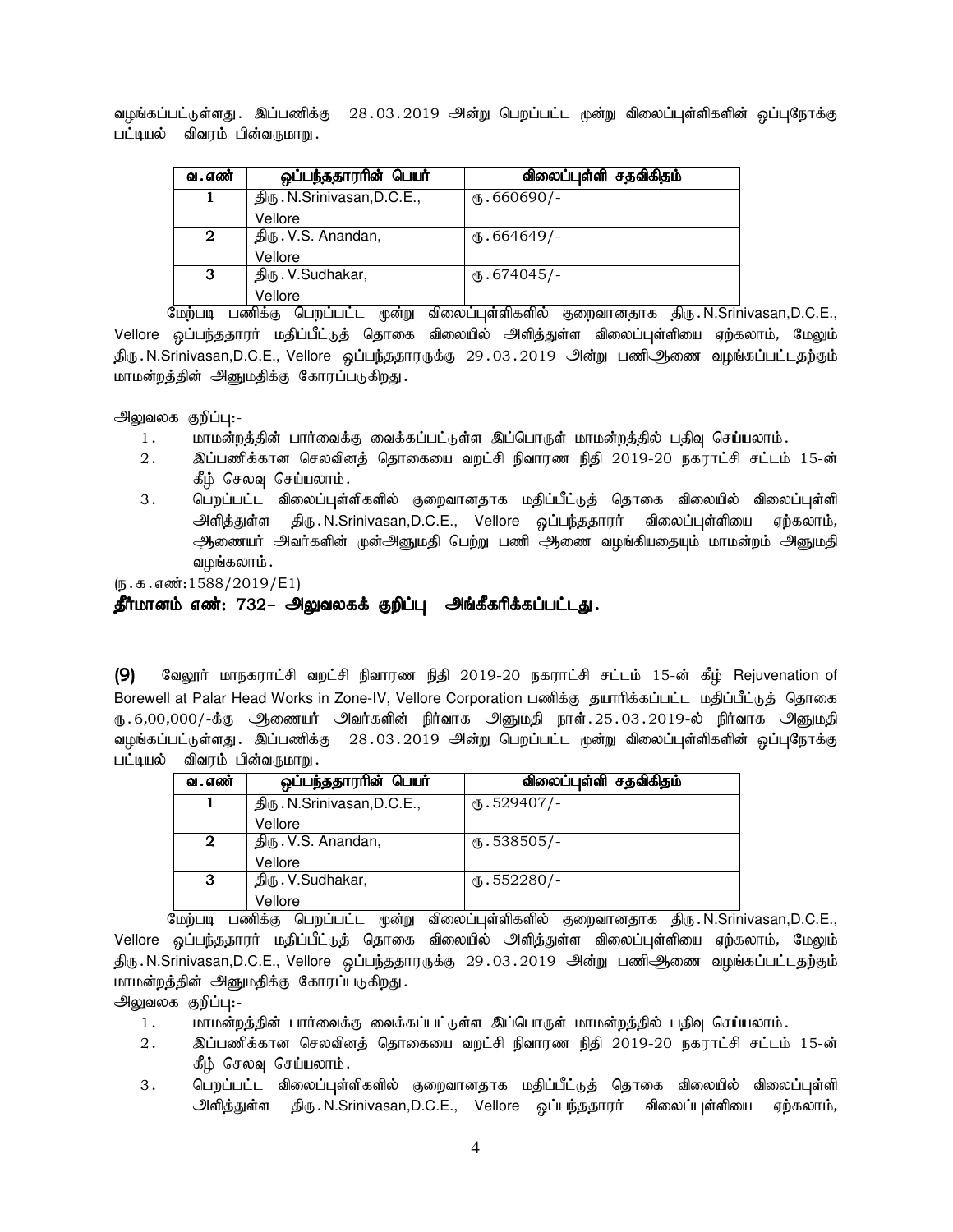அணையர் அவர்களின் முன்அனுமதி பெற்று பணி ஆணை வழங்கியதையும் மாமன்றம் அனுமதி வழங்கலாம்.

 $(5.5.5.5\frac{1589}{2019} / E1)$ 

தீர்மானம் எண்: 733 – அலுவலகக் குறிப்பு அங்கீகரிக்கப்பட்டது.

 $(10)$  வேலூர் மாநகராட்சி பொது நிதி 2019-20 நகராட்சி சட்டம் 15-ன் கீழ் Providing Electrification and Color Washing for Polling Booths for MP Election in Zone-IV Area, Vellore Corporation பணிக்கு தயாரிக்கப்பட்ட மதிப்பீட்டுத் தொகை ரு.5,00,000/-க்கு ஆணையர் அவர்களின் நிர்வாக அனுமதி நாள்.25.03.2019-ல் நிர்வாக அனுமதி வழங்கப்பட்டுள்ளது. இப்பணிக்கு 28.03.2019 அன்று பெறப்பட்ட முன்று விலைப்புள்ளிகளின் ஒப்புநோக்கு பட்டியல் விவரம் பின்வருமாறு.

| வ . எண் | ஒப்பந்ததாரரின் பெயர் | விலைப்புள்ளி சதவிகிதம் |
|---------|----------------------|------------------------|
|         | திரு. V.Sudhakar,    | $\mathbf{0}.441141/-$  |
|         | Vellore              |                        |
| 2       | திரு. V.S. Anandan,  | $\omega$ .453750/-     |
|         | Vellore              |                        |
| 3       | திரு. S.Kuppusamy,,  | $(D.499490)$ -         |
|         | Vellore              |                        |

மேற்படி பணிக்கு பெறப்பட்ட முன்று விலைப்புள்ளிகளில் குறைவானதாக திரு.N.Srinivasan,D.C.E., Vellore ஒப்பந்ததாரர் மதிப்பீட்டுத் தொகை விலையில் அளித்துள்ள விலைப்புள்ளியை ஏற்கலாம், மேலும் திரு .V.Sudhakar, Vellore ஒப்பந்ததாரருக்கு 29.03.2019 அன்று பணிஅிணை வழங்கப்பட்டதற்கும் மாமன்றத்தின் அனுமதிக்கு கோரப்படுகிறது.

அலுவலக குறிப்பு:-

- 1. khr மன்றத்தின் பார்வைக்கு வைக்கப்பட்டுள்ள இப்பொருள் மாமன்றத்தில் பதிவு செய்யலாம்.
- 2. ng;gzpf;fhd brytpdj; bjhifia bghJ epjp 2019-20 efuhl;rp rl;lk; 15-d; fPH; செலவு செய்யலாம்.
- 3 . பெறப்பட்ட விலைப்புள்ளிகளில் குறைவானதாக மதிப்பீட்டுத் தொகை விலையில் விலைப்புள்ளி அளித்துள்ள திரு. V.Sudhakar, Vellore ஒப்பந்ததாரர் விலைப்புள்ளியை ஏற்கலாம், ஆணையர் அவர்களின் முன்அனுமதி பெற்று பணி ஆணை வழங்கியதையும் மாமன்றம் அனுமதி வழங்கலாம்.

 $(5.5.5.5\omega(1590/2019)$  E1)

# <u>தீர்மானம் எண்: 734 – அலுவலகக் குறிப்பு</u> அங்கீகரிக்கப்பட்டது.

 $(11)$  Gaigyrin; Lorring Bright; and  $2019-20$   $\frac{4}{3}$  Removing and Re - Assembling of 90 HP Motor Pump at Karugambathur Head Works in Vellore Corporation பணிக்கு தயாரிக்கப்பட்ட மதிப்பீட்டுத் தொகை ரு 1,25,000/-க்கு ஆணையர் அவர்களின் நிர்வாக அனுமதி நாள்.04.02.2019-ல் நிர்வாக அனுமதி வழங்கப்பட்டுள்ளது . இப்பணிக்கு 28 . 03 . 2019 அன்று பெறப்பட்ட முன்று விலைப்புள்ளிகளின் ஒப்புநோக்கு பட்டியல் - விவரம் பின்வருமாறு .

| வ . எண் | ஒப்பந்ததாரரின் பெயர் | விலைப்புள்ளி சதவிகிதம் |
|---------|----------------------|------------------------|
|         | திரு. V.S. Anandan   | $\text{I}10000$ /-     |
|         | Vellore              |                        |
| 2       | திரு. V.Sudhakar,    | $\text{I}11750/-$      |
|         | Vellore              |                        |
| 3       | திரு. S.Kuppusamy,   | $\text{I}13650/-$      |
|         | Vellore              |                        |

மேற்படி பணிக்கு பெறப்பட்ட முன்று விலைப்புள்ளிகளில் குறைவானதாக திரு.V.S. Anandan Vellore ஒப்பந்ததாரர் மதிப்பீட்டுத் தொகை விலையில் அளித்துள்ள விலைப்புள்ளியை ஏற்கலாம், மேலும் திரு . V.S.Anandan,Vellore ஒப்பந்ததாரருக்கு 29 . 03 . 2019 அன்று பணிஅிணை வழங்கப்பட்டதற்கும் மாமன்றத்தின் அனுமதிக்கு கோரப்படுகிறது.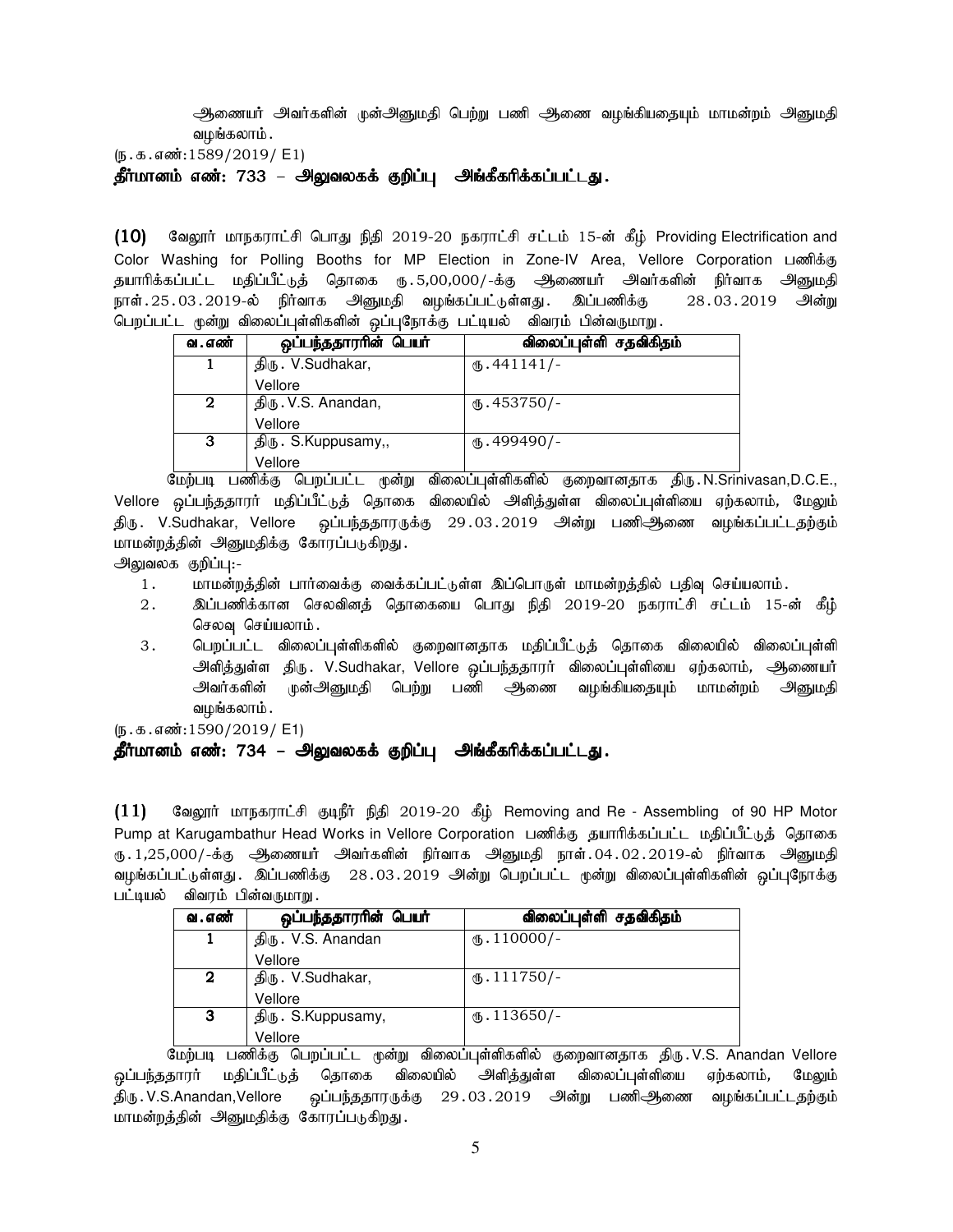#### அலுவலக குறிப்பு:-

- 1. khr மன்றத்தின் பார்வைக்கு வைக்கப்பட்டுள்ள இப்பொருள் மாமன்றத்தில் பதிவு செய்யலாம்.
- 2. இப்பணிக்கான செலவினத் தொகையை பொது நிதி 2019-20 நகராட்சி சட்டம் 15-ன் கீழ் செலவு செய்யலாம்.
- 3 . பெறப்பட்ட விலைப்புள்ளிகளில் குறைவானதாக மதிப்பீட்டுத் தொகை விலையில் விலைப்புள்ளி அளித்துள்ள திரு.V.S.Anandan, Vellore ஒப்பந்ததாரர் விலைப்புள்ளியை ஏற்கலாம், ஆணையர் அவர்களின் முன்அனுமதி பெற்று பணி அணை வழங்கியதையும் மாமன்றம் அனுமதி வழங்கலாம் .

 $(5.5.5.5\cdot\frac{10026}{2019/E1})$ 

### தீர்மானம் எண்: 735 – அலுவலகக் குறிப்பு அங்கீகரிக்கப்பட்டது.

 $(12)$  வேலூர் மாநகராட்சி பொது நிதி மற்றும் குடிநீர் நிதி 2018-19ன் கீழ் Providing Distribution Pipeline at Ariyur Thiruvalluvar Nagar in Ward No. 48, Zone-IV in Vellore Corporation; பணிக்கு தயாரிக்கப்பட்ட மதிப்பீட்டுத் தொகை ரு.45,000/-க்கு ஆணையர் அவர்களின் நிர்வாக அனுமதி நாள்.23.01.2019-ல்<br>நிர்வாக அனுமதி வழங்கப்பட்டுள்ளது. இப்பணிக்கு 28.01.2019 அன்று பெறப்பட்ட முன்று .<br>நிர்வாக அனுமதி வழங்கப்பட்டுள்ளது . இப்பணிக்கு 28.01.2019 அன்று பெறப்பட்ட முன்று விலைப்புள்ளிகளின் ஒப்புநோக்கு பட்டியல் விவரம் பின்வருமாறு.

| வ . எண் | <u>ஓப்பந்ததாரரின் பெயர்</u>           | விலைப்புள்ளி சதவிகிதம் |
|---------|---------------------------------------|------------------------|
|         | திரு . V.S. ஆனந்தன் <i>,</i>          | ரு.43265/-             |
|         | வேலூர்                                |                        |
|         | M/S.Sai Saranya Enterprises<br>வேலாா் | $M_{\rm b}$ .44576/-   |
| 3       | M/S.Brindha Agencies,<br>வேலூர்       | (15.47006/-            |

.<br>மேற்படி பணிக்கு பெறப்பட்ட முன்று விலைப்புள்ளிகளில் திரு.V.S. ஆனந்தன், வேலூர், ஒப்பந்ததாரர் மகிப்பீட்டுக் கொகையை விட குறைவான விலையில் அளிக்துள்ள விலைப்புள்ளியை எற்கலாம், மேலும் 01.03.2019 அன்று பணிஆணை வழங்கியதற்கும் மாமன்றத்தின் அனுமதிக்கு மாமன்றப் பொருள் வைக்கப்படுகிறது .

அலுவலக குறிப்பு:-

- 1. khkd;wj;jpd; ghh;itf;F itf;fg;gl;Ls;s ng;bghUs; khkd;wj;jpy; gjpt[ bra;ayhk;.
- 2. இப்பணிக்கான செலவினத் தொகையை பொதுநிதி 2018-19ன் கீழ் செலவு செய்யலாம்.
- 3 . பெறப்பட்ட விலைப்புள்ளிகளில் மதிப்பீட்டுத் தொகையை விட குறைவான விலை விகிதத்தில் .<br>விலைப்புள்ளி அளித்துள்ள திரு.V.S. ஆனந்தன், வேலூர்*,* அவர்களின் விலைப்பள்ளியை ஏற்கலாம். முன்அனுமதியில் பணிஆிணை வழங்கியதை மாமன்றம் அனுமதி வழங்கலாம்

 $(5.5.5 \cdot \text{m} \cdot \text{m} \cdot 003/2019/\text{m}1)$ 

# தீர்மானம் எண்: 736 – அலுவலகக் குறிப்பு அங்கீகரிக்கப்பட்டது.

( $13$ ) வேலூர் மாநகராட்சி குடிநீர் நிதி 2018-19ன் கீழ் மாநகராட்சிக்குட்பட்ட பகுதிகளில் குடிநீர் விநியோக பணிகளில் கிருமிநாசினியாக Sodium Hypo Chloride பயன்படுக்கப்பட்டு வருகிறது. மேற்படி பணிக்கு தயாரிக்கப்பட்ட மதிப்பீட்டுத் தொகை ரு..70,00,000/-க்கு, மாமன்ற தீர்மானம் எண்:201, நாள்:05.04.2018ல் நிர்வாக அினுமதி வழங்கப்பட்டு, 18.06.2018ல் ஒப்பந்தப்புள்ளி மேற்கொள்ளப்பட்டதில் M/s.TamilNadu Chemicals Industries, Chennai நிறுவனம் மதிப்பீட்டுத் தொகையை விட 2.82% குறைவாக கொடுத்துள்ள ஒப்பந்தப்புள்ளி ஏற்கப்பட்டு, மாமன்ற தீர்மான எண்.278 நாள்.29.06.18ல் அீ்துமதி வழங்கப்பட்டு 2018-19க்கு ஓர் அூண்டிற்கு பணிகள் செய்து முடிக்கப்பட்டது. மேலும் ஏற்கனவே மாமன்றத்தில் இரண்டு ஆண்டுகளுக்கு காலநீட்டிப்பு செய்ய பொருள் வைக்கப்பட்டுள்ளதற்கிணங்க 2019-20 ஓர் ஆண்டிற்கு காலநீட்டிப்பு செய்து 18% GST உட்பட ரு.70.00 இலட்சத்திற்கு அதே நிறுவனத்தின் முலம் அதே விலை விகிதத்தில்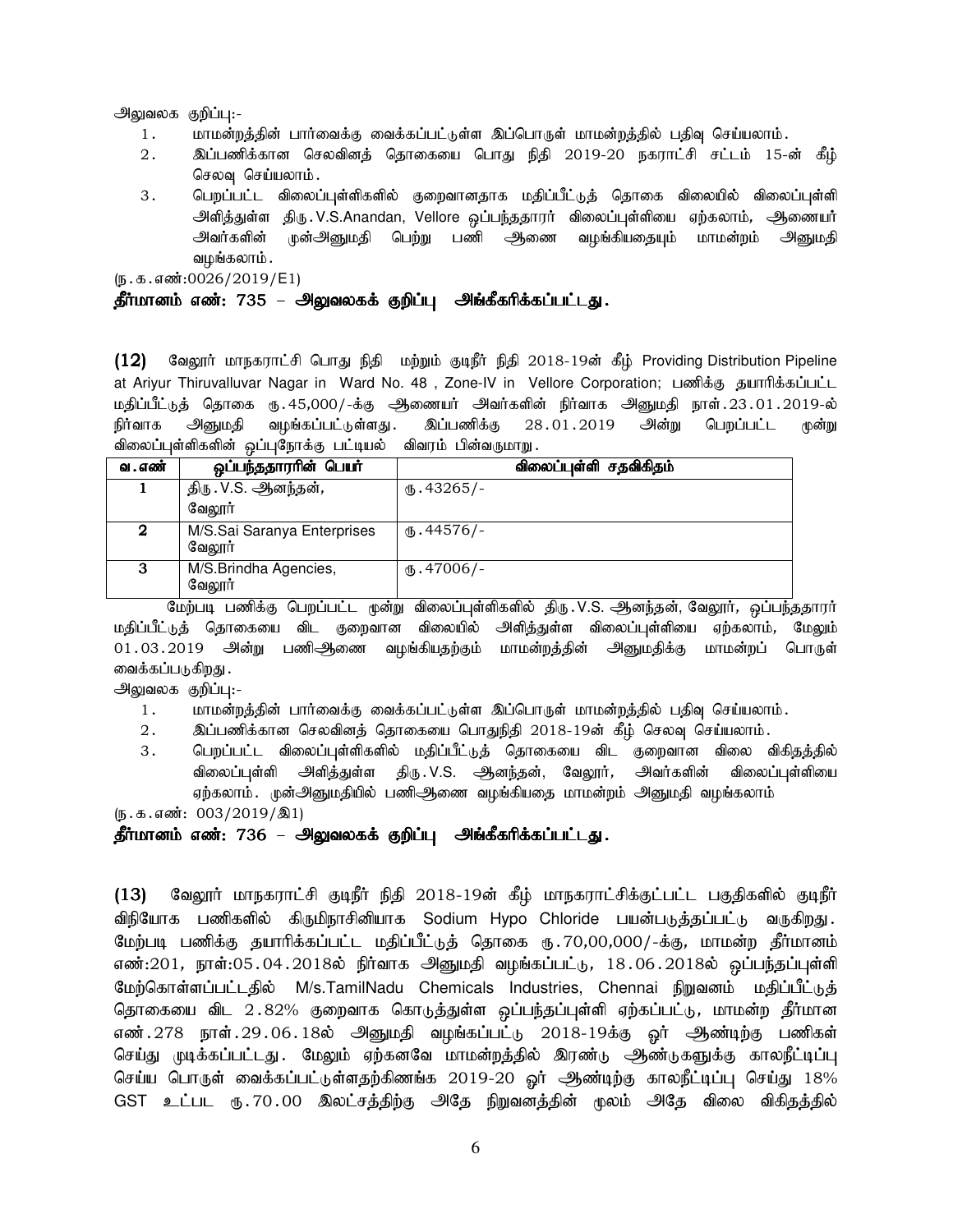மேற்கொள்ளவும், பணி உத்தரவு வழங்கவும், மேற்படி விவரம் மாமன்றத்தின் பார்வைக்கும் பதிவிற்கும் பொருள் வைக்கப்படுகிறது. முன் அனுமதி வழங்க மன்றம் அனுமதிக்கலாம். <u>அலுவலக குறிப்பு:-</u>

1. மாமன்றத்தின் பார்வைக்கு வைக்கப்பட்டுள்ள இப்பொருள் மாமன்றம் பதிவு செய்யலாம்.

2. இப்பணிக்கான செலவினத்தொகையை குடிநீர் நிதி 2019-20-ன் கீழ் செலவு செய்யலாம்.

 $(\mathbf{5}.\mathbf{5}.\mathbf{4}.\mathbf{5}.\mathbf{6}$ . 1440/2018/ $\mathbf{1})$ 

தீர்மானம் எண்: 737 – அலுவலகக் குறிப்பு அங்கீகரிக்கப்பட்டது.

 $(14)$  வேலூர் மாநகராட்சி பொது நிதி 2019-20ன் கீழ் ஆணையர் அவர்கள் 28.05.2019 அன்று கீழே<br>பட்டியலில் கண்ட 11 பணிகள் மேற்கொள்ள நிர்வாக அனுமதி பெறப்பட்டுள்ளது. இப்பணிக்கு பட்டியலில் கண்ட 11 பணிகள் மேற்கொள்ள நிர்வாக அனுமதி பெறப்பட்டுள்ளது. 26.06.2019 அன்று ஒப்பந்தப்புள்ளி கோரப்பட்டதில் பெறப்பட்ட ஒப்பந்தப்புள்ளிகளுக்கான ஒப்புநோக்கு பட்டியல் தயார் செய்யப்பட்டுள்ளது. இப்பணிகளுக்கு அளிக்கப்பட்டுள்ள ஒப்பந்தப்புள்ளிகளில் மதிப்பீட்டை விட குறைந்த தொகைக்கான ஒப்பந்தப்புள்ளி அளித்துள்ள ஒப்பந்தாரர்களின் ஒப்பந்தப்புள்ளியை முடிவு செய்ய மாமன்றத்தின் அனுமதி கோரப்படுகிறது.

| ഖ.<br>எண்    | பணியின் பெயர்                                                                                                              | மதிப்பீடு      | ஒப்பந்ததாரா்<br>திருவாளர்கள்                                             | ஒப்பந்தப்புள்ளி<br>விலைவிகிதம்  | குறிப்பு                                                                                                       |
|--------------|----------------------------------------------------------------------------------------------------------------------------|----------------|--------------------------------------------------------------------------|---------------------------------|----------------------------------------------------------------------------------------------------------------|
| $\mathbf{1}$ | 2                                                                                                                          | $\overline{3}$ | $\overline{4}$                                                           | $\overline{5}$                  | 6                                                                                                              |
| 1.           | Construction of Tipper Body in<br>existing vehicle no. TN 23 BB 9716<br>(Refuse collector - Z-III)                         | 8.00           | M/s.Nirmala<br>Agencies<br>Coimbatore<br>M/s. VAMBSK FABS<br>Coimbatore; | $-1.25%$ (L1)<br>$-0.45%$ (L2)  | $L1-\hat{\omega} - 1.25\%$<br>மதிப்பீட்டுத்<br>தொகையை விட<br>குறைவாக வழங்கப்<br>பட்டுள்ளதை                     |
| 2.           | Construction of Tipper Body in<br>existing vehicle no. TN 23 BB 4870<br>(Refuse collector Z-II)                            | 8.00           | M/s.Nirmala<br>Agencies<br>Coimbatore<br>M/s. VAMBSK FABS<br>Coimbatore; | $-1.25%$ (L1)<br>$-0.45%$ (L2)  | ஏற்கலாம்<br>$L1-\dot{\omega} - 1.25%$<br>மதிப்பீட்டுத்<br>தொகையை விட<br>குறைவாக வழங்கப்<br>பட்டுள்ளதை ஏற்கலாம் |
| 3.           | Construction of Tipper Body in<br>existing vehicle no.TN 23 BE<br>9742 (Refuse collector)                                  | 8.00           | M/s.Nirmala<br>Agencies<br>Coimbatore<br>M/s. VAMBSK FABS<br>Coimbatore; | $-1.25%$ (L1)<br>$-0.45%$ (L2)  | $L1-\dot{\omega} - 1.25%$<br>மதிப்பீட்டுத்<br>தொகையை விட<br>குறைவாக வழங்கப்<br>பட்டுள்ளதை ஏற்கலாம்             |
| 4.           | Construction of Sewage Tanker 5<br>Kl capacity existing vehicle no.<br>TN 23 BF 1095 (4th zone -<br>Dumber Placer Vehicle) | 10.00          | M/s.Nirmala<br>Agencies<br>Coimbatore<br>M/s. VAMBSK FABS<br>Coimbatore; | $-0.55\%$ (L1)<br>$-0.15%$ (L2) | $L1 - \dot{\omega} - 0.55\%$<br>மதிப்பீட்டுத்<br>தொகையை விட<br>குறைவாக வழங்கப்<br>பட்டுள்ளதை<br>ஏற்கலாம்       |
| 5.           | Construction of Mobile Toilet in<br>existing vehicle no: TN 23 BE<br>8599 (Refuse Collector<br>Vehicle)                    | 13.00          | M/s.Nirmala<br>Agencies<br>Coimbatore<br>M/s.VAMBSK FABS<br>Coimbatore;  | $-0.38\%$ (L1)<br>$-0.08%$ (L2) | $L1 - \dot{\omega} - 0.38\%$<br>மதிப்பீட்டுத்<br>தொகையை விட<br>குறைவாக வழங்கப்<br>பட்டுள்ளதை<br>ஏற்கலாம்       |
| 6.           | Construction of Cow carrier<br>vehicle in existing vehicle No.                                                             | 9.50           | M/s.Nirmala<br>Agencies<br>Coimbatore                                    | $-0.53%$ (L1)                   | $L1-\dot{\omega}$ -0.53%<br>மதிப்பீட்டுத்                                                                      |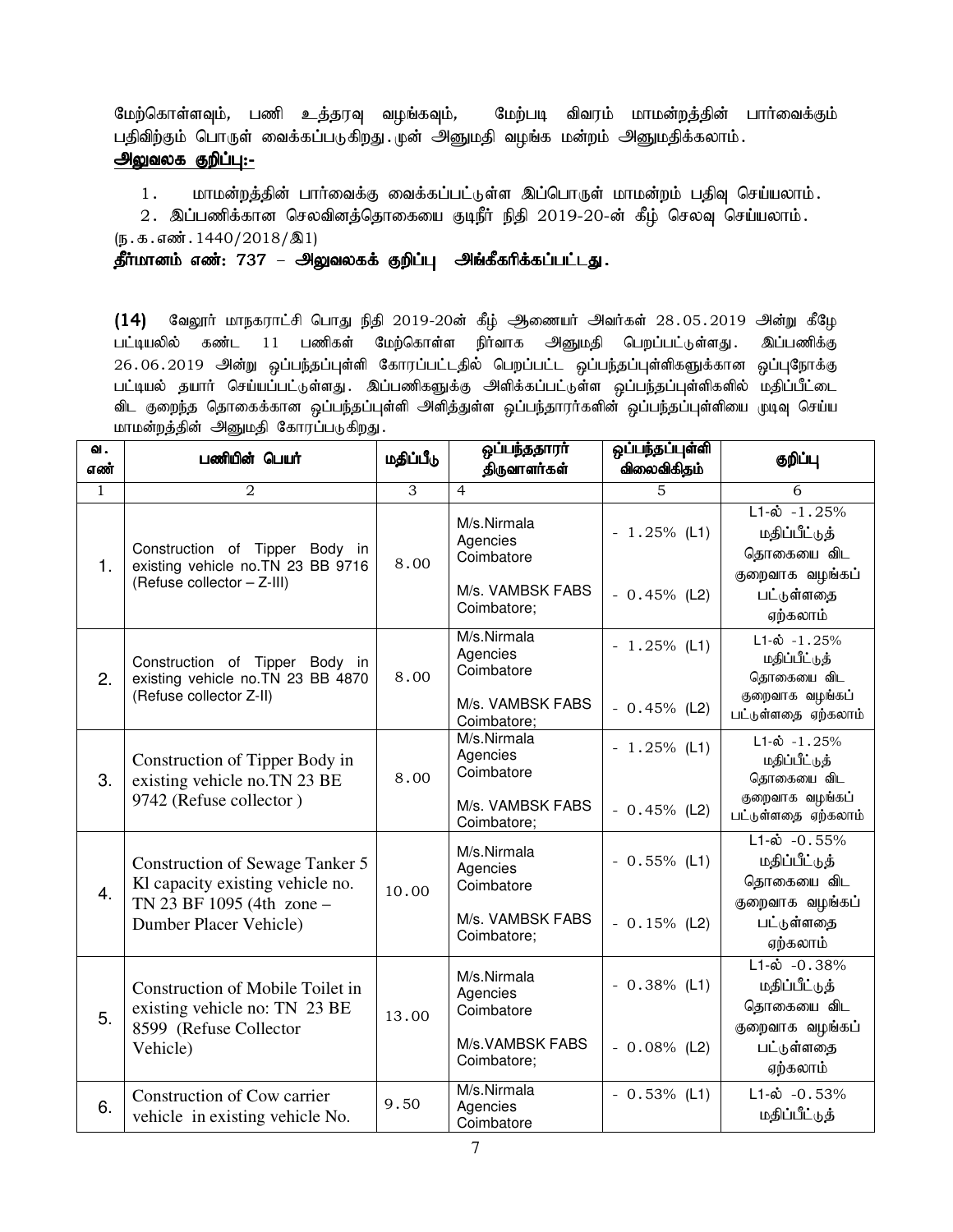|      | TN 23 AK 0878 (Dumper Placer                                       |      |                          |               | தொகையை விட                 |
|------|--------------------------------------------------------------------|------|--------------------------|---------------|----------------------------|
|      | Vehicle)                                                           |      | M/s. VAMBSK FABS         | $-0.16%$ (L2) | குறைவாக வழங்கப்            |
|      |                                                                    |      | Coimbatore;              |               | பட்டுள்ளதை                 |
|      |                                                                    |      |                          |               | ஏற்கலாம்                   |
|      |                                                                    |      | M/s.Nirmala              |               | $L1-\hat{\omega} - 1.25\%$ |
|      |                                                                    |      | Agencies                 | $-1.25%$ (L1) | மதிப்பீட்டுத்              |
| 7.   | Construction of Tipper Body in<br>existing vehicle no.TN 23 BF     | 8.00 | Coimbatore               |               | தொகையை விட                 |
|      | 1135 (Refuse Collector Z-III)                                      |      | M/s.Sakthi Bady          |               | குறைவாக வழங்கப்            |
|      |                                                                    |      | Works                    | $-0.45%$ (L2) | பட்டுள்ளதை                 |
|      |                                                                    |      | Chennai                  |               | ஏற்கலாம்                   |
|      |                                                                    |      | M/s.Nirmala              |               | $L1-\hat{\omega} - 1.25%$  |
|      | Construction of Tipper Body in                                     |      | Agencies<br>Coimbatore   | $-1.25%$ (L1) | மதிப்பீட்டுத்              |
| 8.   | existing vehicle no.TN23 BD                                        | 8.00 |                          |               | தொகையை விட                 |
|      | $2608$ (Refuse Collector $Z - III$ )                               |      | M/s.Sakthi Bady          |               | குறைவாக வழங்கப்            |
|      |                                                                    |      | Works                    | $-0.45%$ (L2) | பட்டுள்ளதை                 |
|      |                                                                    |      | Chennai                  |               | ஏற்கலாம்                   |
|      | Construction of Tipper Body in<br>existing vehicle no.TN 23 BB     | 8.00 | M/s.Nirmala              |               | $L1-\hat{\omega} - 1.25\%$ |
|      |                                                                    |      | Agencies<br>Coimbatore   | $-1.25%$ (L1) | மதிப்பீட்டுத்              |
| 9.   |                                                                    |      |                          |               | தொகையை விட                 |
|      | 2959 (Refuse Collector Z-III)                                      |      | M/s.Sakthi Bady          | $-0.45%$ (L2) | குறைவாக வழங்கப்            |
|      |                                                                    |      | Works<br>Chennai;        |               | பட்டுள்ளதை<br>ஏற்கலாம்     |
|      |                                                                    |      |                          |               | $L1-\hat{\omega} - 1.25\%$ |
|      |                                                                    |      |                          |               | மதிப்பீட்டுத்              |
|      |                                                                    |      | M/s.Nirmala<br>Agencies  | $-1.25%$ (L1) | தொகையை விட                 |
|      | Construction of Tipper Body in                                     |      | Coimbatore               |               | குறைவாக வழங்கப்            |
| 10.1 | existing vehicle no.TN23 BB                                        | 8.00 |                          |               | பட்டுள்ளதை                 |
|      | (Refuse collector Z-III)<br>4910                                   |      | M/s.Sakthi Bady<br>Works | $-0.45%$ (L2) | ஏற்கலாம்                   |
|      |                                                                    |      | Chennai                  |               |                            |
|      |                                                                    |      |                          |               |                            |
|      |                                                                    |      | M/s.Nirmala              |               | $L1-\hat{\omega} - 1.25\%$ |
|      |                                                                    |      | Agencies                 | $-1.25%$ (L1) | மதிப்பீட்டுத்              |
|      | Construction of Tipper Body in                                     | 8.00 | Coimbatore               |               | தொகையை விட                 |
| 11.  | existing vehicle no.TN23 BD<br>$2648$ (Refuse collector $-Z$ -III) |      | M/s.Sakthi Bady          |               | குறைவாக வழங்கப்            |
|      |                                                                    |      | Works                    | $-0.45%$ (L2) | பட்டுள்ளதை                 |
|      |                                                                    |      | Chennai                  |               | ஏற்கலாம்                   |

மேற்படி பட்டியலில் கண்ட 11 பணிகளுக்கு சமா்ப்பிக்கப்பட்டுள்ள ஒப்பந்தப்புள்ளிகளில் குறைந்த தொகைக்கான ஒப்பந்தப்புள்ளி அளித்த நிறுவனத்தின் ஒப்பந்தப்புள்ளியை ஏற்று பட்டியலில் கண்ட 11 பணிக்கு 26.06.2019 அன்று பணி உத்திரவு வழங்கப்பட்டதற்கும் மாமன்றத்தின் அனுமதி கோரப்படுகிறது.

# அலுவலக குறிப்பு :

- $1.$  மாமன்றத்தின் பார்வைக்கு வைக்கப்பட்டுள்ள இப்பொருள் மாமன்றத்தில் பதிவு செய்யலாம்.
- $2.$  இப்பணிக்கான செலவினத் தொகையை பொது நிதி 2019-20ன் கீழ் செலவு செய்யலாம்.
- 3. வேலூர் மாநகராட்சியில் பொது நிதி 2018-19ன் கீழ் ஒப்பந்தப்புள்ளி கோரப்பட்ட மேற்கண்ட 11 பணிகளுக்கும் ஒப்பந்தப்புள்ளி அளித்துள்ள ஒப்பந்ததார்களின் குறைந்த தொகைக்கான (L1- $((1)-1.25\%, (2)-1.25\%, (3)-0.25\%, (4)-0.55\%, (5)-0.38\%, (6)-0.53\%, (7)-1.25\% (8)-0.53\%, (7)-1.25\%, (8)-0.53\%, (9)-0.53\%$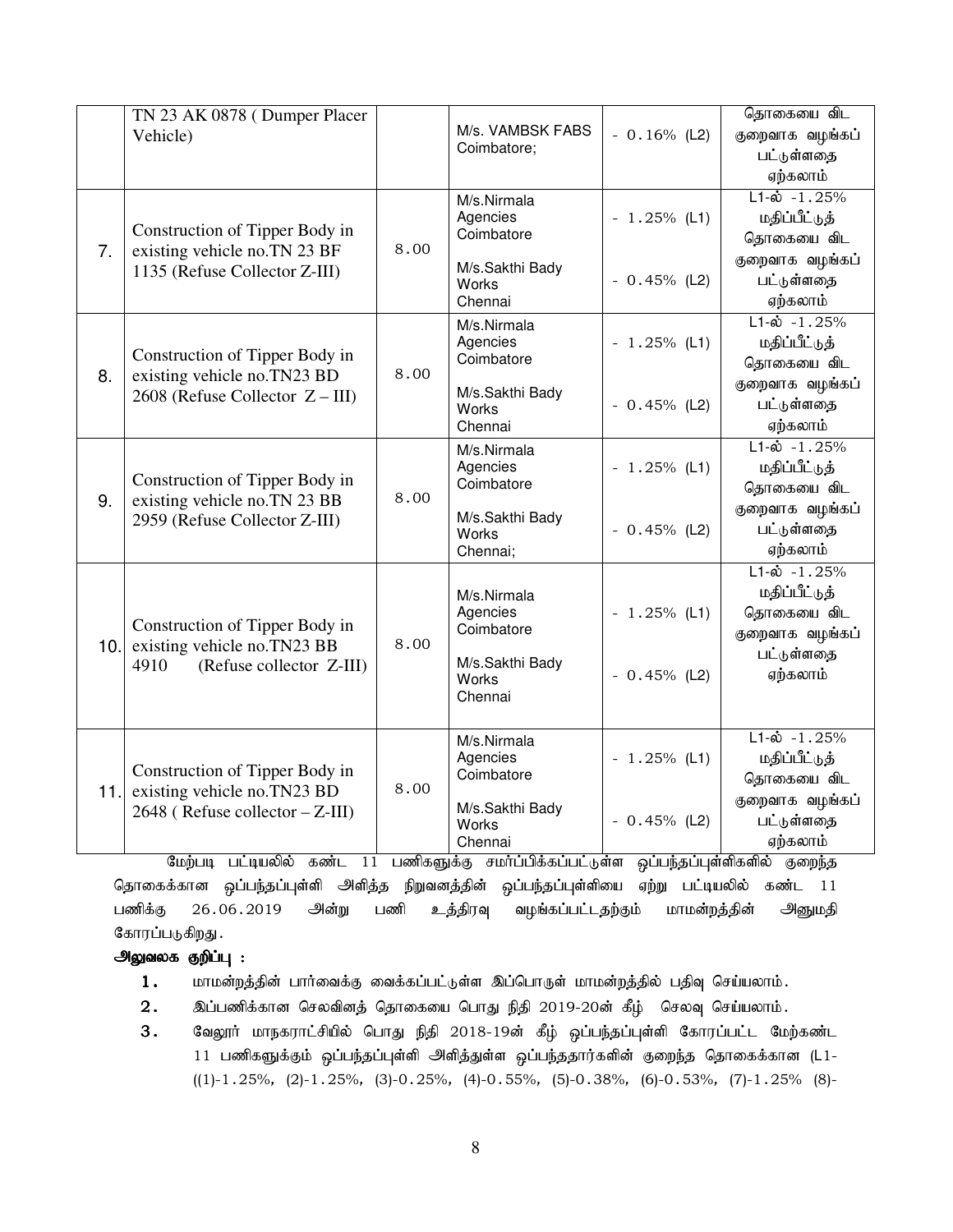$1.25\%$ , (9)- $1.25\%$ , (10)- $1.25\%$ , (10)- $1.25\%$  ஒப்பந்தப்புள்ளியை ஏற்று, ஆணையர் அவர்கள் ருன்அனுமதியில் பணி உத்தரவு வழங்கப்பட்டதற்கும் மாமன்றம் அனுமதிக்கலாம்.

(ந.க.எண்: 8775 /2019/H1)

தீர்மானம் எண்: 738 – அலுவலகக் குறிப்பு அங்கீகரிக்கப்பட்டது.

 $(15)$  Bவலூர் மாநகராட்சி, வார்டு குழு அலுவலகம்-3க்குட்பட்ட பகுதிகளுக்கு குடிநீர் பராமரிப்பு பணிகளுக்கு ஒப்பந்த அடிப்படையில் பணியளார் நியமித்து பணிகளை மேற்கொள்ள மாமன்றதீர்மானம் எண்:405 நாள்:21.11.2017-ல் மாமன்றத்தில் அனுமதி வழங்கப்பட்டு, 15.12.2017 அன்று <u>ஓ</u>ப்பந்தப்புள்ளி கோரப்பட்டு 22.03.2018 ல் பணிஆிணை வழங்கப்பட்டு M/s. Raghavendra & Co., ஒப்பந்ததாரா மூலம் ரு. 48.01 லட்சத்தில் ஏப்ரல்-2018 முதல் மார்ச்– 2019வரை பணிகள் மேற்கொள்ளப்பட்டது.

மார்ச் – 2019 மாதத்தோடு முடிவடைந்தபடியால், குடிநீர் பணிகள் தங்குதடையின்றி நடைபெற வேண்டி மேற்படிபணிகளுக்கு ஏப்ரல்-2019முதல் மே-2019 வரை 2 மாத பட்டியல் தொகை வழங்க மாமன்ற தீர்மானம் எண்:674 நாள்:31.05.2019 அனுமதி வழங்கப்பட்டது. மேலும் மேற்கண்ட பணிக்கு 10.07.2019 அன்று புதியதாக ஒப்பந்தப்புள்ளி கோரப்பட உள்ளது. ஒப்பந்தப்புள்ளி கோரி நடவடிக்கை மேற்கொள்ளும் இடைப்பட்ட நாட்களான இரண்டு மாதங்களுக்கு பட்டியல் தொகை வழங்க வேண்டியுள்ளது. எனவே குடிநீர் வினியோக பணியின் அவசர அவசியம் கருதி ஏற்கனவே ஒப்பந்தப்புள்ளியில் தெரிவித்துள்ள விலைவிகத அடிப்படையில் அதே ஒப்பந்ததாரர் முலம் பணியினை மேற்கொள்ள 2019 - ஜீன் மற்றும் ஜூலை, ஆகஸ்ட் ஆகிய 3-மாதங்களுக்கு காலநீட்டிப்பு மற்றும் பட்டியல் தொகை ரூ.10.10 லட்சத்திற்கு மாநகராட்சி அிணையர் மற்றும் தனிஅிலுவலர் அவர்களின் ஒப்புதலைப் பெற்று மாமன்றத்தில் பொருள் வைக்கப்படுகிறது .

### அ.கு.

- 1. மாமன்றம் அனுமதிவழங்கலாம்.
- 2. குடிநீர் பணியின் அவசியம் கருதி 2019 ஜீன் மற்றும் ஜூலை ஆகிய இரண்டு மாதத்திற்கு காலநீட்டிப்பு மற்றும் பட்டியல் தொகை வழங்குவதற்கும் மாமன்றம் பதிவு செய்யலாம்.
- 3. இப்பணியின் செலவினத் தொகை 2019-20ல் குடிநீர் நிதியில் மேற்கொள்ள மாமன்றம் அனுமதிவழங்கலாம்.

 $(\mathfrak{g.5.4}$   $\mathfrak{g.5.5}$   $\mathfrak{g.14883}/17/\mathfrak{A}3 - 3)$ 

### தீர்மானம் எண்: 739 – அலுவலகக் குறிப்பு அங்கீகரிக்கப்பட்டது.

 $(16)$  Baலூர் மாநகராட்சி கல்வி நிதி 2019-20ன் கீழ் ஆணையர் அவர்கள் 22.05.2019 மற்றும் 23.05.2019 அன்று கீழே பட்டியலில் கண்ட 3 பணிகள் மேற்கொள்ள நிர்வாக அனுமதி வழங்கப்பட்டுள்ளது . அதன் அடிப்படையில் இப்பணிகளுக்கு 21.06.2019 அன்று ஒப்பந்தப்புள்ளி கோரப்பட்டதில், பெறப்பட்ட ஒப்பந்தப்புள்ளிகளுக்கான ஒப்புநோக்கு பட்டியல் தயார் செய்யப்பட்டுள்ளது. .<br>இப்பணிகளுக்கு அளிக்கப்பட்டுள்ள ஒப்பந்தப்புள்ளிகளில் மதிப்பீட்டை விட குறைந்த தொகைக்கான .<br>ஒப்பந்தப்புள்ளி அளித்துள்ள ஒப்பந்தாரர்களின் ஒப்பந்தப்புள்ளியை முடிவு செய்ய மாமன்றத்தின் அனுமதி கோரப்படுகிறது .

| வ.<br>எண் |        | பணியின் பெயர் |            | மதிப்பீடு | ஒப்பந்ததாரா்/<br>நிறுவனம்<br>திருவாளர்கள் | ஒப்பந்தப்புள்ளி<br>விலைவிகிதம் | குறிப்பு                 |
|-----------|--------|---------------|------------|-----------|-------------------------------------------|--------------------------------|--------------------------|
|           |        |               |            |           |                                           |                                |                          |
|           | வேலூர் | மாநகராட்சி    | மண்டலம்-2, |           |                                           | $-0.68%$ (L1)                  | $L1-\dot{\omega}$ -0.68% |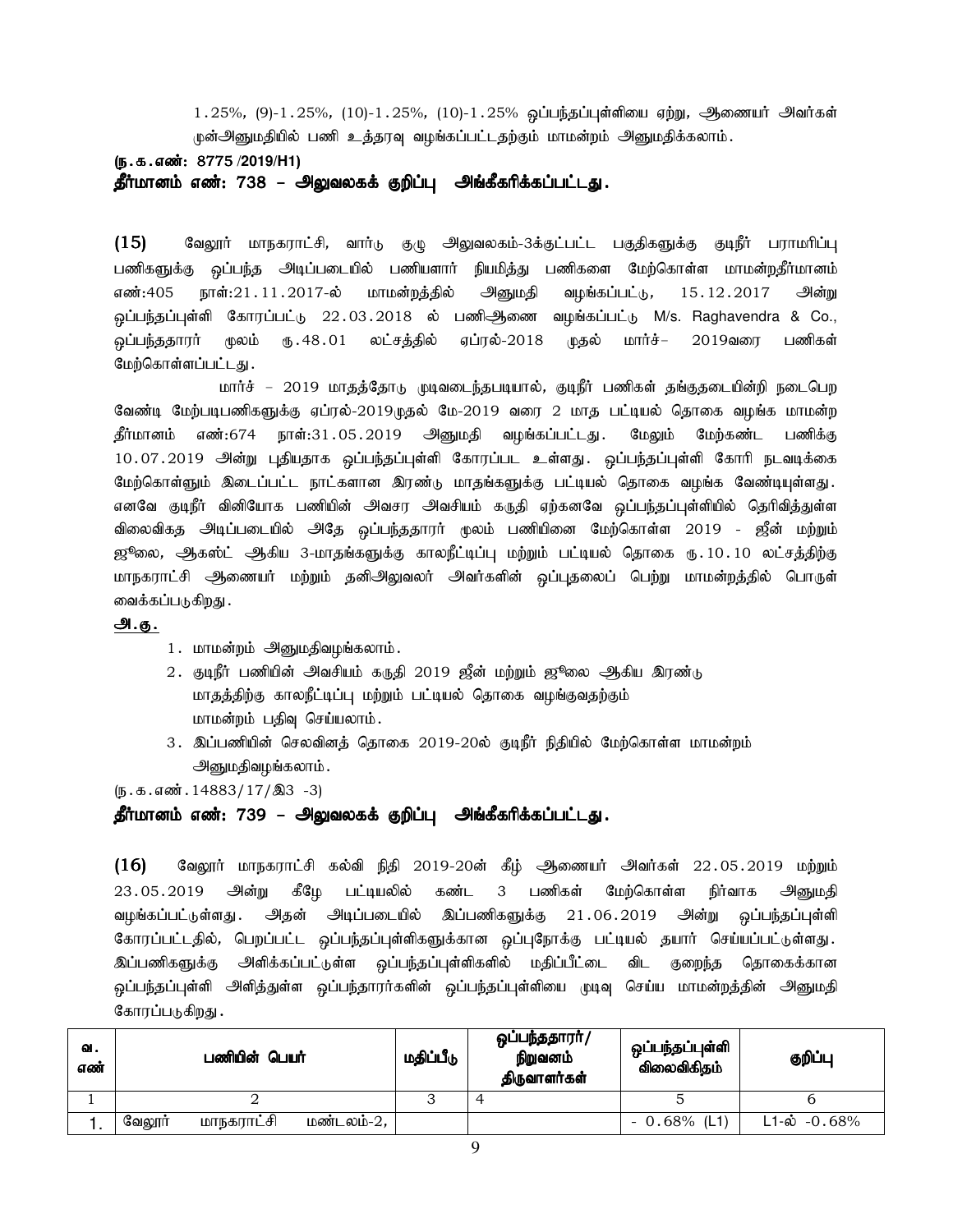|    | ஆரம்பபள்ளி,<br>சைதாபேட்டை<br>சைதாபேட்டை<br>பி. எம். செட்டி<br>தெரு<br>ஆரம்ப<br>பள்ளி,<br>சைதாபேட்டை<br>பெருமாள்<br>ஆரம்ப<br>பள்ளி,<br>தெரு<br>பெண்கள்<br>தோட்டபாளையம்<br>மேல்நிலைப்பள்ளி,<br>தோட்டப்பாளையம்<br>எட்டியம்மன் கோயில் ஆரம்ப பள்ளி,<br>தோட்டப்பளையம் புதுகுடியான் சத்திரம்<br>பள்ளி,<br>தோட்டப்பளையம்<br>ஆரம்ப<br>பள்ளி<br>அருகந்தபூண்டி<br>ஆரம்ப<br>நடுநிலைப்பள்ளி,<br>காகிதப்பட்டடை<br>வ. ஊ.சி. நகர் ஆரம்ப பள்ளி வேலூர்<br>சுண்ணாம்புகார தெரு ஆரம்ப பள்ளி<br>ஆகிய இடங்களில் அமைக்கப்பட்டுள்ள<br>குடிநீர்<br>சுத்திகரிப்பு                                                                                                                                                                                                                     | 3.00 | M/s.V.S.INC<br>Coimbatore.<br>M/s.Klen Aqua Tech,<br>Coimbatore | $-0.34\%$ (L2)                   | மதிப்பீட்டுத்<br>தொகையை விட<br>குறைவாக வழங்கப்<br>பட்டுள்ளதை<br>ஏற்கலாம்                               |
|----|------------------------------------------------------------------------------------------------------------------------------------------------------------------------------------------------------------------------------------------------------------------------------------------------------------------------------------------------------------------------------------------------------------------------------------------------------------------------------------------------------------------------------------------------------------------------------------------------------------------------------------------------------------------------------------------------------------------------------------------------------------|------|-----------------------------------------------------------------|----------------------------------|--------------------------------------------------------------------------------------------------------|
| 2. | நிலையத்தில்<br>பராமரிப்பு செய்யும் பணிக்கு<br>வேலூர்<br>மாநகராட்சி<br>மண்டலம்-3,<br>மாசிலாமணி<br>ஆரம்பள்ளி,<br>பள்ளி,<br>விருப்பாச்சிபுரம்<br>ஆரம்ப<br>மேல்நிலைப்பள்ளி,<br>அல்லாபுரம்<br>கோலக்காரன்<br>தெரு<br>ஆரம்பபள்ளி,<br>சலவன்பேட்டை<br>ஆரம்பபள்ளி,<br>தாண்டவராயன்<br>ஆரம்பபள்ளி,<br>பாட்டை<br>ஆரம்பபள்ளி,<br>தெரு,<br>உயர்நிலைப்பள்ளி,<br>பலவன்சாத்து<br>கன்னகாபுரம்<br>ஆரம்பபள்ளி,<br>கலாஸ்பாளையம் ஆரம்பபள்ளி, ரீபால்<br>முஸ்லிம் ஆரம்பபள்ளி, ஆஸ்பத்திரி<br>ழுத்துபிள்ளை<br>ஆரம்பபள்ளி,<br>தெரு<br>கொசப்பேட்டை மார்கெட்பள்ளி, S.S.K<br>மனியம் ஆரம்பபள்ளி, மானம் பார்த்த<br>ஜமின்தார்<br>ஆரம்பபள்ளி,<br>ஆகிய<br>இடங்களில் அமைக்கப்பட்டுள்ள<br>குடிநீர்<br>சுத்திகரிப்பு<br>நிலையத்தை<br>ஒரு<br>பணிகள்<br>ஆண்டுக்கு<br>பராமரிப்பு<br>செய்யும் பணிக்கு | 4.50 | M/s.V.S.INC<br>Coimbatore.<br>M/s.Klen Aqua Tech,<br>Coimbatore | $-0.85\%$ (L1)<br>$-0.34\%$ (L2) | $L1-\omega$ -0.85%<br>மதிப்பீட்டுத்<br>தொகையை விட<br>குறைவாக வழங்கப்<br>பட்டுள்ளதை<br>ஏற்கலாம்         |
| 3. | மாநகராட்சி<br>வேலூர்<br>மண்டலம்-4,<br>தொரப்பாடி நடுநிலைப்பள்ளி,<br>அரியூர்<br>சின்ன<br>ஆரம்ப<br>பள்ளி,<br>அல்லாபுரம்<br>பள்ளி,<br>மொய்தின்கான்<br>ஆரம்ப<br>ஆரம்பபள்ளி, சித்தேரி<br>ஆரம்பபள்ளி,<br>இடையன்சாத்து<br>ஆரம்பபள்ளி,<br>எம். சி. ரோடு<br>ஆரம்பபள்ளி,<br>மாசிலாமணி<br>ஆரம்பபள்ளி,<br>அப்பாதுரை<br>பள்ளி,<br>ஆரம்ப<br>சேணட்பாக்கம்<br>ஆரம்பபள்ளி,<br>நடுநிலைப்பள்ளி முஸ்லீம்<br>அம்பேத்கர்<br>பள்ளி<br>இடங்களில்<br>ஆரம்ப<br>ஆகிய<br>அமைக்கப்பட்டுள்ள குடிநீர் சுத்திகரிப்பு                                                                                                                                                                                                                                                                        | 3.00 | M/s.V.S.INC<br>Coimbatore.<br>M/s.Klen Aqua Tech,<br>Coimbatore | $-0.51\%$ (L1)<br>$-0.17%$ (L2)  | $L1-\hat{\omega} - 0.51\%$<br>மதிப்பீட்டுத்<br>தொகையை விட<br>குறைவாக வழங்கப்<br>பட்டுள்ளதை<br>ஏற்கலாம் |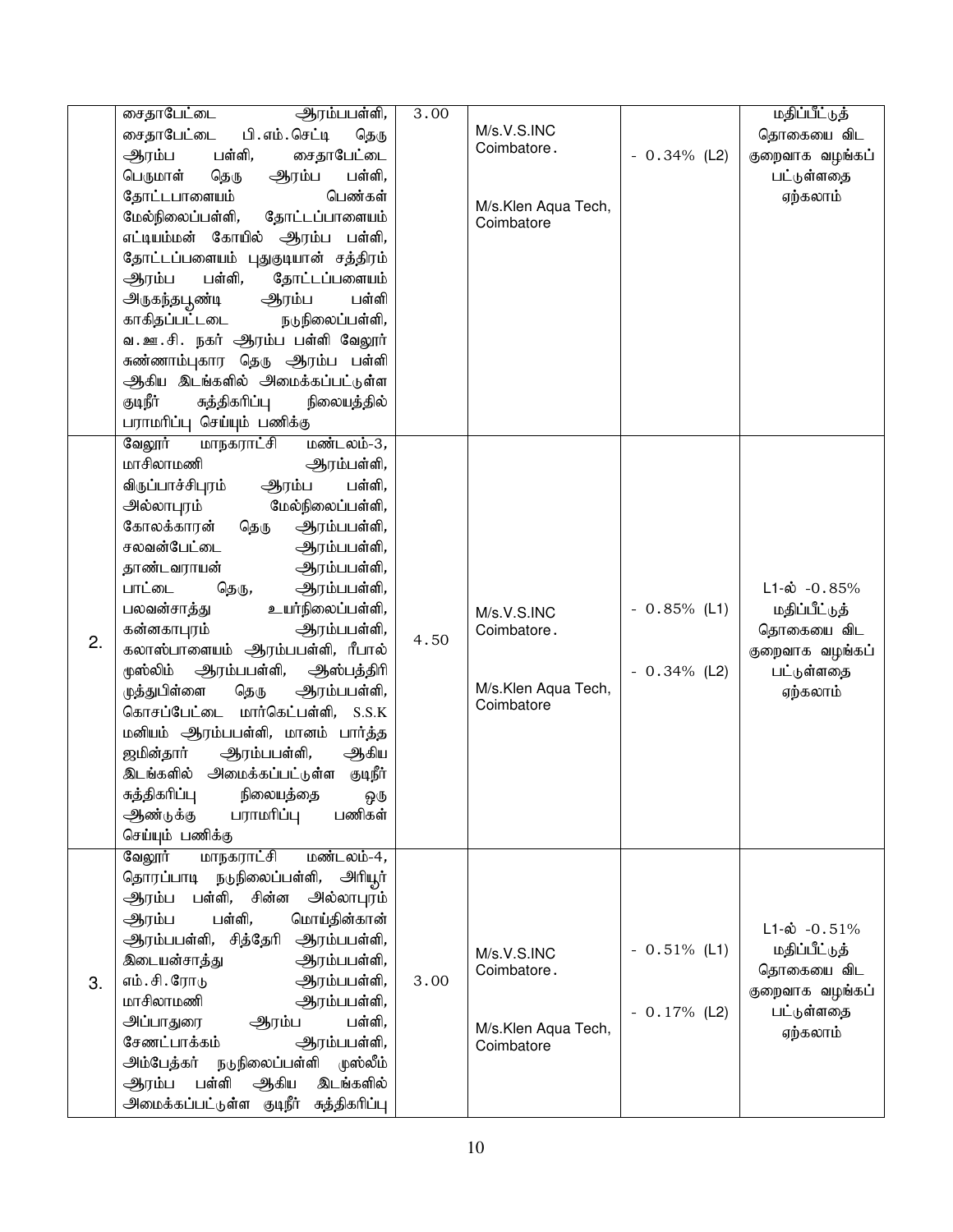| நின<br>ച്ചവെലക്കോക | ஒரு          | வ<br>ႹႻႻ<br>ஆண |  |  |
|--------------------|--------------|----------------|--|--|
| ணிகள்<br>Ш.        | <u>தொராம</u> | ⊥ணிக்கு        |  |  |

மேற்படி பட்டியலில் கண்ட பணிகளுக்கு சமர்ப்பிக்கப்பட்டுள்ள ஒப்பந்தப்புள்ளிகளில் குறைந்த தொகைக்கான ஒப்பந்தப்புள்ளி அளித்த நிறுவனத்தாரின் ஒப்பந்தப்புள்ளியை ஏற்று பட்டியலில் கண்ட 3 பணிகளுக்கும் பணி ஆணை வழங்க மாமன்றத்தின் அனுமதி கோரப்படுகிறது.

### அலுவலக குறிப்பு :

- 1. மாமன்றத்தின் பார்வைக்கு வைக்கப்பட்டுள்ள இப்பொருள் மாமன்றத்தில் பதிவு செய்யலாம்.
- $2.$  இப்பணிக்கான செலவினத் தொகையை கல்வி நிதி 2019-20ன் கீழ் செலவு செய்யலாம்.
- 3. வேலூர் மாநகராட்சியில் கல்வி நிதி 2019-20ன் கீழ் ஒப்பந்தப்புள்ளி கோரப்பட்ட மேற்கண்ட 3 பணிகளுக்கும் ஒப்பந்தப்புள்ளி அளித்துள்ள ஒப்பந்ததார்களின் குறைந்த தொகைக்கான (L1-((1)- $0.68\%$ , (2)- $0.85\%$ , (3)- $0.51\%$ , ஒப்பந்தப்புள்ளியை ஏற்று, ஆணையர் அவர்கள் முன்அனுமதியில் பணி உத்திரவு வழங்கியதையும் மாமன்றம் அனுமதிக்கலாம்.

(ந.க.எண்:2835 /2019/E1)

தீர்மானம் எண்: 740 – அலுவலகக் குறிப்பு அங்கீகரிக்கப்பட்டது.

 $(17)$  வேலூர் மாநகராட்சி குடிநீர் நிதி 2019-20ன் கீழ் ஆணையர் அவர்கள் 27.02.2019, 23.05.2019 மற்றும் 22.05.2019-ன் படி கீழே பட்டியலில் கண்ட 3 பணிகள் மேற்கொள்ள நிர்வாக அனுமதி வழங்கப்பட்டுள்ளது . இப்பணிகளுக்கு 21.06.2019 அன்று பெறப்பட்ட ஒப்பந்தப்புள்ளிகளுக்கான ஒப்புநோக்கு பட்டியல் தயார் செய்யப்பட்டுள்ளது. இப்பணிகளுக்கு அளிக்கப்பட்டுள்ள ஒப்பந்தப்புள்ளிகளில் மதிப்பீட்டை விட குறைந்த தொகைக்கான ஒப்பந்தப்புள்ளி அளித்துள்ள ஒப்பந்தாரர்களின் ஒப்பந்தப்புள்ளியை முடிவு செய்ய மாமன்றத்தின் அனுமதி கோரப்படுகிறது.

| வ.<br>எண்    | பணியின் பெயர்                                                                                                                                                                                                                                                                                                                                                                                                                                                                 | மதிப்பீடு | ஒப்பந்ததாரா்<br>திருவாளர்கள்                                     | ஒப்பந்தப்புள்ளி<br>விலைவிகிதம்   | குறிப்பு                                                                                                 |
|--------------|-------------------------------------------------------------------------------------------------------------------------------------------------------------------------------------------------------------------------------------------------------------------------------------------------------------------------------------------------------------------------------------------------------------------------------------------------------------------------------|-----------|------------------------------------------------------------------|----------------------------------|----------------------------------------------------------------------------------------------------------|
| $\mathbf{1}$ | $\mathfrak{D}_{1}$                                                                                                                                                                                                                                                                                                                                                                                                                                                            | 3         | $\overline{4}$                                                   | 5.                               | $\overline{7}$                                                                                           |
| 1.           | மாநகராட்சி<br>வேலூர்<br>மண்டலம்-1,<br><u> அம்மா உணவகம், டாடா</u><br>காந்திநகர்<br><b>பிய்டு</b><br>மோட்டார்<br>உணவகம்,<br>தாராபடவேடு சித்தூர் பேருந்து நிலையம்<br>தாராபடவேடு<br>மற்றும்<br>உழவர் சந்தை<br>இடங்களில் அமைக்கப்பட்டுள்ள<br>ஆகிய<br>குடிநீர்<br>சுத்திகரிப்பு<br>அமைப்பு<br>(RO)<br>PLANT) ஆண்டு பராமரிப்பு<br>பணிகள்<br>மேற்கொள்ளப்பட்டது.<br>அவற்றில்<br>பராமரிப்பு பணியில்<br>சில<br>இல்லாத<br>உதிரிபாகங்கள்<br>மாற்றி<br>அமைத்து<br>அதனை இயக்க வேண்டியுள்ளது. | 3.00      | M/s.V.S. INC<br>Coimbatore.<br>M/s.Klen Aqua Tech,<br>Coimbatore | $-0.24\%$ (L1)<br>$-0.03\%$ (L2) | $L1 - \dot{\omega} - 0.24\%$<br>மதிப்பீட்டுத்<br>தொகையை விட<br>குறைவாக வழங்கப்<br>பட்டுள்ளதை<br>ஏற்கலாம் |
| 2.           | <u>மாநகராட்சி</u><br>வேலூர்<br>மண்டலம்-2,<br>சைதாபேட்டை மகபேறு மருத்துவமனை,<br>பேருந்து நிலையம், பழைய<br>பனழய<br>பேருந்து நிலையம் நீயூ சிட்டிங் பஜார்,<br>நேத்தாஜி மார்கெட் வடக்கு, தெற் மற்றும்<br>,பழைய பேருந்து நிலையம் தாய்மார்கள்<br>பாலூட்டும் அறை, ஆகிய<br>இடங்களில்<br>குடிநீர்<br>சுத்திகரிப்பு<br>அமைக்கப்பட்டுள்ள<br>அமைப்பு<br>PLANT)<br>ஆண்டு<br>(RO)<br>பணிகள்<br>பராமரிப்பு<br>மேற்கொள்ளப்பட்டது.<br>அவற்றில்                                                  | 3.00      | M/s.V.S. INC<br>Coimbatore.<br>M/s.Klen Aqua Tech,<br>Coimbatore | $-0.66%$ (L1)<br>$-0.34\%$ (L2)  | $L1-\dot{\omega}$ -0.66%<br>மதிப்பீட்டுத்<br>தொகையை விட<br>குறைவாக வழங்கப்<br>பட்டுள்ளதை<br>ஏற்கலாம்     |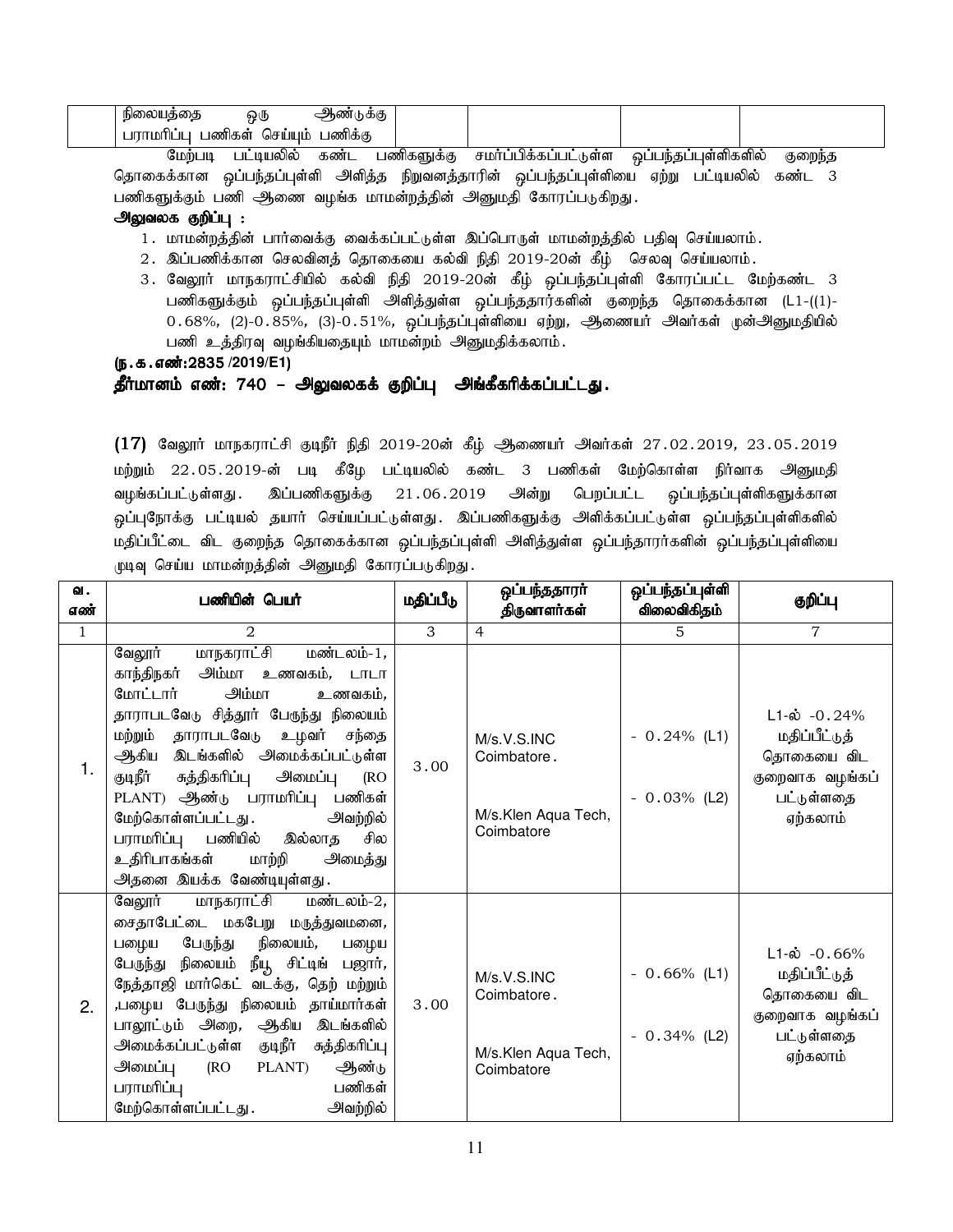| பராமரிப்பு பணியில்<br>சில<br>இல்லாத<br>உதிரிபாகங்கள்<br>மாற்றி<br>அமைத்து<br>அதனை இயக்க வேண்டியுள்ளது.                                                                                                                                                                                                                                                                                                                                                                                                           |      |                                                                  |                                  |                                                                                                |
|------------------------------------------------------------------------------------------------------------------------------------------------------------------------------------------------------------------------------------------------------------------------------------------------------------------------------------------------------------------------------------------------------------------------------------------------------------------------------------------------------------------|------|------------------------------------------------------------------|----------------------------------|------------------------------------------------------------------------------------------------|
| வேலூர் மாநகராட்சி மண்டலம்-4, புதிய<br>பேருந்து நிலையம், புதிய<br>பேருந்து<br>நிலையம் தாய்மார்கள் பாலூட்டும் அறை,<br>மின் மார்கெட்<br>புதிய<br>அங்காடி,<br>மண்டல<br>சேண்பாக்கம்<br>4வது<br><u> அலுவலகம், தொரப்பாடி ஆரம்ப</u><br>சுகாதார மையம், ஆகிய இடங்களில்<br>3.<br><u> அமைக்கப்பட்டுள்ள குடிநீர் சுத்திகரிப்பு</u><br>அமைப்பு (RO PLANT)<br>ஆண்டு<br>பராமரிப்பு<br>பணிகள்<br>மேற்கொள்ளப்பட்டது .<br>அவற்றில்<br>பராமரிப்பு பணியில் இல்லாத சில<br>உதிரிபாகங்கள் மாற்றி<br>அமைத்து<br>அதனை இயக்க வேண்டியுள்ளது. | 1.50 | M/s.V.S. INC<br>Coimbatore.<br>M/s.Klen Aqua Tech,<br>Coimbatore | $-0.84\%$ (L1)<br>$-0.47\%$ (L2) | $L1-\omega$ -0.84%<br>மதிப்பீட்டுத்<br>தொகையை விட<br>குறைவாக வழங்கப்<br>பட்டுள்ளதை<br>ஏற்கலாம் |

மேற்படி பட்டியலில் கண்ட பணிகளுக்கு சமர்ப்பிக்கப்பட்டுள்ள ஒப்பந்தப்புள்ளிகளில் குறைந்த தொகைக்கான ஒப்பந்தப்புள்ளி அளித்த நிறுவனத்தாரின் ஒப்பந்தப்புள்ளியை ஏற்று பட்டியலில் கண்ட 3 பணிகளுக்கும் பணி ஆணை வழங்க மாமன்றத்தின் அனுமதி கோரப்படுகிறது.

# அலுவலக குறிப்பு :

- 1. மாமன்றத்தின் பார்வைக்கு வைக்கப்பட்டுள்ள இப்பொருள் மாமன்றத்தில் பதிவு செய்யலாம்.
- 2. இப்பணிக்கான செலவினத் தொகையை குடிநீர் நிதி 2019-20ன் கீழ் செலவு செய்யலாம்.
- 3. வேலூர் மாநகராட்சியில் குடிநீர் நிதி 2019-20ன் கீழ் ஒப்பந்தப்புள்ளி கோரப்பட்ட மேற்கண்ட 3 பணிகளுக்கும் ஒப்பந்தப்புள்ளி அளித்துள்ள ஒப்பந்ததார்களின் குறைந்த தொகைக்கான (L1-((1)- $0.24\%$ , (2)- $0.66\%$ , (3)- $0.84\%$ , ஒப்பந்தப்புள்ளியை ஏற்று, ஆணையர் அவர்கள் முன்அனுமதியில் பணி உத்திரவு வழங்கியதையும் மாமன்றம் அனுமதிக்கலாம்.

### (ந.க.எண்:2835 /2019/E1)

தீர்மானம் எண்: 741 – அலுவலகக் குறிப்பு அங்கீகரிக்கப்பட்டது.

 $(18)$  கேலூர் மாநகராட்சி ஸ்மார்ட் சிட்டி திட்டத்தின் கீழ் ஆணையர் அவர்கள் 20.02.2019 அன்று கீழே பட்டியலில் கண்ட 1 பணி மேற்கொள்ள நிர்வாக அனுமதி பெறப்பட்டுள்ளது. இப்பணிக்கு 24.06.2019 அன்று ஒப்பந்தப்புள்ளி கோரப்பட்டதில் பெறப்பட்ட ஒப்பந்தப்புள்ளிகளுக்கான ஒப்புநோக்கு பட்டியல் தயார் செய்யப்பட்டுள்ளது. இப்பணிக்கு அளிக்கப்பட்டுள்ள ஒப்பந்தப்புள்ளிகளில் மதிப்பீட்டை விட குறைந்த தொகைக்கான ஒப்பந்தப்புள்ளி அளித்துள்ள நிறுவனங்களின் ஒப்பந்தப்புள்ளியை முடிவு செய்ய மாமன்றத்தின் அனுமதி கோரப்படுகிறது.

| ഖ.<br>எண் | பணியின் பெயர் | மதிப்பீடு | ஒப்பந்ததாரா<br>திருவாளர்கள் | ஒப்பந்தப்புள்ளி<br>விலைவிகிதம் | குறிப்பு |
|-----------|---------------|-----------|-----------------------------|--------------------------------|----------|
|           |               |           |                             |                                |          |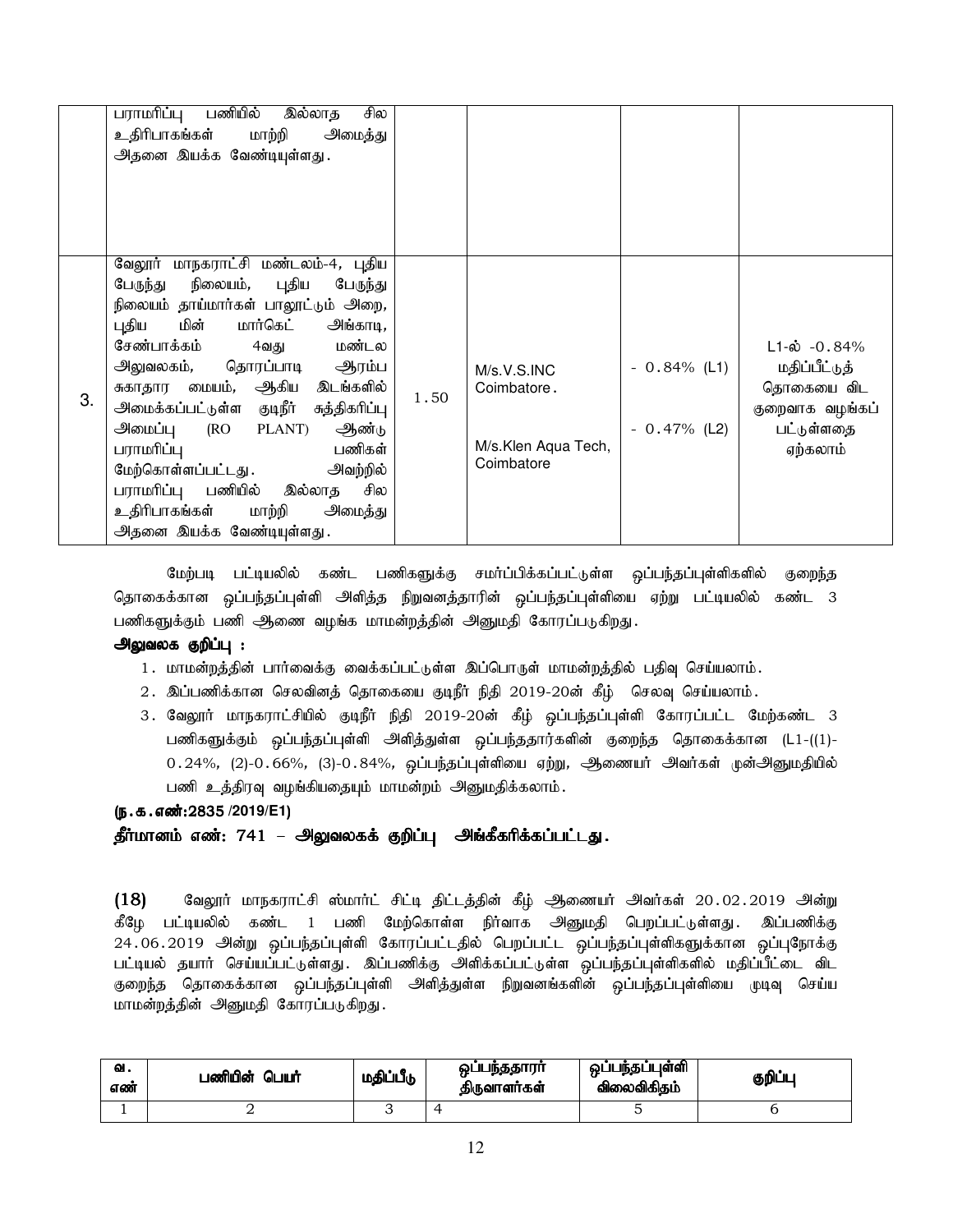| Technical<br>Providing<br>Data Entry<br>Assistant and<br>Operator in Vellore Smart | 7.60 | M/s.Gets Agency,<br>Vellore      | $-0.52\%$ (L1) | $L1 - \dot{\omega}$ -0.52%<br>மதிப்பீட்டுத்<br>தொகையை விட<br>குறைவாக வழங்கப் |
|------------------------------------------------------------------------------------|------|----------------------------------|----------------|------------------------------------------------------------------------------|
| City Section Out sourcing 1<br>Year basis                                          |      | M/s Brindha<br>Agencies, Vellore | $+ 0.59%$ (L2) | பட்டுள்ளதை<br>ஏற்கலாம்                                                       |

மேற்படி பட்டியலில் கண்ட பணிக்கு சமர்ப்பிக்கப்பட்டுள்ள ஒப்பந்தப்புள்ளிகளில் குறைந்த தொகைக்கான ஒப்பந்தப்புள்ளி அளித்த M/s.Gets Agency, Vellore நிறுவனத்தின் ஒப்பந்தப்புள்ளியை ஏற்று பட்டியலில் கண்ட 1 பணிக்கு 26.06.2019 அின்று பணி உத்திரவு வழங்கப்பட்டதற்கும் மாமன்றத்தின் அனுமதி கோரப்படுகிறது.

### அலுவலக குறிப்பு :

- 1. khr மன்றத்தின் பார்வைக்கு வைக்கப்பட்டுள்ள இப்பொருள் மாமன்றத்தில் பதிவு செய்யலாம்.
- 2. ng;gzpf;fhd brytpdj; bjhifia !;khh;l; rpl;o jpl;lj;jpd; A&OM epjpapd; fPH; bryt[ செய்யலாம்.
- 3. ஓப்பந்தப்புள்ளி கோரப்பட்ட மேற்கண்ட 1 பணிக்கு ஒப்பந்தப்புள்ளி அளித்துள்ள M/s.Gets Agency, Vellore நிறுவனத்தின் குறைந்த தொகைக்கான (L1-((1)-0.52% ஒப்பந்தப்புள்ளியை ஏற்று, ஆணையர் அவர்கள் முன்அனுமதியில் பணி உத்தரவு வழங்கப்பட்டதற்கும் மாமன்றம் அனுமதிக்கலாம்.
- (**ந.க.எண்** :6209/2018/S1)

## தீர்மானம் எண்: 742 – அலுவலகக் குறிப்பு அங்கீகரிக்கப்பட்டது.

 $(19)$  Baலூர் மாநகராட்சி மண்டலம் - IIIக்குட்பட்ட பகுதிகளில் உள்ள மாநகராட்சி மற்றும் அரசு பள்ளிகளில் உள்ள கழிப்பறைகளை சுத்தம் செய்து சுகாதாரமாகப் பராமரித்து வரும் பணியை யுரீசத்ய சாய் சேவா கம்பெனி எனும் தனியார் ஒப்பந்ததாரர் முலமாக பராமரிக்கும் பணி மேற்கொள்ளப்பட்டு வரப்படுகிறது. இதற்கான ஒப்பந்தகாலம் மே -2019 உடன் முடிவடைவதால், இவ் ஒப்பந்த காலத்தை மேலும் ஒரு வருடகாலத்திற்கு ஜீன் -2019 முதல் மே -2020 வரை மேற்படி ஒப்பந்ததகாரருக்கு நீட்டிப்பு செய்யவும், அதற்கான உத்தேச செலவினத்தொகை ரு22.93லட்சத்தை கல்வி நிதியிலிருந்து செலவு செய்து கொள்ள மாமன்றத்தின் அனுமதிக்கு வைக்கப்படுகிறது.

அலுவலக குறிப்பு:

- 1. மாமன்றம் அனுமதிக்கலாம்
- $2.$  செலவினத் தொகையை கல்வி நிதியிலிருந்து மேற்கொள்ளலாம்.

### தீர்மானம் எண்: 743 – அலுவலகக் குறிப்பு அங்கீகரிக்கப்பட்டது.

(20) வேலூர் மாநகராட்சி மண்டலம் - III க்குட்பட்ட விருபாட்சிபுரம், 105/A காந்தி நகர் ரோடு என்ற விலாசத்தில் வசிக்கும் செல்வவிநாயகர் மாடர்ன் ரைஸ்மில் திருமதி காமாட்சி க/பெ .W.G.S. ராமச்சந்திரன் என்பவர் சென்னை உயர்நீதிமன்றத்தில் சொத்துவரி உயர்த்தியது தொடர்பாக வழக்கு எண்.W.P.7633/2019 வழக்கு தொடரப்பட்டுள்ளது . இவ்வழக்கில் மாநகராட்சி சார்பாக ஆிஜராகும் திருமதி. .P.சாந்தி, வழக்கறிஞர் அவர்களுக்கு வழக்கிற்கான கட்டணங்களை வழங்கவும் மாமன்றத்தின் அனுமதிக்கு வைக்கப்படுகிறது .

அ. கு : மாமன்றம் அனுமதிக்கலாம்.

 $(\mathbf{5.5.424}/2019/A1)$ 

தீர்மானம் எண்: 744 – அலுவலகக் குறிப்பு அங்கீகரிக்கப்பட்டது.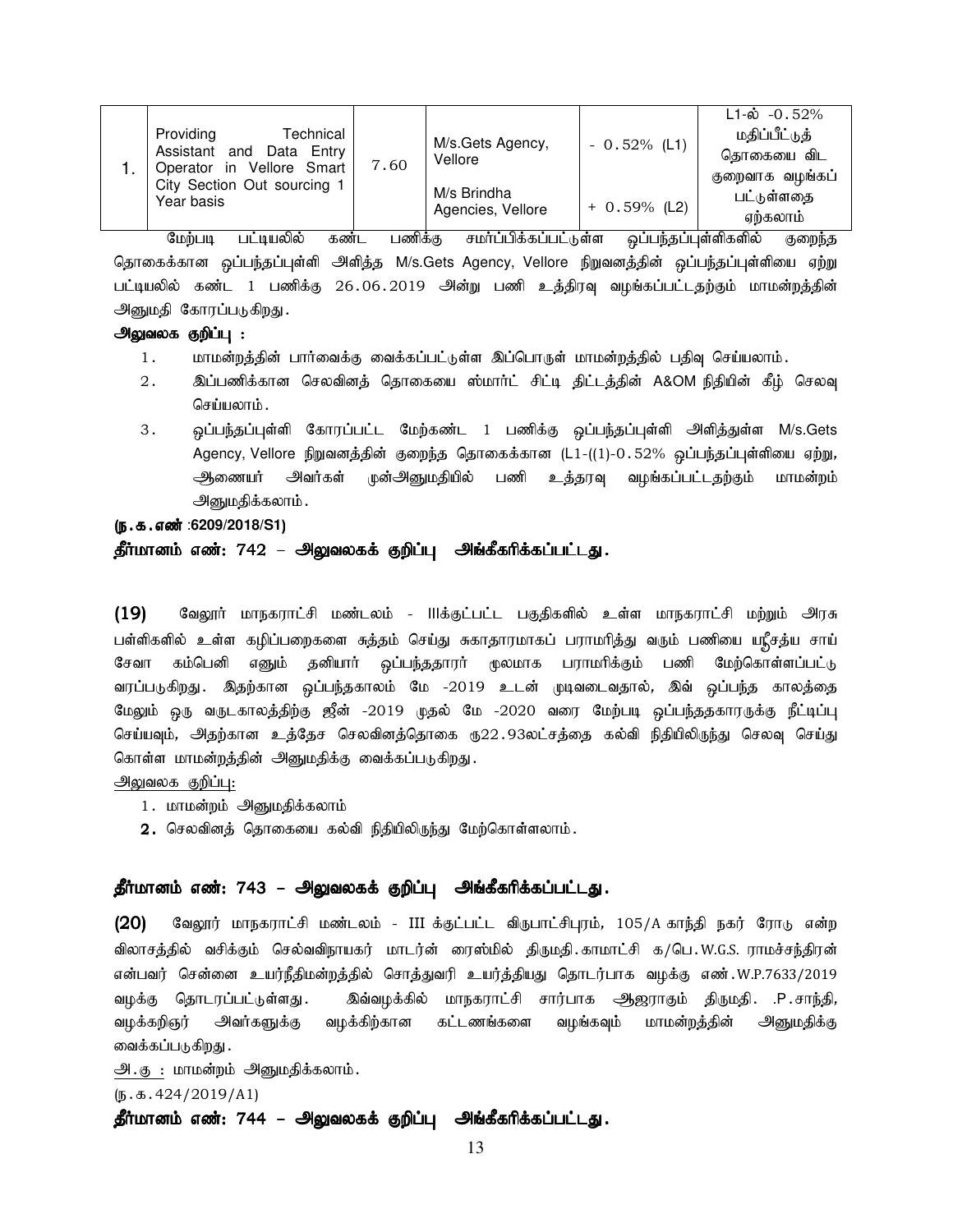$(21)$  Bagyirj மாநகராட்சி மண்டலம் - III க்குட்பட்ட விருபாட்சிபுரம், 105/A காந்தி நகர் ரோடு என்ற விலாசத்தில் வசிக்கும் K.K. Food Products திருமதி காமாட்சி க/பெ.W.G.S. ராமச்சந்திரன் என்பவர் சென்னை உயர்நீதிமன்றத்தில் சொத்துவரி உயர்த்தியது தொடர்பாக வழக்கு எண்.W.P.7629/2019 வழக்கு தொடரப்பட்டுள்ளது . இவ்வழக்கில் மாநகராட்சி சார்பாக ஆஜராகும் திருமதி .P.சாந்தி, வழக்கறிஞர் அவர்களுக்கு வழக்கிற்கான கட்டணங்களை வழங்கவும் மாமன்றக்கின் அனுமகிக்கு வைக்கப்படுகிறது. அ. கு : மாமன்றம் அனுமதிக்கலாம்.

### (e.f.425/2019/ (e.f.425/2019/**A**1)

# தீர்மானம் எண்: 745 – அலுவலகக் குறிப்பு அங்கீகரிக்கப்பட்டது.

(22) வேலூர் மாநகராட்சி மண்டலம் - III க்குட்பட்ட பலவன்சாத்து, ஆசிரியர் சுப்பிரமணி தெருவிலுள்ள திரு . K. யுவராஜ் த/பெ . குமார் என்பவர் அக்கிரமிப்பு தொடர்பாக அணையாளர், வேலூர் மாநகராட்சி மீது 0.S.No.85/2018-ல் வமக்கு கொடர்ந்துள்ளார். இகனை எதிர்க்து வேலார் மாவட்ட உரிமையியல் நீதிமன்றத்தில் வழக்கினை நடத்திட, எதிர்த்து வழக்காட திரு எம். புகழேந்தி அவர்களை அனுமதித்தும், அதற்கான செலவினத்தை அனுமதிக்கும் பொருட்டு மாமன்றத்தின் அனுமதிக்கு வைக்கப்படுகிறது.

அ. கு : மாமன்றம் அனுமதிக்கலாம்.

(e.f.688/2018/ (e.f.688/2018/**F**1)

## தீர்மானம் எண்: 746 – அலுவலகக் குறிப்பு அங்கீகரிக்கப்பட்டது.

( $23$ ) Sаюдит штвали дей Ситал  $65$  2019-20  $65$  Name of the work : Repair and Maintenance of 250 LPH RO plant at Shenpakkam Ele, School, Ambethkar Ele. School and Muslim Ele School in Zone-IV, Vellore Corporation பணிக்கு தயாரிக்கப்பட்ட மதிப்பீட்டுத் தொகை ரு. 90,000/-க்கு ஆணையர் அவர்களின் நிர்வாக அனுமதி நாள்.26.05.2019-ல் நிர்வாக அனுமதி வழங்கப்பட்டுள்ளது. இப்பணிக்கு 06.06.2019 அன்று பெறப்பட்ட முன்று விலைப்புள்ளிகளின் ஒப்புநோக்கு பட்டியல் விவரம் பின்வருமாறு.

| வ . எண் | ஒப்பந்ததாரரின் பெயர்                    | விலைப்புள்ளி சதவிகிதம் |
|---------|-----------------------------------------|------------------------|
|         | M/S.Alphine Enviro solution,            | ரூ. $88500/-$          |
|         | Mannarai                                |                        |
| 2       | M/S. Vsinc, Coimbatore                  | $M_{\rm b}$ .92040/-   |
| 3       | M/S. Aquozone Enviro<br>Tech., Dindigul | $\omega$ .95580/-      |

மேற்படி பணிக்கு பெறப்பட்ட முன்று விலைப்புள்ளிகளில் குறைவானதாக M/S.Alphine Enviro solution, Mannarai நிறுவனத்தார் மதிப்பீட்டுத் தொகை விலையில் அளித்துள்ள விலைப்புள்ளியை ஏற்கலாம், மேலும் M/S.Alphine Enviro solution, Mannarai நிறுவனத்தாருக்கு 11.06.2019 அன்று பணிஆணை வழங்கப்பட்டதற்கும் மாமன்றத்தின் அனுமதிக்கு கோரப்படுகிறது. அலுவலக குறிப்பு:-

- 1. khr மன்றத்தின் பார்வைக்கு வைக்கப்பட்டுள்ள இப்பொருள் மாமன்றத்தில் பதிவு செய்யலாம்.
- 2. இப்பணிக்கான செலவினத் தொகையை பொது நிதி 2019-20 நகராட்சி சட்டம் 15-ன் கீழ் செலவு செய்யலாம்.
- 3 . பெறப்பட்ட விலைப்புள்ளிகளில் குறைவானதாக மதிப்பீட்டுத் தொகை விலையில் விலைப்புள்ளி அளித்துள்ள M/S.Alphine Enviro solution, Mannarai, நிறுவனத்தார் விலைப்புள்ளியை ஏற்கலாம், அணையர் அவர்களின் முன்அனுமதி பெற்று பணி ஆணை வழங்கியதையும் மாமன்றம் அனுமதி வழங்கலாம் .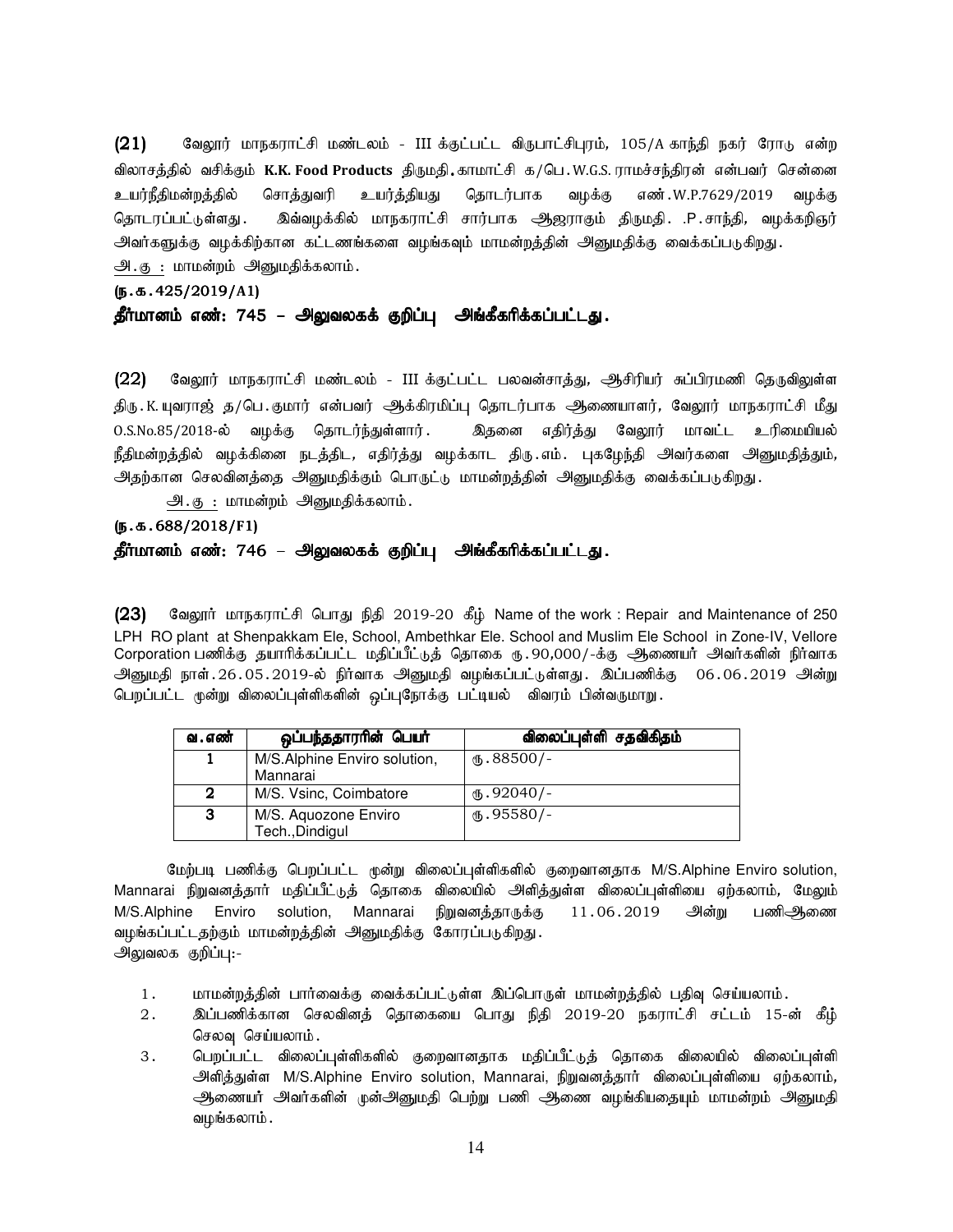# $(5.5.5 \cdot \frac{1}{2019} \cdot S1)$ தீர்மானம் எண்: 747 – அலுவலகக் குறிப்பு அங்கீகரிக்கப்பட்டது.

(24) கேலூர் மாநகராட்சி பொது நிதி 2019-20 கீழ் Repair and Maintenance of 250 LPH RO plant at Dharapadavedu Zone Office, Pallikuppam Health Centre, Dharapadavedu Helth Centre in Zone-IV, Vellore Corporation. பணிக்கு தயாரிக்கப்பட்ட மதிப்பீட்டுத் தொகை ரு. 1,00,000/-க்கு ஆணையர் அவர்களின் நிர்வாக அனுமதி நாள்.27.02.2019-ல் நிர்வாக அனுமதி வழங்கப்பட்டுள்ளது. இப்பணிக்கு 06.06.2019 அன்று பெறப்பட்ட முன்று விலைப்புள்ளிகளின் ஒப்புநோக்கு பட்டியல் விவரம் பின்வருமாறு.

| ஒப்பந்ததாரரின் பெயர்         | விலைப்புள்ளி சதவிகிதம் |
|------------------------------|------------------------|
| M/S.Alphine Enviro solution, | ரு. $88500/-$          |
| Mannarai                     |                        |
| M/S. Vsinc, Coimbatore       | $(B.92040/-$           |
| M/S. Aquozone Enviro         | $M_{\rm b}$ .95580/-   |
|                              | Tech., Dindigul        |

மேற்படி பணிக்கு பெறப்பட்ட முன்று விலைப்புள்ளிகளில் குறைவானதாக M/S.Alphine Enviro solution, Mannarai நிறுவனத்தார் மதிப்பீட்டுத் தொகை விலையில் அளித்துள்ள விலைப்புள்ளியை ஏற்கலாம், மேலும் M/S.Alphine Enviro solution, Mannarai நிறுவனத்தாருக்கு 11.06.2019 அன்று பணிஆணை வழங்கப்பட்டதற்கும் மாமன்றத்தின் அனுமதிக்கு கோரப்படுகிறது.

- அலுவலக குறிப்பு:-
	- 1. khkd;wj;jpd; ghh;itf;F itf;fg;gl;Ls;s ng;bghUs; khkd;wj;jpy; gjpt[ bra;ayhk;.
	- 2. ng;gzpf;fhd brytpdj; bjhifia bghJ epjp 2019-20 efuhl;rp rl;lk; 15-d; fPH; செலவு செய்யலாம்.
	- 3 . பெறப்பட்ட விலைப்புள்ளிகளில் குறைவானதாக மதிப்பீட்டுத் தொகை விலையில் விலைப்புள்ளி அளித்துள்ள M/S.Alphine Enviro solution, Mannarai, நிறுவனத்தார் விலைப்புள்ளியை ஏற்கலாம், அணையர் அவர்களின் முன்அனுமதி பெற்று பணி ஆணை வழங்கியதையும் மாமன்றம் அனுமதி வமங்கலாம்.

 $(5.5.5 \cdot \text{m} \cdot \text{s})$  / 2019/S1)

# தீர்மானம் எண்: 748 – அலுவலகக் குறிப்பு அங்கீகரிக்கப்பட்டது.

(25) வேலூர் மாநகராட்சி பொது நிதி 2019-20 கீழ் Repair and Maintenance of 250 LPH RO plant at Pallaedayampatti Ele.School, Kulavimedu Ele.School, Zone-III Office and Lakshmipuram in Zone-III, Vellore Corporation. பணிக்கு தயாரிக்கப்பட்ட மதிப்பீட்டுத் தொகை ரு.1,20,000/-க்கு ஆணையா் அவா்களின் .<br>நிர்வாக அனுமதி நாள்.26.05.2019-ல் நிர்வாக அனுமதி வழங்கப்பட்டுள்ளது. இப்பணிக்கு 06.06.2019 அன்று பெறப்பட்ட முன்று விலைப்புள்ளிகளின் ஒப்புநோக்கு பட்டியல் விவரம் பின்வருமாறு.

| வ . எண் | ஒப்பந்ததாரரின் பெயர்                     | விலைப்புள்ளி சதவிகிதம் |
|---------|------------------------------------------|------------------------|
|         | M/S.Alphine Enviro solution,<br>Mannarai | (15.118000/-           |
| 2       | M/S. Vsinc, Coimbatore                   | $(B.122720)$ -         |
| 3       | M/S. Aquozone Enviro<br>Tech., Dindigul  | $(D.127440)$ -         |

மேற்படி பணிக்கு பெறப்பட்ட முன்று விலைப்புள்ளிகளில் குறைவானதாக M/S.Alphine Enviro solution, Mannarai நிறுவனத்தார் மதிப்பீட்டுத் தொகை விலையில் அளித்துள்ள விலைப்புள்ளியை ஏற்கலாம், மேலும் M/S.Alphine Enviro solution, Mannarai நிறுவனத்தாருக்கு 11.06.2019 அின்று பணிஆணை வழங்கப்பட்டதற்கும் மாமன்றத்தின் அனுமதிக்கு கோரப்படுகிறது.

அலுவலக குறிப்பு:-

- 1. khkd;wj;jpd; ghh;itf;F itf;fg;gl;Ls;s ng;bghUs; khkd;wj;jpy; gjpt[ bra;ayhk;.
- 2. ng;gzpf;fhd brytpdj; bjhifia bghJ epjp 2019-20 efuhl;rp rl;lk; 15-d; fPH; செலவு செய்யலாம்.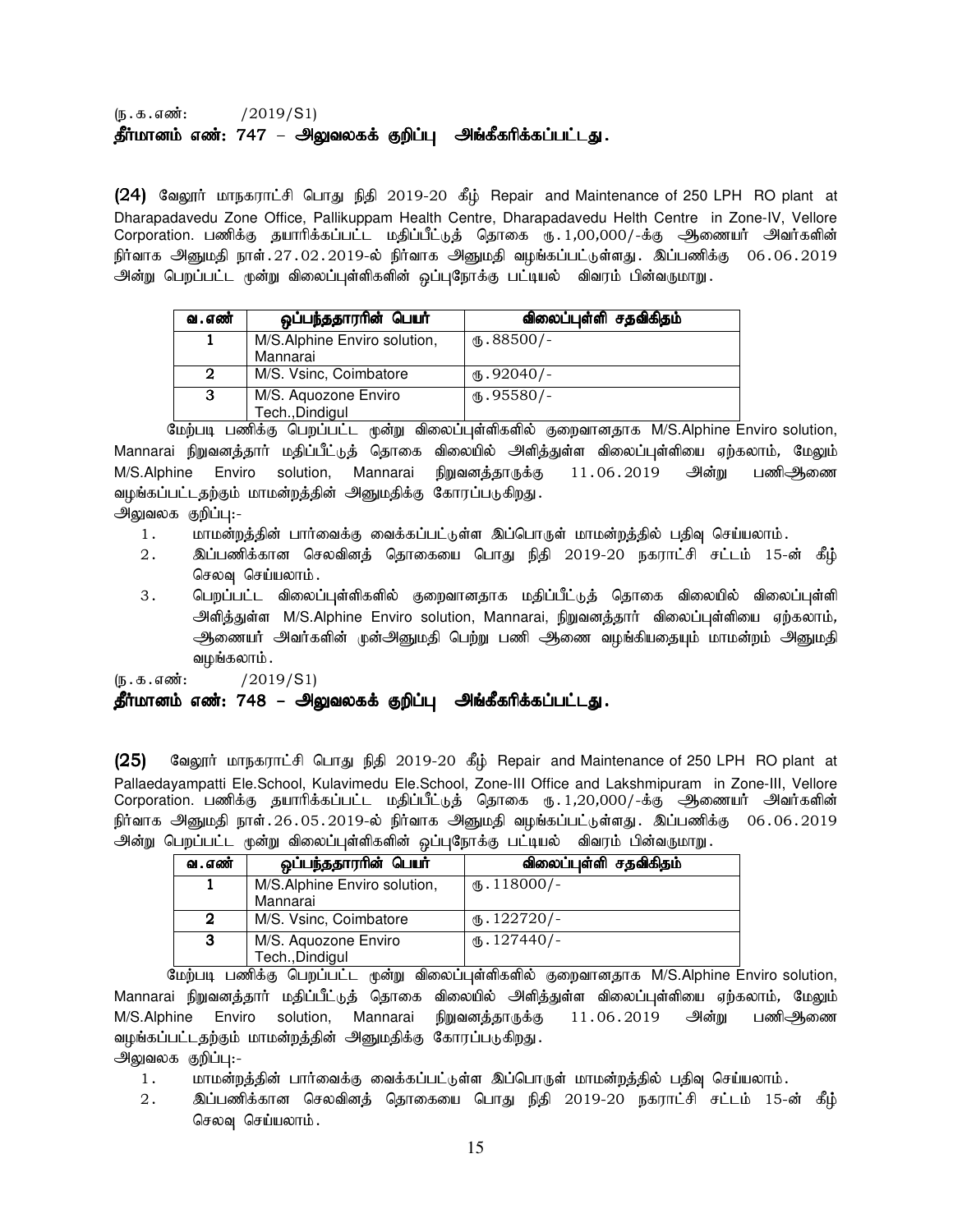3. பெறப்பட்ட விலைப்புள்ளிகளில் குறைவானதாக மதிப்பீட்டுத் தொகை விலையில் விலைப்புள்ளி அளித்துள்ள M/S.Alphine Enviro solution, Mannarai, நிறுவனத்தார் விலைப்புள்ளியை ஏற்கலாம், ஆணையர் அவர்களின் முன்அனுமதி பெற்று பணி ஆணை வழங்கியதையும் மாமன்றம் அனுமதி வழங்கலாம் .

(e.f.vz;: /2019/S1)

தீர்மானம் எண்: 749 – அலுவலகக் குறிப்பு அங்கீகரிக்கப்பட்டது.

(26) வேலூர் மாநகராட்சி வறட்சி நிவாரண நிதி 2019-20ன் கீழ் ஆணையர் அவர்களின் செயல்முறை உத்தரவு நாள்: 03.06.2019-ன் படி கீழே பட்டியலில் கண்ட 6 பணிகள் மேற்கொள்ள நிர்வாக அனுமதி பெறப்பட்டுள்ளது. இப்பணிகளுக்கு 13.06.2019 அன்று பெறப்பட்ட ஒப்பந்தப்புள்ளிகளுக்கான ஒப்புநோக்கு பட்டியல் தயார் செய்யப்பட்டுள்ளது. இப்பணிகளுக்கு அளிக்கப்பட்டுள்ள ஒப்பந்தப்புள்ளிகளில் .<br>மதிப்பீட்டை விட குறைந்த தொகைக்கான ஒப்பந்தப்புள்ளி அளித்துள்ள ஒப்பந்தாரர்களின் ஒப்பந்தப்புள்ளியை முடிவு செய்ய மாமன்றத்தின் அனுமதி கோரப்படுகிறது.

| வ.<br>எண் | பணியின் பெயர்                                                                                                                                                                                                                                 | மதிப்பீடு | ஒப்பந்ததாரா்<br>திருவாளர்கள்                                       | ஒப்பந்தப்புள்ளி<br>விலைவிகிதம்    | குறிப்பு                                                                                               |
|-----------|-----------------------------------------------------------------------------------------------------------------------------------------------------------------------------------------------------------------------------------------------|-----------|--------------------------------------------------------------------|-----------------------------------|--------------------------------------------------------------------------------------------------------|
| 1         | 2                                                                                                                                                                                                                                             | 3         | $\overline{4}$                                                     | 5                                 | 6                                                                                                      |
| 1.        | மாநகராட்சி<br>வேலூர்<br>மண்லம்-1<br>நீரேற்று<br>திருமணி<br>தலைமை<br>மோட்டார்கள்<br>நிலையத்தில்(TNHB)<br>மற்றும்<br>Sluice<br>வால்வுகள்,<br>கேபிள்கள்<br>புதியதாக<br>மாற்றவும்<br>பராமரிப்பு<br>மற்றும்<br>பணி<br>மேற்கொள்ளுதல்.               | 9.90      | M/s.Guru Engineers,<br>வேலூர்.<br>M/s.Mano<br>Electricals, வேலூர்  | $-0.17%$ (L1)<br>$+ 0.23%$ (L2)   | $L1-\dot{\omega}$ -0.17%<br>மதிப்பீட்டுத்<br>தொகையை விட<br>குறைவாக வழங்கப்<br>பட்டுள்ளதை<br>ஏற்கலாம்   |
| 2.        | நீரேற்று<br>திருமணி<br>தலைமை<br>நிலையம்<br>தண்டல<br>முதல்<br>கிருஷ்ணாபுரம்<br>வரை<br>பைப்லைன்கள்<br>அடைந்து<br>$L(\mathbb{Q})$ து<br>சரிசெய்தல்<br>உள்ளதை<br>மற்றும்<br>புதுப்பித்தல் .                                                       | 5.10      | M/s.Guru Engineers,<br>வேலூர் .<br>M/s.Mano<br>Electricals, வேலூர் | $-0.30\%$ (L1)<br>$+0.39\%$ (L2)  | $L1-\dot{\omega}$ -0.30%<br>மதிப்பீட்டுத்<br>தொகையை விட<br>குறைவாக வழங்கப்<br>பட்டுள்ளதை<br>ஏற்கலாம்   |
| 3.        | அன்பூண்டி<br>நீரேற்று<br>தலைமை<br>மின்மோட்டார்கள்,<br>நிலையத்தில்<br>ஸ்டாட்டர்கள்<br>புதியதாக<br>மாற்றி<br>கிணறு<br>அமைத்தல்<br>ஆழ்துளை<br>திறந்தவெளி<br>கிணறு<br>மற்றும்<br>கேபிள்கள்,<br>மோட்டார்கள்<br>மற்றும்<br>டைப்லைன்கள் பராமரித்தல். | 9.90      | M/s.Guru Engineers,<br>வேலூர்.<br>M/s.Mano<br>Electricals, வேலூர்  | $-0.46\%$ (L1)<br>$+ 1.37\%$ (L2) | $L1-\omega$ -0.46%<br>மதிப்பீட்டுத்<br>தொகையை விட<br>குறைவாக வழங்கப்<br>பட்டுள்ளதை<br>ஏற்கலாம்         |
| 4.        | பம்ப்<br>ஸ்டேஷன்<br>சேவூர்<br>முதல்<br>காங்கேயநல்லூர் வரை பைப்லைன்<br>அமைத்தல் மற்றும் மோட்டார்கள்,<br>கேபிள்கள் பராமரித்தல்.                                                                                                                 | 5.00      | M/s.Guru Engineers,<br>வேலூர் .<br>M/s.Mano<br>Electricals, வேலூர் | $-1.07\%$ (L1)<br>$+ 0.47%$ (L2)  | $L1-\dot{\omega} - 1.07\%$<br>மதிப்பீட்டுத்<br>தொகையை விட<br>குறைவாக வழங்கப்<br>பட்டுள்ளதை<br>ஏற்கலாம் |
| 5.        | காங்கேயநல்லூர்<br>சர்கார்<br>தோப்பு,                                                                                                                                                                                                          | 2.10      | M/s.Guru Engineers,<br>வேலூர்.                                     | $-1.22%$ (L1)                     | $L1-\hat{\omega} - 1.22\%$                                                                             |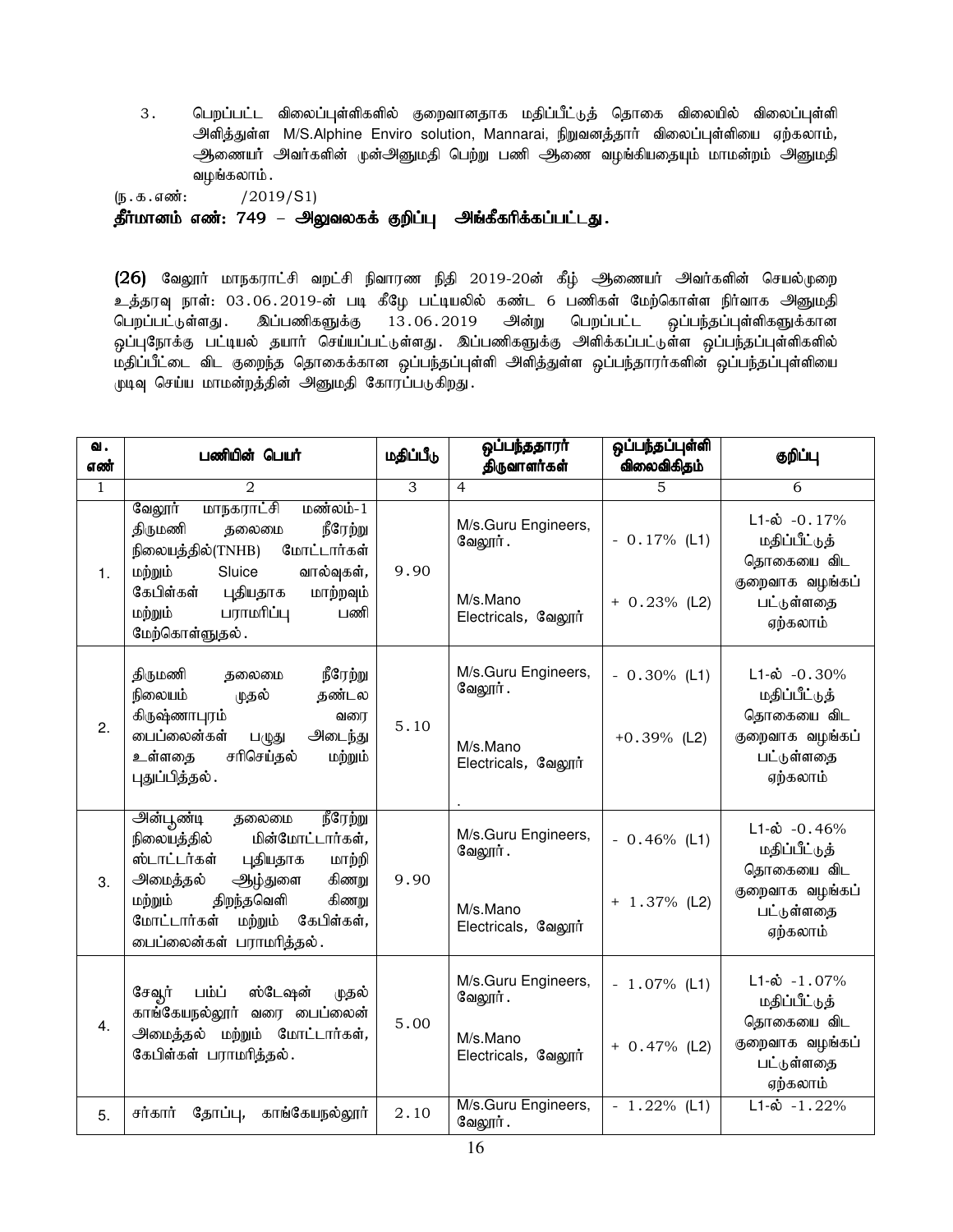|    | நீரேற்று நிலையங்களில்<br>செல்லாவூர்         |      |                     |                 | <u>மதிப்பீட்டுத்</u>       |
|----|---------------------------------------------|------|---------------------|-----------------|----------------------------|
|    | பராமரிப்பு பணி மேற்கொள்ளுதல்.               |      | M/s.Mano            |                 | தொகையை விட                 |
|    |                                             |      | Electricals, வேலூர் | $+3.92\%$ (L2)  | குறைவாக வழங்கப்            |
|    |                                             |      |                     |                 | பட்டுள்ளதை                 |
|    |                                             |      |                     |                 | ஏற்கலாம்                   |
|    | நீர்<br>கழிஞ்சூர்<br><b>TNHB</b><br>தரைமட்ட |      | M/s.Guru Engineers, | $-1.20\%$ (L1)  | $L1-\dot{\omega} - 1.20\%$ |
|    | தேக்க தொட்டி அதனை சுற்றியுள்ள               |      | வேலூர்.             |                 | மதிப்பீட்டுத்              |
|    | ஆழ்துளை கிணறு மற்றும்<br>சத்யா              |      |                     |                 | தொகையை விட                 |
| 6. | உள்ள<br>நகரில்<br>கிணறு                     | 7.50 | M/s.Mano            | $+ 3.37\%$ (L2) | குறைவாக வழங்கப்            |
|    | கேபிள்கள்<br>மோட்டார்கள்,                   |      | Electricals, வேலூர் |                 | பட்டுள்ளதை                 |
|    | டைப்லைன்கள் பராமரிப்பு<br>பணி               |      |                     |                 | ஏற்கலாம்                   |
|    | மேற்கொள்ளுதல்.                              |      |                     |                 |                            |

மேற்படி பட்டியலில் கண்ட பணிகளுக்கு சமர்ப்பிக்கப்பட்டுள்ள ஒப்பந்தப்புள்ளிகளில் குறைந்த தொகைக்கான ஒப்பந்தப்புள்ளி அளித்த ஒப்பந்ததாரர்களின் ஒப்பந்தப்புள்ளியை ஏற்று பட்டியலில் கண்ட 6 பணிகளுக்கான ஒப்பந்தப்புள்ளிகளை ஒப்புதல் செய்ய மாமன்றத்தின் அனுமதி கோரப்படுகிறது.

# அலுவலக குறிப்பு :

- 1. மாமன்றத்தின் பார்வைக்கு வைக்கப்பட்டுள்ள இப்பொருள் மாமன்றத்தில் பதிவு செய்யலாம்.
- 2. இப்பணிக்கான செலவினத் தொகையை வறட்சி நிவாரண நிதி 2019-20ன் கீழ் செலவு செய்யலாம்.
- 3. வேலூர் மாநகராட்சியில் வறட்சி நிவாரண நிதி 2019-20ன் கீழ் ஒப்பந்தப்புள்ளி கோரப்பட்ட மேற்கண்ட 6 பணிகளுக்கும் ஒப்பந்தப்புள்ளி அளித்துள்ள ஒப்பந்ததார்களின் குறைந்த தொகைக்கான  $(L1-(1)-0.17\%,$  (2)-0.30%, (3)-0.46%, (4)-1.07%, (5) )-1.22%, (6) )-1.20%, ஒப்பந்தப்புள்ளியை ஏற்க மாமன்றம் அனுமதிக்கலாம். முன்அனுமதி வழங்கப்பட்டதை மாமன்றம் ஏற்கலாம்.

# (ந.க.எண் 1089/2019/E1) தீர்மானம் எண்: 750 – அலுவலகக் குறிப்பு அங்கீகரிக்கப்பட்டது.

 $(27)$  மேலூர் மாநகராட்சி பொது நிதி 2019-20 நகராட்சி சட்டம் 15-ன் கீழ் Supply and delivery motor and it accessories at Thalayarampettu Head works zone 1 Vellore Corporation பணிக்கு தயாரிக்கப்பட்ட மதிப்பீட்டுத் தொகை ரு. 9,90,000/-க்கு ஆணையர் அவர்களின் நிர்வாக அனுமதி நாள். 06.06.2019-ல் நிர்வாக அனுமதி வழங்கப்பட்டுள்ளது. இப்பணிக்கு 07.06.2019 அன்று பெறப்பட்ட முன்று விலைப்புள்ளிகளின் ஒப்புநோக்கு பட்டியல் விவரம் பின்வருமாறு.

| வ . எண் | ஒப்பந்ததாரரின் பெயர்                                  | விலைப்புள்ளி சதவிகிதம் |
|---------|-------------------------------------------------------|------------------------|
|         | M/S.Guru Engineer, Chennai                            | $\omega$ .861322/-     |
| 2       | M/S. Mano Electricals,<br>Chennai                     | $\text{I}$ .870540/-   |
| 3       | M/S. SNS Enviro Solutions<br>Private Limited, Chennai | $M_{\rm b}$ .897600/-  |

மேற்படி பணிக்கு பெறப்பட்ட முன்று விலைப்புள்ளிகளில் குறைவானதாக M/S.Guru Engineer, Chennai நிறுவனத்தார் மதிப்பீட்டுத் தொகை விலை விகிதத்தில் அளித்துள்ள விலைப்புள்ளியை ஏற்கலாம், மேலும் M/S.Guru Engineer, Chennai, நிறுவனத்தாருக்கு 10.06.2019 அன்று பணிஅிணை வழங்கப்பட்டதற்கும் மாமன்றத்தின் அனுமதிக்கு கோரப்படுகிறது.

அலுவலக குறிப்பு:-

- 1. மாமன்றத்தின் பார்வைக்கு வைக்கப்பட்டுள்ள இப்பொருள் மாமன்றத்தில் பதிவு செய்யலாம்.
- 2. இப்பணிக்கான செலவினத் தொகையை பொது நிதி 2019-20 நகராட்சி சட்டம் 15-ன் கீழ் செலவு செய்யலாம்.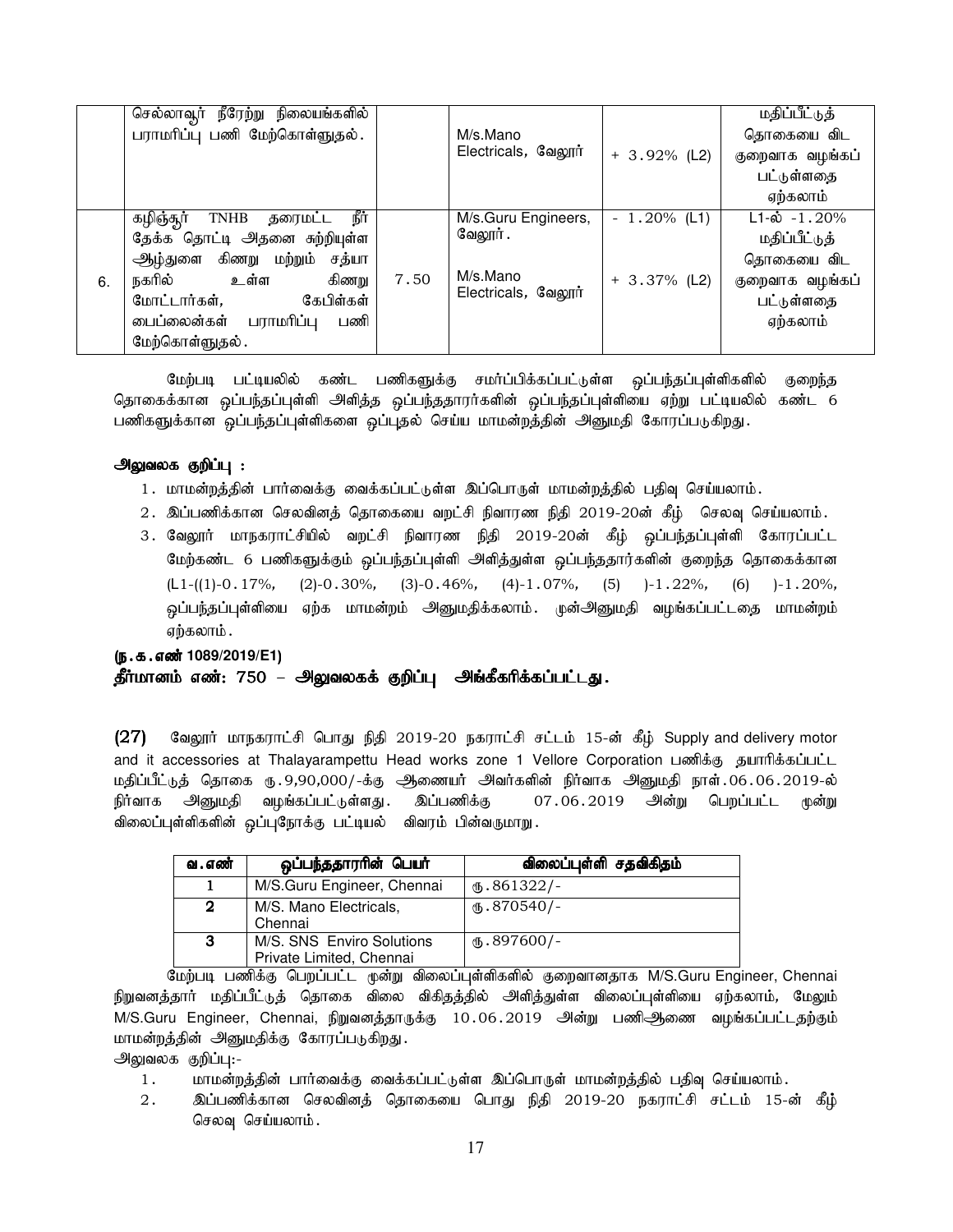3. மொப்பட்ட விலைப்புள்ளிகளில் குறைவானதாக மதிப்பீட்டுக் தொகை விலை விகிதக்தில் விலைப்புள்ளி அளித்துள்ள M/S.Guru Engineer, Chennai, நிறுவனத்தார் விலைப்புள்ளியை ஏற்கலாம், ஆணையர் அவர்களின் முன்அனுமதி பெற்று பணி ஆணை வழங்கியதையும் மாமன்றம் அனுமதி வழங்கலாம்.

 $(5.5.5 \cdot \frac{100}{12019} \cdot \frac{2019}{51})$ 

தீர்மானம் எண்: 751 – அலுவலகக் குறிப்பு அங்கீகரிக்கப்பட்டது.

(28) கேலூர் மாநகராட்சி பொது நிதி 2019-20 நகராட்சி சட்டம் 15-ன் கீழ் Supply and laying pipe line work at Thalayarampattu Head works to Bank Colony Sump, Zone I, Vellore Corporation பணிக்கு தயாரிக்கப்பட்ட மதிப்பீட்டுத் தொகை ரு. 5,10,000/-க்கு ஆணையர் அவர்களின் நிர்வாக அனுமதி நாள்.06.06.2019-ல் நிர்வாக அனுமதி வழங்கப்பட்டுள்ளது. இப்பணிக்கு 07.06.2019 அன்று பெறப்பட்ட முன்று விலைப்புள்ளிகளின் ஒப்புநோக்கு பட்டியல் விவரம் பின்வருமாறு.

| வ . எண் | ஒப்பந்ததாரரின் பெயர்                                  | விலைப்புள்ளி சதவிகிதம் |
|---------|-------------------------------------------------------|------------------------|
|         | M/S.Guru Engineer, Chennai                            | $M_{\rm b}$ .444284/-  |
| 2       | M/S. Mano Electricals,<br>Chennai                     | $_{6}$ .447540/-       |
| 3       | M/S. SNS Enviro Solutions<br>Private Limited, Chennai | $M_{\rm b}$ .455200/-  |

மேற்படி பணிக்கு பெறப்பட்ட முன்று விலைப்புள்ளிகளில் குறைவானதாக M/S.Guru Engineer, Chennai நிறுவனக்கார் மகிப்பீட்டுக் தொகை விலை விகிகக்கில் அளிக்குள்ள விலைப்புள்ளியை ஏற்கலாம், மேலும் M/S.Guru Engineer, Chennai, நிறுவனத்தாருக்கு 10.06.2019 அன்று பணிஅிணை வழங்கப்பட்டதற்கும் மாமன்றத்தின் அனுமதிக்கு கோரப்படுகிறது.

அலுவலக குறிப்பு:-

- 1. மாமன்றத்தின் பார்வைக்கு வைக்கப்பட்டுள்ள இப்பொருள் மாமன்றத்தில் பதிவு செய்யலாம்.
- 2. ng;gzpf;fhd brytpdj; bjhifia bghJ epjp 2019-20 efuhl;rp rl;lk; 15-d; fPH; செலவு செய்யலாம்.
- 3. பெறப்பட்ட விலைப்புள்ளிகளில் குறைவானதாக மதிப்பீட்டுத் தொகை விலை விகிதத்தில் விலைப்புள்ளி அளித்துள்ள M/S.Guru Engineer, Chennai, நிறுவனத்தார் விலைப்புள்ளியை ஏற்கலாம், அிணையர் அவர்களின் முன்அனுமதி பெற்று பணி அணை வழங்கியதையும் மாமன்றம் அனுமதி வழங்கலாம்.

(e.f.vz;: /2019/S1)

# தீர்மானம் எண்: 752 – அலுவலகக் குறிப்பு அங்கீகரிக்கப்பட்டது.

 $(29)$  B்லலூர் மாநகராட்சி பொது நிதி 2019-20 நகராட்சி சட்டம் 15-ன் கீழ் Supply and Laying of UG cable and Pipe line leak works at T.K Puram Head works Zone I, Vellore Corporation பணிக்கு கயாரிக்கப்பட்ட மதிப்பீட்டுத் தொகை ரு. 5,00,000/-க்கு ஆணையர் அவர்களின் நிர்வாக அனுமதி நாள். 06. 06. 2019-ல் நிர்வாக அனுமதி வழங்கப்பட்டுள்ளது. இப்பணிக்கு 07.06.2019 அன்று பெறப்பட்ட முன்று விலைப்புள்ளிகளின் ஒப்புநோக்கு பட்டியல் விவரம் பின்வருமாறு.

| வ . எண் | ஒப்பந்ததாரரின் பெயர்                                  | விலைப்புள்ளி சதவிகிதம் |
|---------|-------------------------------------------------------|------------------------|
|         | M/S.Guru Engineer, Chennai                            | (ճ. 435094/-           |
| 2       | M/S. Mano Electricals,<br>Chennai                     | $M_{\rm b}$ .440230/-  |
| 3       | M/S. SNS Enviro Solutions<br>Private Limited, Chennai | $\text{I}$ .450240/-   |

மேற்படி பணிக்கு பெறப்பட்ட முன்று விலைப்புள்ளிகளில் குறைவானதாக M/S.Guru Engineer, Chennai நிறுவனத்தார் மதிப்பீட்டுத் தொகை விலை விகிதத்தில் அளித்துள்ள விலைப்புள்ளியை ஏற்கலாம், மேலும்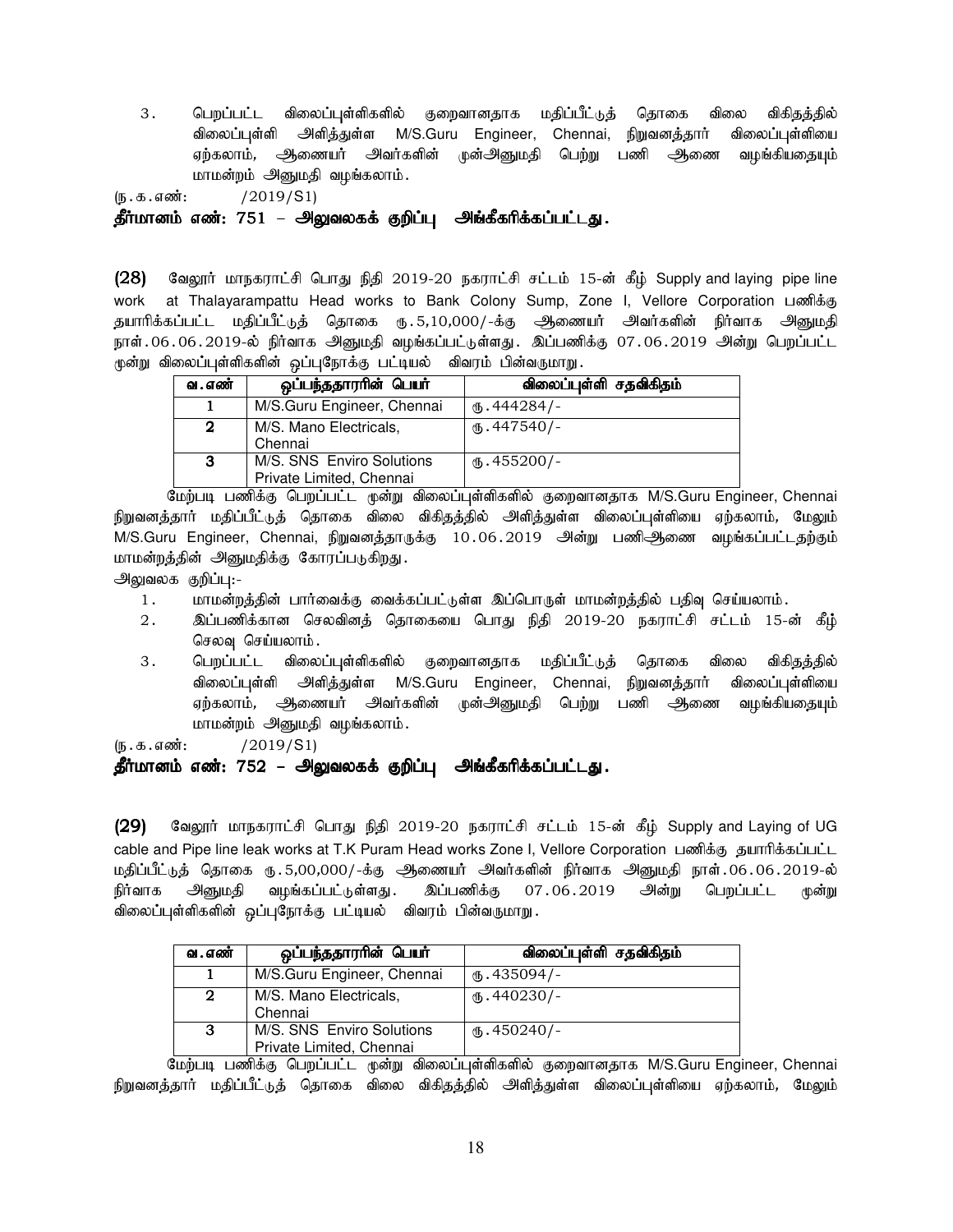M/S.Guru Engineer, Chennai, நிறுவனத்தாருக்கு 10.06.2019 அன்று பணிஆணை வழங்கப்பட்டதற்கும் மாமன்றத்தின் அனுமதிக்கு கோரப்படுகிறது.

அலுவலக குறிப்பு:-

- 1. khkd;wj;jpd; ghh;itf;F itf;fg;gl;Ls;s ng;bghUs; khkd;wj;jpy; gjpt[ bra;ayhk;.
- 2. ng;gzpf;fhd brytpdj; bjhifia bghJ epjp 2019-20 efuhl;rp rl;lk; 15-d; fPH; செலவு செய்யலாம்.
- 3. பெறப்பட்ட விலைப்புள்ளிகளில் குறைவானதாக மதிப்பீட்டுத் தொகை விலை விகிதத்தில் விலைப்புள்ளி அளித்துள்ள M/S.Guru Engineer, Chennai, நிறுவனத்தார் விலைப்புள்ளியை ஏற்கலாம், ஆணையர் அவர்களின் முன்அனுமதி பெற்று பணி ஆணை வழங்கியதையும் மாமன்றம் அனுமதி வழங்கலாம்.

 $(I_5 \cdot \text{d} \cdot \text{d} \cdot \text{d} \cdot \text{d} \cdot \text{d} \cdot \text{d} \cdot \text{d} \cdot \text{d} \cdot \text{d} \cdot \text{d} \cdot \text{d} \cdot \text{d} \cdot \text{d} \cdot \text{d} \cdot \text{d} \cdot \text{d} \cdot \text{d} \cdot \text{d} \cdot \text{d} \cdot \text{d} \cdot \text{d} \cdot \text{d} \cdot \text{d} \cdot \text{d} \cdot \text{d} \cdot \text{d} \cdot \text{d} \cdot \text{d} \cdot \text{d} \cdot \text{d} \cdot \text{d}$ 

# தீர்மானம் எண்: 753 – அலுவலகக் குறிப்பு அங்கீகரிக்கப்பட்டது.

 $(30)$  வேலூர் மாநகராட்சி மண்டலம் - III –ல் இயங்கிவரும் TN23 BC7434 டாடா ACE வாகனத்திற்கு தகுதி சான்று பெற வாகனத்தை பழுது பார்க்க உள்ளூரில் பெறப்பட்ட இரண்டு விலைப்புள்ளிகள் முடிவு செய்ய மாமன்ற அனுமதி கோரப்படுகிறது.

1. முருகம்மாள் ஆட்டோ கேரேஜ், காட்பாடி - ரு.37460.00

 $2.$  ரவி மெட்டல் ஒர்க்ஸ், வேலூர் $\qquad \qquad$  - ரு.37000.00

**குறிப்பு** : மேற்படி விலைப்புள்ளிகளில் ரவி மெட்டல் ஒர்க்ஸ் ரு.37000(முப்பத்தி ஏழாயிரம்) குறைவான விலைப்புள்ளியினை மாமன்றம் ஏற்கலாம்.

e.f.1597/2019/**H**1

### தீர்மானம் எண்: 754 – அலுவலகக் குறிப்பு அங்கீகரிக்கப்பட்டது.

 $(31)$  வேலூர் மாநகராட்சி மண்டலம் - III –ல் இயங்கிவரும் TN23 BC7434 டாடா ACE வாகனத்திற்கு தகுதி சான்று பெற வாகனத்தை பமுது பார்க்க ஆகும் தோராயச் செலவு ரூ..40000/- (நாற்பாதாயிரம்)க்கு மாமன்ற அனுமதி கோரப்படுகிறது.

**குறிப்பு** : மாமன்றம் அனுமதிக்கலாம் அவசர அவசியத்தினை முன்னிட்டு உள்ளுரில் விலைரப்புள்ளி பெற்று நடவடிக்கை மேற்கொண்டதை மாமன்றம் அனுமதிக்கலாம்.

e.f.1597/2019/**H**1

<u>தீர்மானம் எண்: 755 – அலுவலகக் குறிப்பு</u> அங்கீகரிக்கப்பட்டது.

 $(32)$  வேலூர் மாநகராட்சி வறட்சி நிவாரண நிதி 2019-20ன் கீழ் ஆணையர் அவர்களின் செயல்முறை உத்தரவு நாள்: 03.06.2019-ன் படி கீழே பட்டியலில் கண்ட 6 பணிகள் மேற்கொள்ள நிர்வாக அனுமதி பெறப்பட்டுள்ளது. இப்பணிகளுக்கு 13.06.2019 அன்று பெறப்பட்ட ஒப்பந்தப்புள்ளிகளுக்கான <u>ஒ</u>ப்புநோக்கு பட்டியல் தயார் செய்யப்பட்டுள்ளது. இப்பணிகளுக்கு அளிக்கப்பட்டுள்ள ஒப்பந்தப்புள்ளிகளில் மதிப்பீட்டை விட குறைந்த தொகைக்கான ஒப்பந்தப்புள்ளி அளித்துள்ள ஒப்பந்தாரர்களின் ஒப்பந்தப்புள்ளியை முடிவு செய்ய மாமன்றத்தின் அனுமதி கோரப்படுகிறது.

| வ.<br>எண் | பணியின் பெயர்                        | மதிப்பீடு | ஒப்பந்ததாரா்<br>திருவாளர்கள் | ஒப்பந்தப்புள்ளி<br>விலைவிகிதம் | குறிப்பு                 |
|-----------|--------------------------------------|-----------|------------------------------|--------------------------------|--------------------------|
|           |                                      | 3         |                              |                                |                          |
|           | நீரேற்று<br>பொன்னை<br>கலைமை          |           | A.முகமதுரபி, .               | $-0.02%$ (L1)                  | $L1-\hat{\omega}$ -0.02% |
|           | நிலையத்தில்<br>உள்ள<br>திறந்தவெளி    | 10.00     | வேலூர்.                      |                                | மதிப்பீட்டுத்            |
|           | மற்றும்<br>ஆழ்துளை<br>கிணறு<br>1,2,3 |           |                              |                                | தொகையை விட               |
|           | மோட்டார் ஆகியவற்றில்<br>கிணறு        |           | E.தர்மபாண்டியன்,             | $+ 0.76%$ (L2)                 | குறைவான                  |
|           | உள்ள<br>மின்மோட்டார்<br>மற்றும்      |           | வேலூர்                       |                                | விகிதத்தில் வழங்கப்      |
|           | கேபிள் புதுபித்தல் பணி               |           |                              |                                | பட்டுள்ளதை               |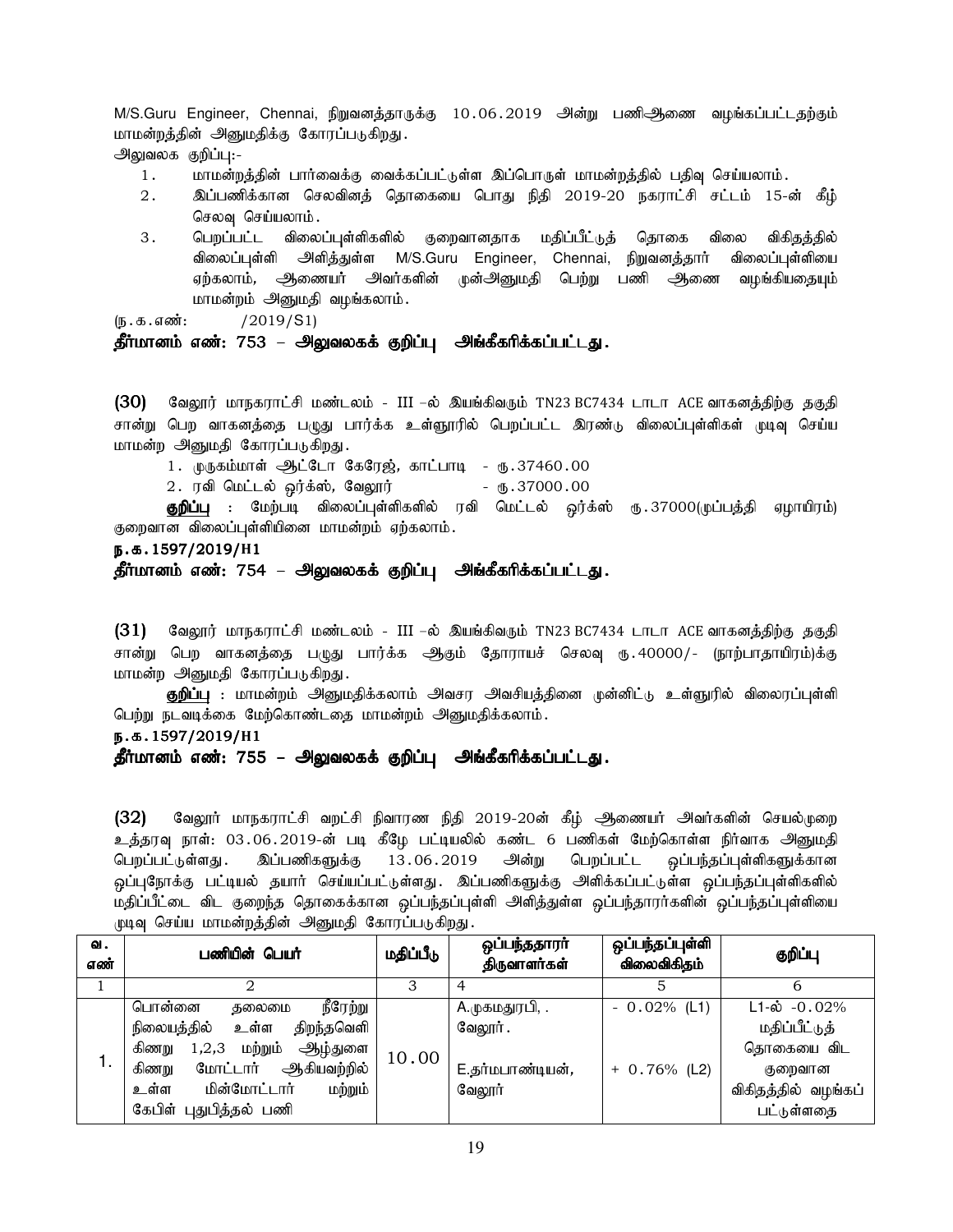|    |                                                                         |       |                                 |                 | ஏற்கலாம்                                  |
|----|-------------------------------------------------------------------------|-------|---------------------------------|-----------------|-------------------------------------------|
|    | நீரேற்று<br>பொன்னை<br>தலைமை                                             |       | V.கல்பனா .<br>வேலூர்.           | $-0.02%$ (L1)   | $L1-\dot{\omega}$ -0.02%<br>மதிப்பீட்டுத் |
|    | நிலையத்தில்<br>உள்ள<br>திறந்தவெளி                                       |       |                                 |                 | தொகையை விட                                |
| 2. | கிணறு<br>மற்றும்<br>ஆழ்துளை<br>4,5<br>மோட்டார்                          | 9.00  | S.சாந்தி, வேலூர்                | $+ 0.17\%$ (L2) | குறைவான                                   |
|    | ஆகியவற்றில்<br>கிணறு<br>மின்மோட்டார்<br>உள்ள<br>மற்றும்                 |       |                                 |                 | விகிதத்தில் வழங்கப்                       |
|    | கேபிள் புதுபித்தல் பணி                                                  |       |                                 |                 | பட்டுள்ளதை                                |
|    |                                                                         |       |                                 |                 | ஏற்கலாம்                                  |
|    | பொன்னை<br>நீரேற்று<br>தலைமை                                             |       | V.கல்பனா .                      | $-0.02\%$ (L1)  | $L1 - \dot{\omega} - 0.02\%$              |
|    | திறந்தவெளி<br>நிலையத்தில்<br>உள்ள                                       |       | வேலூர்.                         |                 | மதிப்பீட்டுத்                             |
|    | கிணறு<br>6,7,8 மற்றும்<br>ஆழ்துளை                                       |       |                                 |                 | தொகையை விட                                |
| 3. | மோட்டார்<br>ஆகியவற்றில்<br>கிணறு                                        | 10.00 | S.சாந்தி, வேலூர்                | $+ 0.18%$ (L2)  | குறைவான                                   |
|    | மின்மோட்டார்<br>உள்ள<br>மற்றும்                                         |       |                                 |                 | விகிதத்தில் வழங்கப்<br>பட்டுள்ளதை         |
|    | கேபிள் புதுபித்தல் பணி                                                  |       |                                 |                 | ஏற்கலாம்                                  |
|    |                                                                         |       | A.முகமதுரபி, .                  | $-0.11\%$ (L1)  | $L1-\dot{\omega}$ -0.11%                  |
|    | பொன்னை<br>நீரேற்று<br>தலைமை                                             |       | வேலூர்.                         |                 | மதிப்பீட்டுத்                             |
|    | நிலையத்தில்<br>உள்ள<br>திறந்தவெளி                                       |       |                                 |                 | தொகையை விட                                |
| 4. | மற்றும்<br>கிணறு<br>9,10<br>ஆழ்துளை<br>மோட்டார்<br>ஆகியவற்றில்<br>கிணறு | 9.00  | E.தர்மபாண்டியன்,                | $+ 0.98\%$ (L2) | குறைவான                                   |
|    | மின்மோட்டார்<br>உள்ள<br>மற்றும்                                         |       | வேலூர்                          |                 | விகிதத்தில் வழங்கப்                       |
|    | கேபிள் புதுபித்தல் பணி                                                  |       |                                 |                 | பட்டுள்ளதை                                |
|    |                                                                         |       |                                 |                 | ஏற்கலாம்                                  |
|    |                                                                         |       | V.கல்பனா .                      | $-0.05\%$ (L1)  | $L1 - \dot{\omega} - 0.08\%$              |
|    | பொன்னை<br>நீரேற்று<br>தலைமை                                             |       | வேலூர்.                         |                 | மதிப்பீட்டுத்                             |
|    | நிலையத்தில்<br>உள்ள<br>100<br><b>HP</b>                                 |       |                                 |                 | தொகையை விட                                |
| 5. | மின்மோாட்டார் எண்.3 ரீவைன்டிங்,                                         | 8.00  | S.சாந்தி, வேலூர்                | $+ 0.24\%$ (L2) | குறைவான                                   |
|    | சுற்றுசுவர் மற்றும் பராமரிப்பு                                          |       |                                 |                 | விகிதத்தில் வழங்கப்                       |
|    |                                                                         |       |                                 |                 | பட்டுள்ளதை<br>ஏற்கலாம்                    |
|    |                                                                         |       |                                 |                 | $L1 - \dot{\omega} - 0.16\%$              |
|    | நீர் உந்து நிலையத்தில்<br>பொன்னை                                        |       | M/s.Guru Engineers,             | $-0.16\%$ (L1)  | மதிப்பீட்டுத்                             |
| 6. | மின்<br>மோட்டார்<br>உள்ள                                                | 9.00  | வேலூர்.                         |                 | தொகையை விட                                |
|    | மாற்றியமைத்தல் மற்றும் பராமரிப்பு<br>பணி                                |       | M/s.Mano<br>Electricals, வேலூர் |                 | குறைவாக வழங்கப்                           |
|    |                                                                         |       |                                 | $+ 1.44\%$ (L2) | பட்டுள்ளதை ஏற்கலாம்                       |

மேற்படி பட்டியலில் கண்ட பணிகளுக்கு சமர்ப்பிக்கப்பட்டுள்ள ஒப்பந்தப்புள்ளிகளில் குறைந்த தொகைக்கான ஒப்பந்தப்புள்ளி அளித்த ஒப்பந்ததாரர்களின் ஒப்பந்தப்புள்ளியை ஏற்று பட்டியலில் கண்ட 6 பணிகளுக்கான ஒப்பந்தப்புள்ளிகளை ஒப்புதல் செய்ய மாமன்றத்தின் அனுமதி கோரப்படுகிறது.

# அலுவலக குறிப்பு :

- 1. மாமன்றத்தின் பார்வைக்கு வைக்கப்பட்டுள்ள இப்பொருள் மாமன்றத்தில் பதிவு செய்யலாம்.
- 2. இப்பணிக்கான செலவினத் தொகையை வறட்சி நிவாரண நிதி 2019-20ன் கீழ் செலவு செய்யலாம்.
- 3. வேலூர் மாநகராட்சியில் வறட்சி நிவாரண நிதி 2019-20ன் கீழ் ஒப்பந்தப்புள்ளி கோரப்பட்ட மேற்கண்ட 6 பணிகளுக்கும் ஒப்பந்தப்புள்ளி அளித்துள்ள ஒப்பந்ததார்களின் குறைந்த தொகைக்கான  $(L1-((1)-0.02\%, (2)-0.02\%, (3)-0.02\%, (4)-0.11\%, (5)-0.08\%, (6)-0.16\%,$ ஒப்பந்தப்புள்ளியை ஏற்க மாமன்றம் அனுமதிக்கலாம். முன்அனுமதி வழங்கப்பட்டதை மாமன்றம் ஏற்கலாம் .

(ந.க.எண்<sup>1089/2019/E1)</sup>

தீர்மானம் எண்: 756 – அலுவலகக் குறிப்பு அங்கீகரிக்கப்பட்டது.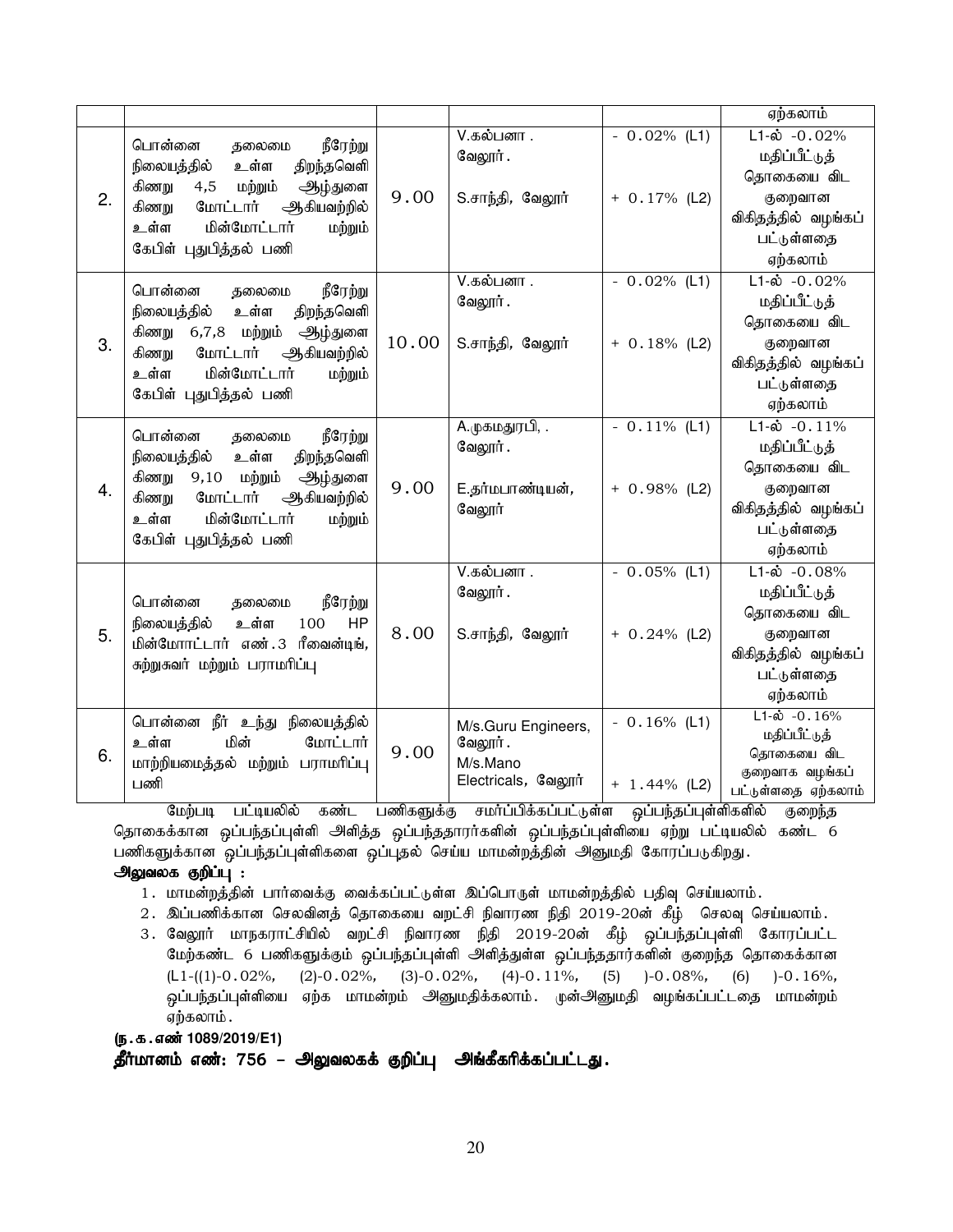(33) வேலூர் மாநகராட்சி வறட்சி நிவாரண நிதி 2019-20ன் கீழ் ஆணையர் அவர்களின் செயல்முறை உத்தரவு நாள்: 03.06.2019-ன் படி கீழே பட்டியலில் கண்ட 2 பணிகள் மேற்கொள்ள நிர்வாக அனுமதி பெறப்பட்டுள்ளது .இப்பணிகளுக்கு 13 06 2019 அன்று பெறப்பட்ட ஒப்பந்தப்புள்ளிகளுக்கான ஒப்புநோக்கு பட்டியல் தயார் செய்யப்பட்டுள்ளது. இப்பணிகளுக்கு அளிக்கப்பட்டுள்ள ஒப்பந்தப்புள்ளிகளில் மதிப்பீட்டை விட குறைந்த தொகைக்கான ஒப்பந்தப்புள்ளி அளித்துள்ள ஒப்பந்தாரர்களின் ஒப்பந்தப்புள்ளியை முடிவு செய்ய மாமன்றத்தின் அனுமதி கோரப்படுகிறது.

| வ.  | பணியின் பெயர்                        | மதிப்பீடு | ஒப்பந்ததாரா்         | ஒப்பந்தப்புள்ளி | குறிப்பு                 |
|-----|--------------------------------------|-----------|----------------------|-----------------|--------------------------|
| எண் |                                      |           | திருவாளர்கள்         | விலைவிகிதம்     |                          |
|     | 2                                    | 3         | $\overline{4}$       | 5               | 6                        |
|     |                                      |           | $V.K.L@$ கஷ், .      | $-0.04\%$ (L1)  | $L1-\omega$ -0.04%       |
|     | கீழ்மொணவூர்<br>கருகம்பத்தூர்         |           | வேலூர்.              |                 | மதிப்பீட்டுத்            |
|     | நீரேற்று<br>நிலையத்தில்<br>தலைமை     |           |                      |                 | தொகையை விட               |
| 1.  | உள்ள திறந்தவெளி<br>கிணறு             | 10.00     | S.குப்புசாமி, வேலூர் | $+ 0.88\%$ (L2) | குறைவான                  |
|     | படுதுபார்த்தல்                       |           |                      |                 | விகிதத்தில் வழங்கப்      |
|     |                                      |           |                      |                 | பட்டுள்ளதை               |
|     |                                      |           |                      |                 | ஏற்கலாம்                 |
|     |                                      |           | S.குப்புசாமி .       | $-0.02\%$ (L1)  | $L1-\dot{\omega}$ -0.02% |
|     | மின்விசை<br>சிறு<br>பம்பு<br>மற்றும் |           | வேலூர்.              |                 | மதிப்பீட்டுத்            |
|     | மின்விசை பம்பு 2 HP மற்றும் 7.5      |           |                      |                 | தொகையை விட               |
| 2.  | கேபில்கள் மற்றும் அதன்<br>HP         | 5.00      | V.சுதாகர், வேலூர்    | $+ 0.06\%$ (L2) | குறைவான                  |
|     | உதரிபாகங்கள் சப்ளை செய்தல்.          |           |                      |                 | விகிதத்தில் வழங்கப்      |
|     |                                      |           |                      |                 | பட்டுள்ளதை               |
|     |                                      |           |                      |                 | ஏற்கலாம்                 |

மேற்படி பட்டியலில் கண்ட பணிகளுக்கு சமர்ப்பிக்கப்பட்டுள்ள ஒப்பந்தப்புள்ளிகளில் குறைந்த தொகைக்கான ஒப்பந்தப்புள்ளி அளித்த ஒப்பந்ததாரர்களின் ஒப்பந்தப்புள்ளியை ஏற்று பட்டியலில் கண்ட 2 பணிகளுக்கான ஒப்பந்தப்புள்ளிகளை ஒப்புதல் செய்ய மாமன்றத்தின் அனுமதி கோரப்படுகிறது.

# அலுவலக குறிப்பு :

- 1. மாமன்றத்தின் பார்வைக்கு வைக்கப்பட்டுள்ள இப்பொருள் மாமன்றத்தில் பதிவு செய்யலாம்.
- 2 . இப்பணிக்கான செலவினத் தொகையை வறட்சி நிவாரண நிதி 2019-20ன் கீழ் செலவு செய்யலாம் .
- 3. வேலூர் மாநகராட்சியில் வறட்சி நிவாரண நிதி 2019-20ன் கீழ் ஒப்பந்தப்புள்ளி கோரப்பட்ட மேற்கண்ட 2 பணிகளுக்கும் ஒப்பந்தப்புள்ளி அளித்துள்ள ஒப்பந்ததார்களின் குறைந்த தொகைக்கான  $(L1-((1)-0.04\%, (2)-0.02\%,$ ஒப்பந்தப்புள்ளியை ஏற்க மாமன்றம் அனுமதிக்கலாம்.

# (ந.க.எண்<sup>1089/2019/E1)</sup>

# தீர்மானம் எண்: 757 – அலுவலகக் குறிப்பு அங்கீகரிக்கப்பட்டது.

 $(34)$  B்வலூர் மாநகராட்சி வறட்சி நிவாரண நிதி 2019-20ன் கீழ் ஆணையர் அவர்களின் செயல்முறை உத்தரவு நாள்: 03.06.2019-ன் படி கீழே பட்டியலில் கண்ட 7 பணிகள் மேற்கொள்ள நிர்வாக அனுமதி பெறப்பட்டுள்ளது. இப்பணிகளுக்கு 13.06.2019 அன்று பெறப்பட்ட ஒப்பந்தப்புள்ளிகளுக்கான ஒப்புநோக்கு பட்டியல் தயார் செய்யப்பட்டுள்ளது. இப்பணிகளுக்கு அளிக்கப்பட்டுள்ள ஒப்பந்தப்புள்ளிகளில் மதிப்பீட்டை விட குறைந்த தொகைக்கான ஒப்பந்தப்புள்ளி அளித்துள்ள ஒப்பந்தாரர்களின் ஒப்பந்தப்புள்ளியை முடிவு செய்ய மாமன்றத்தின் அனுமதி கோரப்படுகிறது.

| ഖ.<br>எண் | பணியின் பெயர்                           | மதிப்பீடு                | ஒப்பந்ததாரா்<br>திருவாளர்கள் | ஒப்பந்தப்புள்ளி<br>விலைவிகிதம் | குறிப்பு                                  |
|-----------|-----------------------------------------|--------------------------|------------------------------|--------------------------------|-------------------------------------------|
|           |                                         |                          |                              |                                |                                           |
| . .       | ஓட்டேரி<br>கலைமை<br>நிலையத்தில்<br>உள்ள | நீரேற்று<br>5.00<br>No.1 | D.கருணாநிதி,<br>வேலூர் .     | $-0.00\%$ (L1)                 | $L1-\dot{\omega}$ -0.00%<br>மதிப்பீட்டுத் |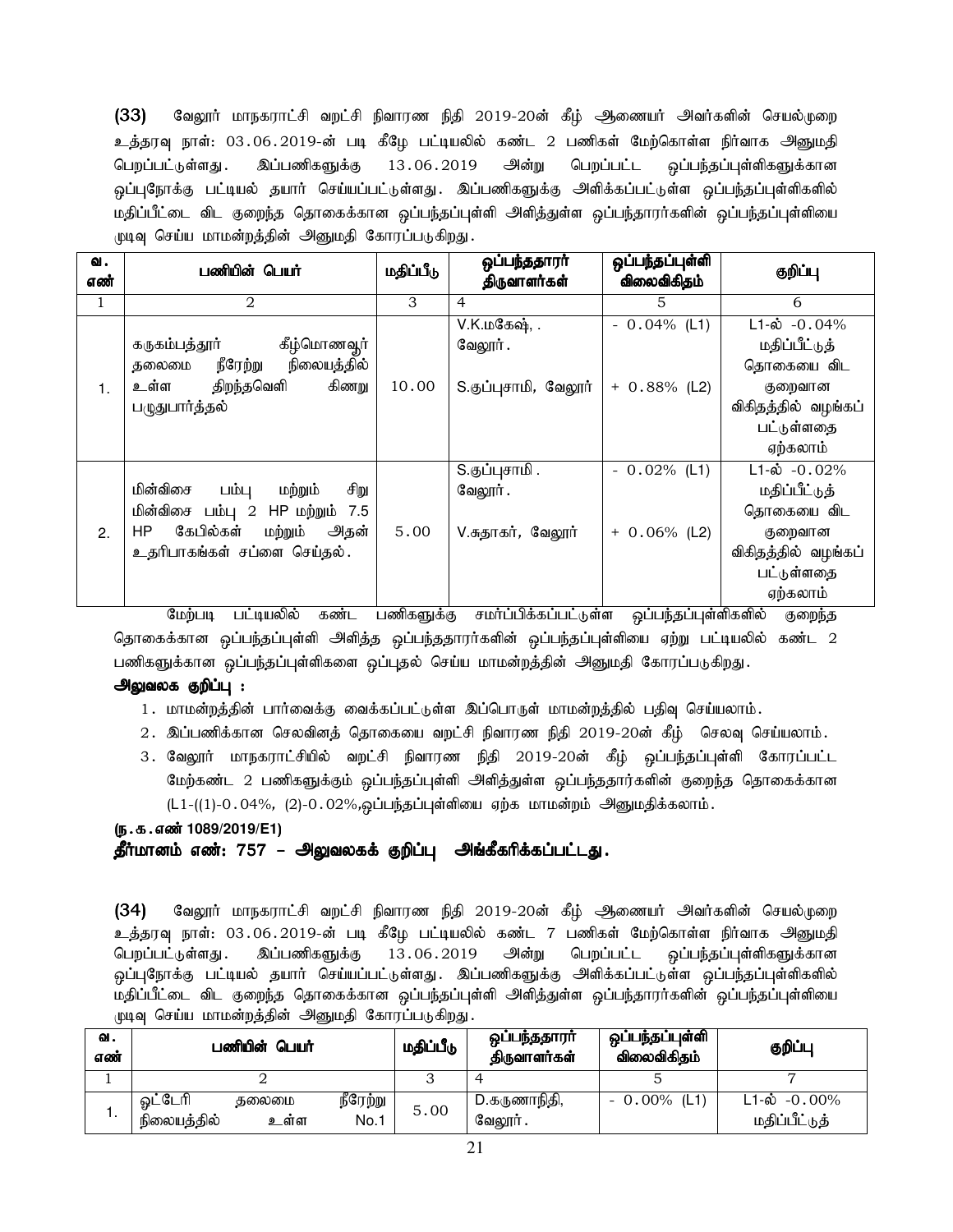|    | திறந்தவெளி<br>கிணறுகள்<br>பழுதுபார்த்தல்.                                                                                                                                                   |       | A.சக்திவேல்,<br>வேலூர்                               | $+ 5.00\%$ (L2)                   | தொகை விகிதத்தில்<br>வழங்கப்<br>பட்டுள்ளதை<br>ஏற்கலாம்                                                               |
|----|---------------------------------------------------------------------------------------------------------------------------------------------------------------------------------------------|-------|------------------------------------------------------|-----------------------------------|---------------------------------------------------------------------------------------------------------------------|
| 2. | ஓட்டேரி<br>நீரேற்று<br>தலைமை<br>நிலையத்தில்<br>No.3<br>உள்ள<br>திறந்தவெளி<br>கிணறுகள்<br>பருதுபார்த்தல் .                                                                                   | 7.50  | A.சக்திவேல்,<br>வேலூர்<br>D.கருணாநிதி,<br>வேலூர்.    | $-0.00\%$ (L1)<br>$+ 5.00\%$ (L2) | $L1-\dot{\omega}$ -0.00%<br>மதிப்பீட்டுத்<br>தொகை விகிதத்தில்<br>வழங்கப்<br>பட்டுள்ளதை<br>ஏற்கலாம்                  |
| 3. | ஓட்டேரி<br>நீரேற்று<br>தலைமை<br>நிலையத்தில்<br>உள்ள<br>ஆழ்துளை<br>கிணறுகள் பழுதுபார்த்தல்.                                                                                                  | 7.50  | E.தர்மபாண்டியன்<br>வேலூர்<br>A.முகமதுரபி,<br>வேலூர். | $-0.01\%$ (L1)<br>$+ 0.71\%$ (L2) | $L1-\hat{\omega}$ -0.01%<br>மதிப்பீட்டுத்<br>தொகையை விட<br>குறைவான<br>விகிதத்தில் வழங்கப்<br>பட்டுள்ளதை<br>ஏற்கலாம் |
| 4. | பில்டர்பெட்<br>ரோடில்<br>உள்ள<br>கிணறு மின்மோட்டர்கள்<br>ஆழ்துளை<br>மற்றும் வால்வுகள் பழுதுபார்த்தல்                                                                                        | 5.26  | A.சக்திவேல்,<br>வேலூர்<br>D.கருணாநிதி,<br>வேலூர்.    | $-0.00\%$ (L1)<br>$+5.00\%$ (L2)  | $L1-\dot{\omega} - 0.00\%$<br>மதிப்பீட்டுத்<br>தொகை விகிதத்தில்<br>வழங்கப்<br>பட்டுள்ளதை<br>ஏற்கலாம்                |
| 5. | ராஜிவ்காந்தி<br>நீர்<br>நகர்<br>உந்து<br>மின்<br>மின்மோட்டர்கள்,<br>நிலையம்<br>பைப்லைன்கள்<br>மற்றும்<br>வால்வுகள்<br>பருதுபார்த்தல்                                                        | 5.00  | D.கருணாநிதி,<br>வேலூர் .<br>A.சக்திவேல்,<br>வேலூர்   | $-0.00\%$ (L1)<br>$+ 5.00\%$ (L2) | $L1-\hat{\omega} - 0.00\%$<br>மதிப்பீட்டுத்<br>தொகை விகிதத்தில்<br>வழங்கப்<br>பட்டுள்ளதை<br>ஏற்கலாம்                |
| 6. | செங்கநத்தம் தரைமட்ட நீர் தேக்க<br>தொட்டியில் இருந்து பாரதியார் நகர்<br>உயர்நிலை நீர்தேக்க தொட்டி வரை<br>டைப்லைன் மற்றும் மின்மோட்டார்கள்<br>பழுதுபார்க்கும் பணி                             | 10.00 | A.சக்திவேல்,<br>வேலூர்<br>D.கருணாநிதி,<br>வேலூர்.    | $-0.00\%$ (L1)<br>$+6.13%$ (L2)   | $L1-\hat{\omega}$ -0.00%<br>மதிப்பீட்டுத்<br>தொகை விகிதத்தில்<br>வழங்கப்<br>பட்டுள்ளதை<br>ஏற்கலாம்                  |
| 7. | மின்விசை<br>சிறு<br>பம்பு<br>மற்றும்<br>மின்விசை பம்பு 2 HP மற்றும்<br>7.5<br>HP மோட்டார்கள் கேபில்கள் மற்றும்<br>உதரிபாகங்கள்<br>சப்ளை<br>அதன்<br>வார்டு எண் 31 முதல் 45<br>செய்தல்<br>வரை | 10.00 | D.கருணாநிதி,<br>வேலூர்.<br>A.சக்திவேல்,<br>வேலூர்    | $-0.00\%$ (L1)<br>$+ 5.00\%$ (L2) | $L1-\dot{\omega} - 0.00\%$<br>மதிப்பீட்டுத்<br>தொகை விகிதத்தில்<br>வழங்கப்<br>பட்டுள்ளதை<br>ஏற்கலாம்                |

மேற்படி பட்டியலில் கண்ட பணிகளுக்கு சமர்ப்பிக்கப்பட்டுள்ள ஒப்பந்தப்புள்ளிகளில் குறைந்த தொகைக்கான ஒப்பந்தப்புள்ளி அளித்த ஒப்பந்ததாரர்களின் ஒப்பந்தப்புள்ளியை ஏற்று பட்டியலில் கண்ட 7 பணிகளுக்கான ஒப்பந்தப்புள்ளிகளை ஒப்புதல் செய்ய மாமன்றத்தின் அனுமதி கோரப்படுகிறது.

# அலுவலக குறிப்பு :

1. மாமன்றத்தின் பார்வைக்கு வைக்கப்பட்டுள்ள இப்பொருள் மாமன்றத்தில் பதிவு செய்யலாம்.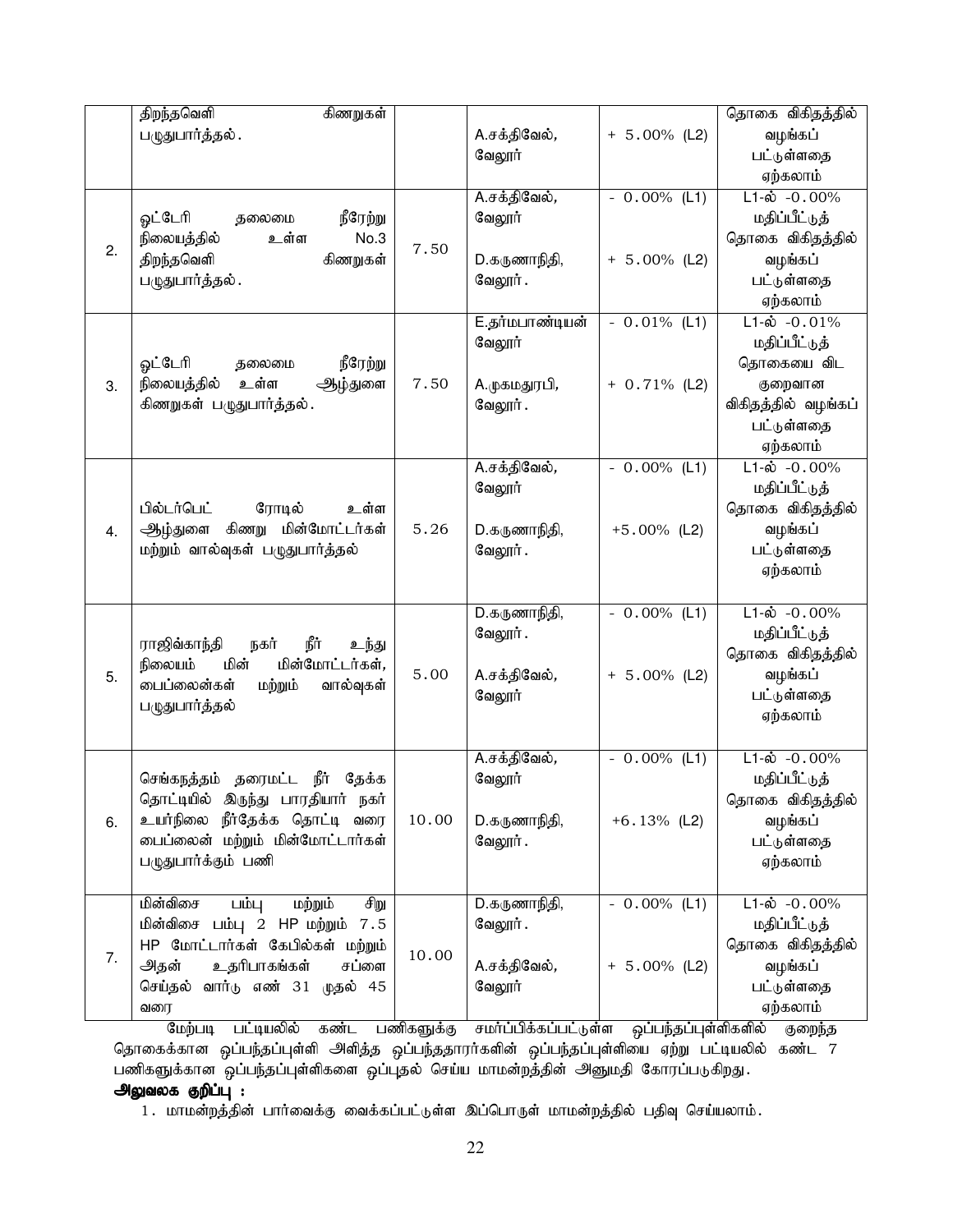- 2. இப்பணிக்கான செலவினத் தொகையை வறட்சி நிவாரண நிதி 2019-20ன் கீழ் செலவு செய்யலாம்.
- 4. வேலூர் மாநகராட்சியில் வறட்சி நிவாரண நிதி 2019-20ன் கீழ் ஒப்பந்தப்புள்ளி கோரப்பட்ட மேற்கண்ட 7 பணிகளுக்கும் ஒப்பந்தப்புள்ளி அளித்துள்ள ஒப்பந்ததார்களின் குறைந்த தொகைக்கான  $(L1-(1)-0.00\%, (2)-0.00\%,(3)-0.01\%, (4)-0.00\%, (5)-0.00\%, (6)-0.00\%, (7)-0.00\%$ ஒப்பந்தப்புள்ளியை ஏற்க மாமன்றம் அனுமதிக்கலாம். முன்அனுமதி வழங்கப்பட்டதை மாமன்றம் ஏற்கலாம்.

 $(6.5.5.5.5)$ 

தீர்மானம் எண்: 758 – அலுவலகக் குறிப்பு அங்கீகரிக்கப்பட்டது.

(35) இம்மாநகராட்சி மண்டலம் - III அலுவலகத்திற்கு 5 எண்ணிக்கை s' Type சேர்களும், 5 எண்ணிக்கை ஸ்டீல் பீரோக்களும் TANSI நிறுவனத்தில் வாங்கிக் கொள்ள ஆடுநம் தோராய செலவு ரு.74735/-ஐ அனுமதிக்கும் பொருட்டு மாமன்றத்தின் அனுமதிக்கு வைக்கப்படுகிறது.

அ. கு : மாமன்றம் அனுமதிக்கலாம்.

#### (ந.க.918/2019/F1-ம**அ.**III)

### தீர்மானம் எண்: 759 – அலுவலகக் குறிப்பு அங்கீகரிக்கப்பட்டது.

(36) வேலூர் மாநகராட்சி மண்டலம்-4 வார்<sub>ம்</sub> எண்:46 முதல் 60க்குட்பட்ட பகுதிகளில் 16 Nos திடக்கழிவு மேலாணமை மையங்கள் செயல்பாட்டில் உள்ளது. மாமன்றத் தீர்மாம் எண்:503 நாள்:21.12.2018ல் 01.01.2019 முதல் 30.06.2019 வரையில் 6 மாதங்களுக்கு தினக்கூலி ரு.250/-அடிப்படையில் 105 மகளிர் சுய உதவிக் குழுப் பணியாளர்களை பணியில் ஈடுபடுத்த மாமன்றத்தின் ஒப்புதல் பெறப்பட்டு பணி செய்யப்பட்டு வருகிறது.

மேற்படி மாமன்ற தீர்மானத்தில் பெறப்பட்டுள்ள அனுமதி 30.06.2019-ல் முடிவடைவதால்  $01.07.2019$  முதல்  $31.12.2019$  வரையில் 6 மாதங்களுக்கு தினக்கூலி ரு.250/- அடிப்படையில்  $16$ திடக்கழிவு மேலாண்மை மையங்களுக்கு ஒரு இரவு காவலர் மற்றும் 6 பணியாளர்கள் வீதம் மொத்தம் 105 மகளிர் சுய உதவிக்குழுப் பணியாளர்களை பணியில் ஈடுபடுத்தவும் அதற்குரிய உத்தேச செலவினம் ரு.47,25,000/- 2019-2020 ஆண்டிற்கான பொது நிதியிலிருந்து மேற்கொள்ளவும் மாமன்றத்தின் ஒப்புதல் கோரப்படுகிறது.

### அலுவலக குறிப்பு:

1. மாமன்ற அனுமதி வழங்கலாம்  $(\mathfrak{g.}\mathfrak{s.}\mathfrak{s.}\mathfrak{s.}\mathfrak{a.}\mathfrak{m}$ : 9312/2014/ $\mathfrak{u.4}$ ) தீர்மானம் எண்: 760 – அலுவலகக் குறிப்பு அங்கீகரிக்கப்பட்டது.

(37) மேலூா் மாநகராட்சியாக தரம் உயா்த்தப்பட்டதை தொடா்ந்து அரசாணை (நிலை) எண்.125, நகராட்சி நிர்வாகம் மற்றும் குடிநீர் வழஙகல் துறை நாள்.26.11.2018—ன் படி தற்போது வேலூர் மாநகராட்சியில் காலிப்பணியிடஙகளுக்கான இளநிலை உதவியாளா் உடன் தட்டச்சா், புள்ளி விபரக்குறிப்பாளா் ஆகிய பணியிடஙகளுக்கு முறையாக மாவட்ட வேலைவாய்ப்பு <u>அலு</u>வலகம், வேலூா் மூலமாகவும் உள்ளூா் பத்திாிக்கை செய்திதாள் விளம்பரம் மூலமாகவும், மின்னஞ்சல் மூலமாகவும் பெறப்பட்ட விண்ணப்பஙகள் அனைத்தும் கூராய்வு செய்து எழுத்து தேர்வு செய்ய தோராய செலவினம் ரூ.1,50,000/— ஆகும். எனவே செலவினம் மேற்கொள்ள மாமன்றத்தின் அனுமதி வேண்டி பொருள் வைக்கப்படுகிறது.

<mark>அலுவலக குறிப்பு</mark> : மாமன்றம் இச்செலவினத் தொகையை மேற்கொள்ளலாம்

#### (ந.க.எண்.சி1/6091/2019)

தீர்மானம் எண்: 761 – அலுவலகக் குறிப்பு அங்கீகரிக்கப்பட்டது.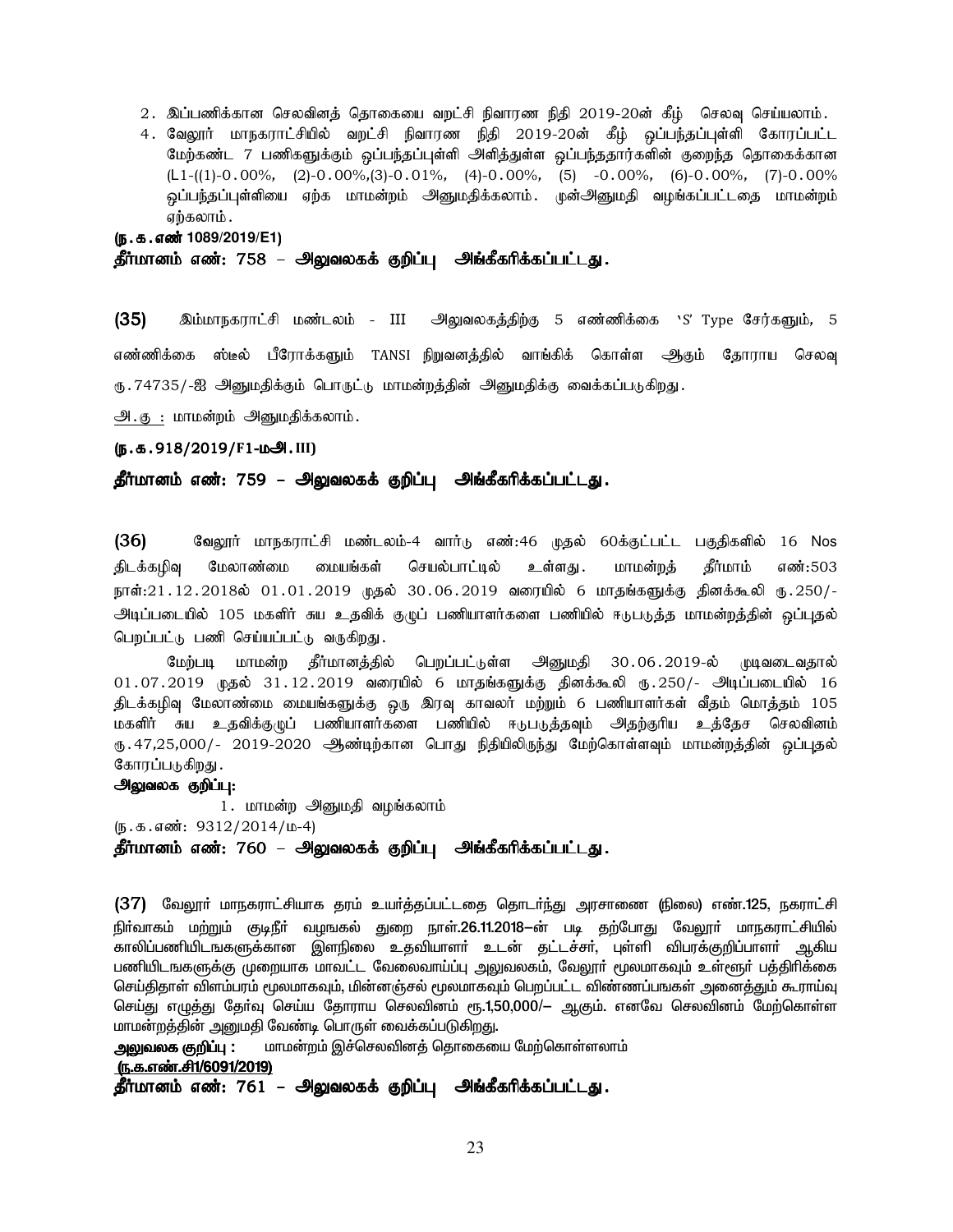(38) கேலூர் மாநகராட்சி பொது நிதி 2019-20ன் கீழ் ஆணையர் அவர்களின் அனுமதி நாள்: 17.06.2019 -ன் படி கீழே பட்டியலில் கண்ட 4 பணி மேற்கொள்ள நிர்வாக அனுமதி பெறப்பட்டுள்ளது. <u>இப்ப</u>ணிக்கு 25.06.2019 அன்று பெறப்பட்ட விலைப்புள்ளிகளுக்கான ஒப்புநோக்கு பட்டியல் தயார் செய்யப்பட்டுள்ளது . இப்பணிக்கு அளிக்கப்பட்டுள்ள விலைப்புள்ளிகளில் மதிப்பீட்டை விட குறைந்த விலை விகிதத்தில் விலைப்புள்ளி அளித்துள்ள நிறுவனங்களின் விலைப்புள்ளியை முடிவு செய்ய மாமன்றத்தின் அனுமதி கோரப்படுகிறது.

| வ.<br>எண்    | பணியின் பெயர்                                                                                                                                                                                                                            | மதிப்பீடு      | நிறுவனத்தின் பெயர்                                                              | விலைப்புள்ளி<br>விலைவிகிதம்                                         | குறிப்பு                                                                                                           |
|--------------|------------------------------------------------------------------------------------------------------------------------------------------------------------------------------------------------------------------------------------------|----------------|---------------------------------------------------------------------------------|---------------------------------------------------------------------|--------------------------------------------------------------------------------------------------------------------|
| $\mathbf{1}$ | 2                                                                                                                                                                                                                                        | $\overline{3}$ | $\overline{4}$                                                                  | 5                                                                   | 6                                                                                                                  |
| 1.           | பகுதியில்<br>மாநகராட்சி<br>களப்<br>பணியாளர்கள்<br>வீடுவீடாக<br>சென்று<br>டெங்கு தடுப்பு நடவடிக்கை<br>ஆய்வு<br>செய்யவதற்கு தேவைப்படும்<br>Smiley<br>எண்கள்<br>50000<br>(4' x6')<br>sticker<br>அளவில்<br>அச்சடித்து<br>என்ற<br>வழங்குதல் . | 2.00           | கமலா ஆர்ட்ஸ் ,<br>வேலூர்<br>மீடியா கிச்சன்ஸ்,<br>வேலூர்<br>நீலா ஆர்ட்ஸ், வேலூர் | 1,99,900 $/-$ L1<br>$2,00,100$ /- L <sub>2</sub><br>$2,00,200$ /-L3 | $L1 - \dot{\omega}$ -1,99,900<br>/ –மதிப்பீட்டுத்<br>தொகையை<br>விட குறைவாக<br>வழங்கப்<br>பட்டுள்ளதை<br>ஏற்கலாம்    |
| 2.           | பகுதியில்<br>மாநகராட்சி<br>களப்<br>பணியாளர்கள்<br>வீடுவீடாக<br>சென்று<br>பணிகள்<br>ஒழிப்பு<br>கொசு<br>மேற்கொள்ளப்பட்ட<br>நாட்களை<br>குறிக்க வீடுகளுக்கு ஒட்டும sticker<br>எண்கள்<br>50000<br>அச்சடித்து<br>வழங்குதல் .                   | 2.00           | கமலா ஆர்ட்ஸ் ,<br>வேலூர்<br>மீடியா கிச்சன்ஸ்,<br>வேலூர்<br>நீலா ஆர்ட்ஸ், வேலூர் | 1,99,800 $/-$ L1<br>$2,00,200$ /- L2<br>$2,00,300$ /-L3             | $L1 - \dot{\omega}$ -1,99,800<br>/– மதிப்பீட்டுத்<br>தொகையை<br>விட குறைவாக<br>வழங்கப்<br>பட்டுள்ளதை<br>ஏற்கலாம்    |
| 3.           | மாநகராட்சி<br>மூலம்<br>டெங்கு<br>விழிப்புணர்வு<br>துண்டு<br>பிரசுரங்கள்<br>விநியோகம்<br>செய்ய<br>தேவைப்படும்<br>எண்கள்<br>40000<br>அச்சடித்து<br>வழங்குதல.                                                                               | 2.00           | கமலா ஆர்ட்ஸ் ,<br>வேலூர்<br>மீடியா கிச்சன்ஸ்,<br>வேலூர்<br>நீலா ஆர்ட்ஸ், வேலூர் | $1,99,850 - L1$<br>$2,00,250$ /- L2<br>$2,00,350/-L3$               | $\overline{L1-\omega}$ -1,99,850<br>/– மதிப்பீட்டுத்<br>தொகையை<br>விட குறைவாக<br>வழங்கப்<br>பட்டுள்ளதை<br>ஏற்கலாம் |
| 4.           | மாநகராட்சி கொசு ஒழிப்பு<br>மற்றும்<br>சேகரிப்பு<br>மழைநீர்<br>தொட்டி<br>கணக்கிட<br>தேவையான<br>படிவம்<br>அச்சடித்து<br>வழங்குதல.<br>(60000)<br>எண்ணிக்கை)                                                                                 | 2.00           | கமலா ஆர்ட்ஸ் ,<br>வேலூர்<br>மீடியா கிச்சன்ஸ்,<br>வேலூர்<br>நீலா ஆர்ட்ஸ், வேலூர் | 1,99,950 $/-$ L1<br>$2,00,350 / - L2$<br>$2,00,400$ /-L3            | L1-ல் -1,99,950<br>/ –மதிப்பீட்டுத்<br>தொகையை<br>விட குறைவாக<br>வழங்கப்<br>பட்டுள்ளதை<br>ஏற்கலாம்                  |

மேற்படி பட்டியலில் கண்ட பணிக்கு சமர்ப்பிக்கப்பட்டுள்ள விலைப்புள்ளிகளில் குறைந்த விலை விகிதத்தில் ஒப்பந்தப்புள்ளி அளித்த நிறுவன்த்தின் விலைப்புள்ளியை ஏற்று, பட்டியலில் கண்ட 4 பணிக்கு பணி உத்தரவு வழங்கபட்டதற்கும் மாமன்றத்தின் அனுமதி கோரப்படுகிறது.

# அலுவலக குறிப்பு :

- 1. மாமன்றத்தின் பார்வைக்கு வைக்கப்பட்டுள்ள இப்பொருள் மாமன்றத்தில் பதிவு செய்யலாம்.
- 2. இப்பணிக்கான செலவினத் தொகையை பொது நிதி 2019-20ன் கீழ் செலவு செய்யலாம்.
- 3. வேலூர் மாநகராட்சியில் பொது நிதி 2019-20ன் கீழ் விலைப்புள்ளி கோரப்பட்ட மேற்கண்ட 4 பணிக்கு விலைப்புள்ளி அளித்துள்ள நிறுவனம் குறைந்த விலை விகித 1) (L1- 1,99,900/- 2) (L1-1,99,800 /- 3) L1-ல் -1,99,850 /- 4) L1-ல் -1,99,950 / - ஆகிய நான்கு விலைப்புள்ளியை ஏற்கலாம், அணையர் அவர்கள் முன்அனுமதி வழங்கியதையும் மாமன்றம் அனுமதிக்கலாம்.
- $(5.5.5.0$   $\vec{m}$ . 14155/ $\vec{a}$  $\vec{r}$  1/2018)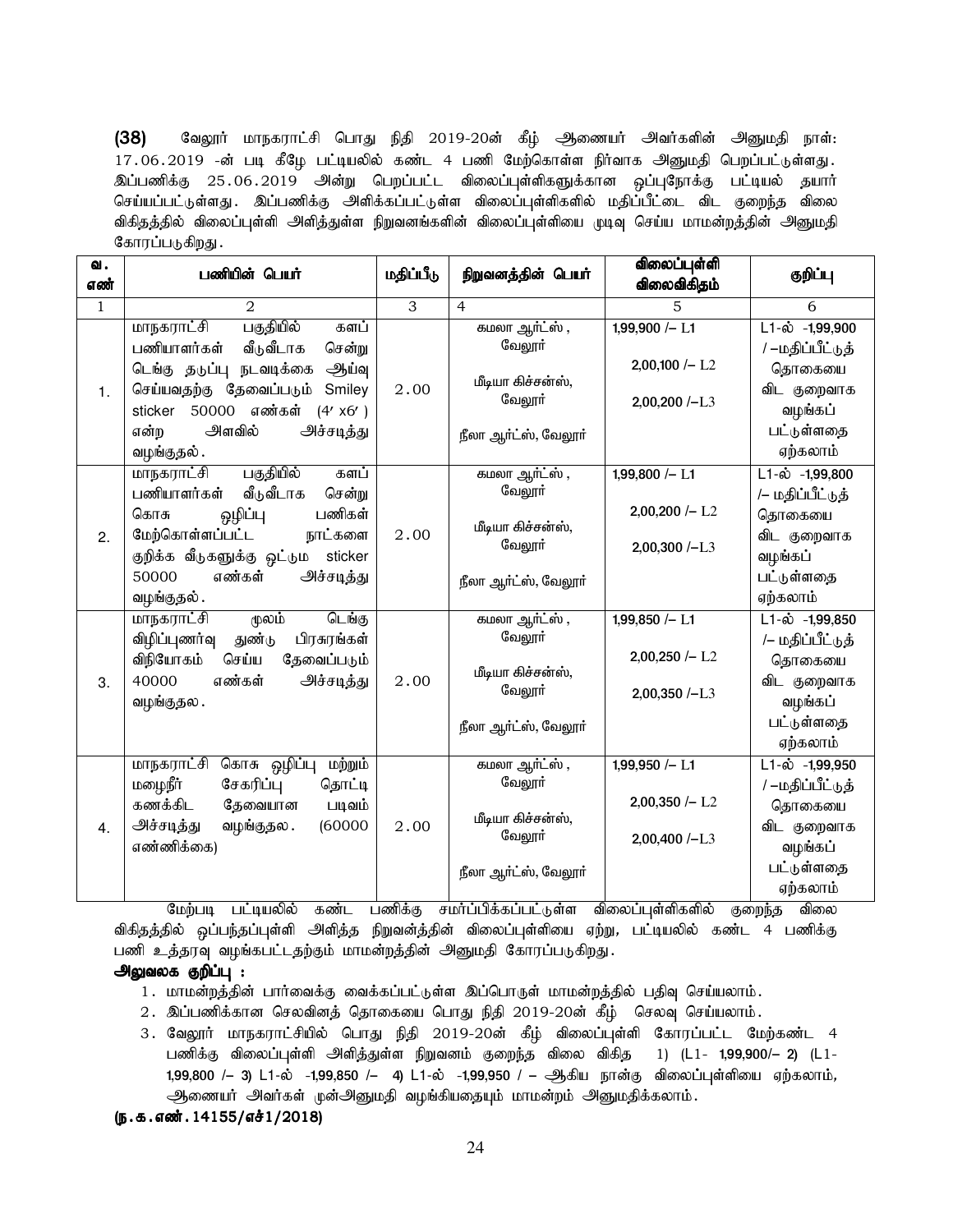# தீர்மானம் எண்: 762 – அலுவலகக் குறிப்பு அங்கீகரிக்கப்பட்டது.

(39) மேலூர் மாநகராட்சியில் பொது சுகாதார பிரிவில் வேலூர் மாநககராட்சி எல்லைக்குட்பட்ட அனைத்து அரசு மற்றும் தனியார் பள்ளி மாணவ மாணவிகளுக்கும் 60 நாட்களுக்கு ஒரு முறை <u>ஜந்து</u> நாட்கள் நிலவேம்பு குடிநீர் சூரணம் வழஙகவும் 10 அம்மா உணவகஙகள் மற்றும் நகர்புற ஆரம்ப சுகாதார நிலையம் ஆகியவற்றிக்கு தேவைப்படும் நிலவேம்பு ஆக மொத்தம் 1000 கிலோ தேவைப்படுவதால் சென்னை, Impcops நிறுவனத்தில் வாஙகி வழஙக ஆகும் செலவு ரூ.19,24,000/— (பத்தொன்பது இலட்சத்தி இருப்பத்து நான்காயிரம் ரூபாய் மட்டும்) க்கு மாமன்றம் அனுமதி கோரப்படுகிறது. <u>அலுவலக குறிப்பு</u>.

அவசர அவசியத்தை கருதி மாமன்றம் அனுமதிக்கலாம்.

e.f.v©:5241/2015/**H1** <u>தீர்மானம் எண்: 763 – அலுவலகக் குறிப்பு</u> அங்கீகரிக்கப்பட்டது.

(40) இம்மாநகராட்சியின் கீழ் இரண்டு யுனானி மருந்தகஙகள் செயல்பட்டு வருகின்றது. இவைகளுக்கு 2019-2020ம் ஆண்டிற்கு தேவையான மருந்துகள் ரூ.3,,70,480/-க்கு வாங்க மருத்துவ அலுவலா் பட்டியல் வழஙகியுள்ளாா். இதனை இந்திய மருத்துவா்கள் கூட்டுறவு மரு<u>ந்</u>து செய் நிலையம் மற்றும் பண்டக சாலை லிட், சென்னை, என்ற நிறுவனத்தின் மூலமாக வாங்கி வழஙக மாமன்றத்தின் அனுமதி கோரப்படுகி<u>றத</u>ு..

### <u>அலுவலக குறிப்பு:</u>

- 1) மாமன்றம் அனுமதி வழஙகலாம்.
- 2) இச்செலவினம் பொது நிதியிலிருந்து மேற்கொள்ளலாம்.

#### ந.க.எண்:10212/2012/எச்1

### தீர்மானம் எண்: 764 – அலுவலகக் குறிப்பு அங்கீகரிக்கப்பட்டது.

(41) வேலூர் மாநகராட்சி மண்டலம்-2 வார்டு எண்:28-ன் பகுதியில் உள்ள ஆற்காடு சாலையின் குறுக்கே 100 ஆண்டுகளுக்கு முன் அமைக்கப்பட்டுள்ள பாலம் உடைந்து தூர்ந்த நிலையில் பழைய பாலத்தில் உள்ள பாறை கற்கள் உடைந்து அடைப்பு ஏற்பட்டுள்ளதால் மழைநீர் செல்ல வழியில்லாமல், பாபு ராவ் தெரு, பேரிசுப்பிரமணி சாமி கோயில் தெரு, K.V. செட்டி தெருக்களில் மழைநீர் தேங்கிவிடுகின்றது. எனவே மேற்கண்ட பணியினை மழைகாலத்திற்கு முன்னதாக செய்து முடிக்க, மேற்கண்ட தெருவின் குறுக்கே பாலம் புதியதாக கட்ட ரூபாய். $7.00$  லட்சம் (ரூபாய் ஏழுலட்சதத்தில்) மதிப்பீடு தயார் செய்து மாமன்ற அனுமதிக்காக வைக்கப்படுகிறது. தற்போது தேர்தல் நன்னடத்தை விதிமுறை உள்ளதால் மேற்கண்ட பணியின் அவசர அவசியம் கருதி நகராட்சி சட்டம் 15-ன் கீழ், இம்மாநகராட்சியில் பதிவு பெற்ற .<br>ஒப்பந்ததாரர் திரு.D.அருதரசு அவர்கள் முலம் மதிப்பீட்டு விலை விகிதத்தில் போர்கால அடிப்படையில் போக்குவரத்துக்கு இடையூரு இன்றி கட்டி முடிக்கப்பட்டதை மாமன்றத்தில் பார்வைக்கும் பதிவிற்க்கும் வைக்கப்படுகிறது .

 $\mathcal{A}$ .கு. மாமன்றம் அனுமதிக்கலாம், மற்றும் பதிவு செய்யலாம்.

ந.க.எண்:2349/2019

### தீர்மானம் எண்: 765 – அலுவலகக் குறிப்பு அங்கீகரிக்கப்பட்டது.

(42) வேலூர் மாநகராட்சி மண்டலம் -2 வார்டு எண்:16-ன் பகுதியில் உள்ள LIC காலணி பிரதான சாலையில் உள்ள பம்பிங் மெயின் உடைப்பு ஏற்பட்டுள்ளது . எனவே உயர்மட்ட நீர்தேக்க தொட்டிக்கு குடிநீர் ஏற்றி விநியோகம் செய்வது நிருத்தப்பட்டுள்ளது. மேலும் வார்டுஎண்:16, கருவாட்டு மண்டி தெரு, வார்டுஎண்:26 தோட்டப்பாளையம் அருகந்தபுண்டி காந்திசிலை அருகில் பைப்பை உடைப்பு ஏற்பட்டுள்ளது. <u>இ</u>தனால் அப்பகுதிகளிலும் குடிநீர் விநியோக நிருத்தப்பட்டுள்ளது . மேற்கண்ட இடங்களில் ஏற்பட்டுள்ள பழுதுகள் சரிசெய்ய தோராய மதிப்பீடு ருபாய்.2,65,000/- (ருபாய் இரண்டு லட்சத்து ஆறுபத்து ஐந்து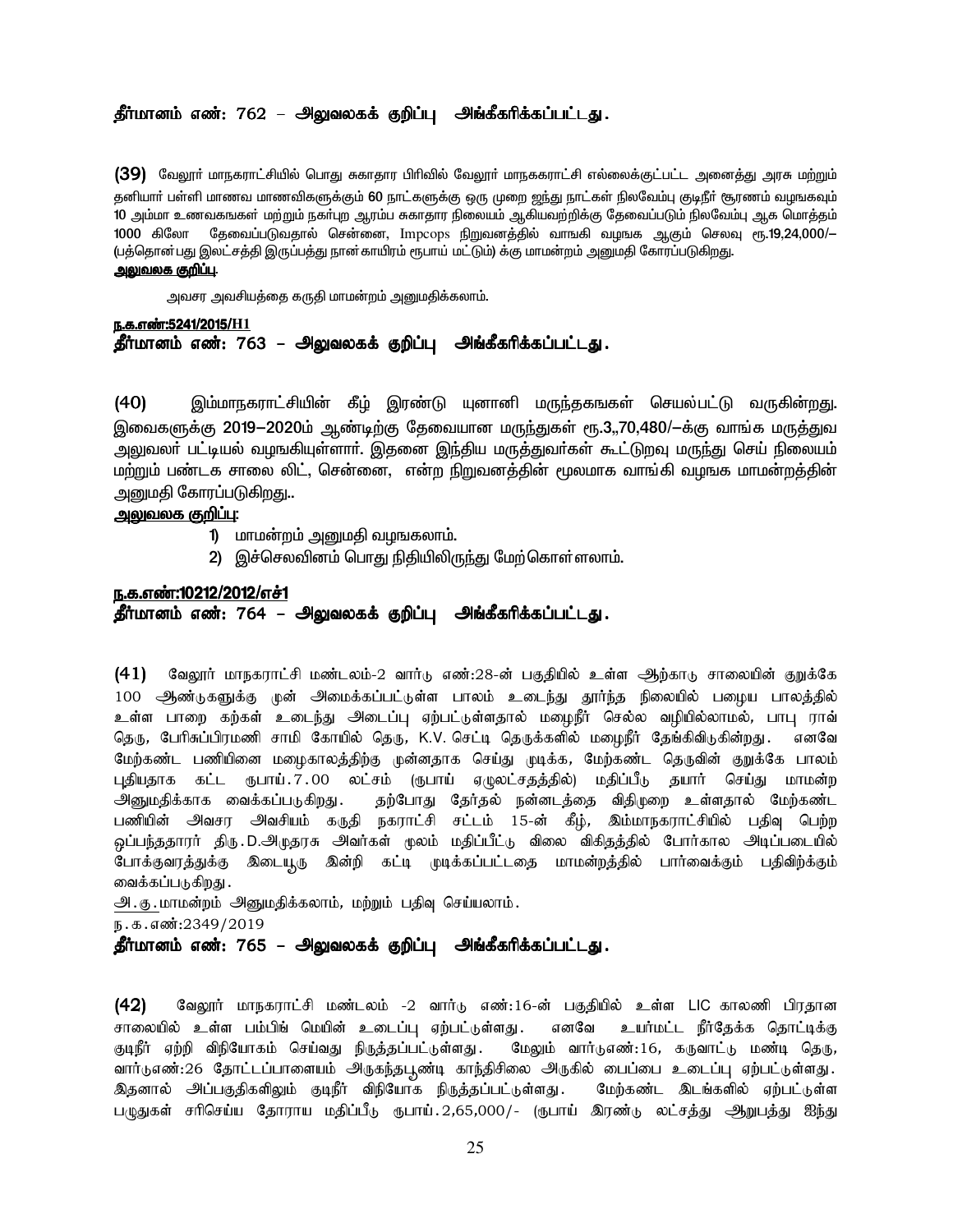ஆயிரம்) மதிப்பீடு தயார் செய்து அனுமதிக்காக வைக்கப்படுகிறது. தற்போது தேர்தல் விதிமுறை நடமுறையில் உள்ளதால் மேற்கண்ட பணியின் அவசர அவசியம் கருதி நகராட்சி சட்டம் 15-ன் கீழ் இம்மாநகராட்சியில் பதிவு பெற்ற ஒப்பந்ததாரர் திருமதி.S.சாந்தி அவர்கள் மூலம் போர்கால அடிப்படையில், போக்குவரத்துக்கு இடையூரு இன்றி, செய்து முடிக்கப்பட்டதை, மாமன்றத்தின் பார்வைக்கும் பதிவிற்க்கும் வைக்கப்படுகிறது .

அ.கு. மாமன்றம் அனுமதிக்கலாம், மற்றும் பதிவு செய்யலாம்.

 $(\mathfrak{g}.\mathfrak{g}.\mathfrak{g}.$ எண்:2348/2019/ $\mathfrak{A}1)$ 

தீர்மானம் எண்: 766 – அலுவலகக் குறிப்பு அங்கீகரிக்கப்பட்டது.

(43) வேலூர் மாநகராட்சி வார்டு குழு 2ல் உள்ள 16 முதல் 30 முடிய உள்ள வார்டுகளில் திடக்கழிவு மேலாண்மை திட்ட வளாகம் 1.காகிதப்பட்டறை, 2. குறிஞ்சி நகர், 3.ரங்காபுரம், 4.வார்டு குழு அலுவலகத்தில் 2 Nos 5.பாலாஜி நகர் தோட்டபாளையம் மற்றும் 6.வேலூர் சண்முக அடிகாளர் சங்கம், 7. கோட்டை ரவுண்ட் ஆக மொத்தம் ஏழு பகுதிகளில் 15 வார்டுகளில் சேகரிக்கப்படும் கழிவுகளை மக்கும் குப்பை மற்றும் மக்காத குப்பை என தரம் பிரித்த உரம் தயாரிக்கம் பணிகளை செய்திட 1.ஜனாகிராணி மகளில் சுய உதவிக்குழு, 2.தென்றல் மகளிர் சுய உதவி குழு, 3.முல்லை மகளிர் சுய உதவி குழு, 4 .அம்மன் மகளிர் சுய உதவி குமு 5 . சொந்தமிழ் மகளிர் சுய உதவி குழு, 6 . வெண்ணிலா மகளிர் சுய உதவி குழு, 7.அம்பேத்கர் மகளிர் சுய உதவி குழு மற்றும் 8.ஜெய் மகளிர் சுய உதவி குழு 9.சிவா மகளிர் உதவி குழு 10.சக்தி மகளிர் சுய உதவி குழு 11. தூய்மை இந்தியா மகளிர் சுய உதவி குழு ஆகிய சுய உதவி குழுக்கள் பணி செய்ய விருப்பம் தெரிவித்ததின் பேரில் மேற்கண்ட குழுக்கள் பணியில் ஈடுபடுத்தப்பட்டு தரம் பிரித்தல் மற்றும் உரம் தயாரித்தல் பணிகள் மேற்கொள்ளப்பட்டு செய்து வரப்படுகிறது.

மாமன்ற தீர்மான எண்:344ன் படி மண்டலம்-2ல் மேலே குறிப்பிட்டுள்ள 7 இடங்களில் பொது சுகாதார பணிகளான உரம் தயாரிக்கும் பணிக்க மாமன்ற ஒப்புதல் 30.06.2019 முடிவடைகிறது. எனவே மேற்படி பணிகள் மேலும் ஆறுமாத காலத்திற்கு 01.07.2019 முதல் 31.12.2019 வரை நீட்டிப்பு செய்து கொள்ளவும் அதற்கான தோராய செலவினம் ரு.50.00 (ஐம்பது லட்சம்) மட்டும் மாநகராட்சி பொது நிதியிலிருந்து மேற்கொள்ளவும் மாமன்றத்தின் ஒப்புதலுக்கு பொருள் வைக்கப்படுகிறது**.** 

### அலுவலக குறிப்பு:

- 1. திடக்கழிவு மேலாண்மை திட்ட வளாக பணிகள் செய்ய ஒன்பது மகளிர் சுய உதவி குழுக்களுக்கு 01.07.2019 முதல் 31.12.2019 வரை செய்யப்ட அவசியம் கருதி ஒப்புதல் வழங்கலாம்
- $2.$  சிவா மகளிர் சுய உதவி குழு, சக்தி மகளிர் சுய உதவி குழு, மற்றும் தூய்மை இந்தியா மகளிர் சுய உதவி குழுக்குளுக்கு 01.07.2019 முதல் ஒப்புதல் வழங்கலாம்
- 3. 01.07.2019 முதல் 31.12.2019 வரை மேற்கொள்ளப்படும் தோராய செலவினம் ரு.50.00 லட்சம் பொதுநிதியில் இருந்து மேற்கொள்ளுவதற்க ஒப்புதல் அளிக்கலாம்
- $(5.5.5.5\cdot\frac{1}{1846}/2016)$

### தீர்மானம் எண்: 767 – அலுவலகக் குறிப்பு அங்கீகரிக்கப்பட்டது.

 $(44)$  Baலூர் மாநகராட்சியில் பணிபுரிந்துவரும் திரு. அருள்தாஸ (ம0 19 நபர்கள் பதிலிதுப்புரவு பணியாளர் பணிகாலத்தை நிரந்த பணிக் காலமாக பாவித்து பணப்பயன்கள் வழங்க கோரி வேலூர் மாநகராட்சி மீது தொடரப்பட்ட வழக்கினை எதிர்த்து வேலூர் மாநகராட்சி சார்பாக சென்னை உயர்நீதிமன்ற அரசு சிறப்பு வழக்கறிஞர் திருமதி. \$ஜெயந்தி அவர்கள் வழக்கினை ஏற்று நடத்தி கொடுப்பது தொடர்பாக அவர்களுக்கு வழக்காடு கட்டணம் Writ Appeal வழக்கு வழக்காடுமன்றத்தில் பதிவு செய்யவும், வழக்கினை தொடர்ந்து நடத்தவும் ரு. 25,000/- Appearance fee ரு. 10,000/-ம் வழங்க கோரியுள்ளதை மாமன்றத்தின் பார்வைக்கு சமர்ப்பிக்கப்படுகிறது.

### அலுவலக குறிப்பு:

1. மாமன்றம் அனுமதிக்கலாம்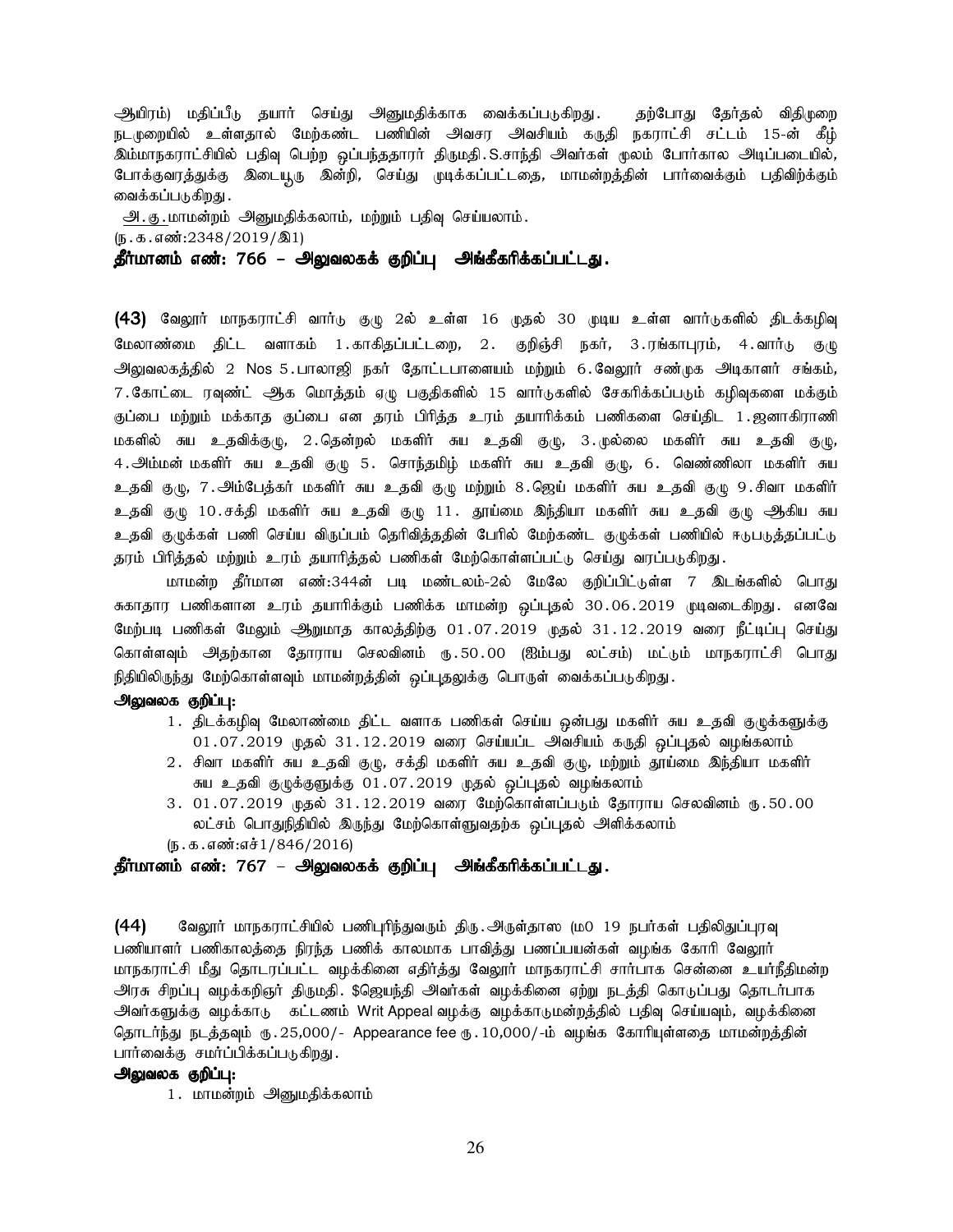2. இச்செலவு பொது நிதி 2019-20 மேற்கொள்ள மாமன்றம் அனுமதி வழங்கலாம். முன் அனுமதி வழங்கப்பட்டதை மாமன்றம் ஏற்கலாம்

 $(\mathfrak{g.}\mathfrak{s.}\mathfrak{s.}\mathfrak{s.}\mathfrak{m}$ : 9705/2013/எச் $2$  மை. அ

தீர்மானம் எண்: 768 – அலுவலகக் குறிப்பு அங்கீகரிக்கப்பட்டது.

(45) வேலூர் மாநகராட்சி பொது நிதி மற்றும் குடிநீர் நிதி 2018-19ன் கீழ் ஆணையர் அவர்களின் செயல்முறை உத்தரவு நாள்:25.02.2019-ன் படி கீழே பட்டியலில் கண்ட 7 பணிகள் மேற்கொள்ள நிர்வாக அனுமதி பெறப்பட்டுள்ளது. இப்பணிகளுக்கு 11.03.2019 அன்று ஒப்பந்தப்புள்ளிகள் பெறப்பட்டது. 29.05.2019 அன்று திறக்கப்பட்ட ஒப்பந்தப்புள்ளிகளுக்கான ஒப்புநோக்கு பட்டியல் தயார் செய்யப்பட்டுள்ளது . இப்பணிகளுக்கு அளிக்கப்பட்டுள்ள ஒப்பந்தப்புள்ளிகளில் மதிப்பீட்டை விட குறைந்த தொகைக்கான ஒப்பந்தப்புள்ளி அளித்துள்ள ஒப்பந்தாரர்களின் ஒப்பந்தப்புள்ளியை முடிவு செய்ய மாமன்றத்தின் அனுமதி கோரப்படுகிறது.

| வ.<br>எண்    | பணியின் பெயர்                                                                                                                                                                                                | மதிப்பீடு      | ஒப்பந்ததாரா்<br>திருவாளர்கள்                                                                | ஒப்பந்தப்புள்ளி<br>விலைவிகிதம்    | குறிப்பு                                                                                                 |
|--------------|--------------------------------------------------------------------------------------------------------------------------------------------------------------------------------------------------------------|----------------|---------------------------------------------------------------------------------------------|-----------------------------------|----------------------------------------------------------------------------------------------------------|
| $\mathbf{1}$ | $\overline{2}$                                                                                                                                                                                               | $\overline{3}$ | $\overline{4}$                                                                              | 5                                 | 6                                                                                                        |
| 1.           | <u>மாநகராட்சி</u><br>வேலூர்<br>வார்டு<br>எண்:49<br>நேதாஜி<br>நகர்<br>7வது<br>மழைநீா்<br>தெருவில்<br>குறுக்கு<br>தார்சாலை<br>கால்வாய்<br>(D)<br>அமைத்தல் பணி                                                  | 12.00          | N.சீனிவாசன்,<br>வேலூர்.<br>P.நித்தியானந்தம்,<br>வேலூர்                                      | $-0.04\%$ (L1)<br>$+ 0.81\%$ (L2) | $L1-\dot{\omega}$ -0.04%<br>மதிப்பீட்டுத்<br>தொகையை விட<br>குறைவாக வழங்கப்<br>பட்டுள்ளதை<br>ஏற்கலாம்     |
| 2.           | வேலூர்<br>மாநகராட்சி<br>வார்டு<br>அம்பேத்கர்<br>எண்:51<br>நகர்<br>பகுதியில்<br>உள்ள மகளிர்<br>கழிவறை<br>பராமரிப்பு (ம) மராமத்து பணிகள்                                                                       | 2.50           | M/s.Watair<br>Technologies Pvt.,<br>Ltd., Chennai.<br>M/s.N.S.Constructio<br>n, Kudiyattam. | $-0.05%$ (L1)<br>$+1.17%$ (L2)    | $L1-\omega$ -0.05%<br>மதிப்பீட்டுத்<br>தொகையை விட<br>குறைவாக வழங்கப்<br>பட்டுள்ளதை<br>ஏற்கலாம்           |
| 3.           | மாநகராட்சி<br>வேலூர்<br>வார்டு<br>அப்துல்கலாம்<br>எண்:49<br>APJ<br>மழைநீா்<br>தெருவில்<br>கால்வாய்<br>அமைத்தல் பணி                                                                                           | 5.00           | A.V.சுப்பிரமணியன்,<br>வேலூர்.<br>$V.P.\pi\pi\psi$ , வேலூர்.                                 | $-0.07\%$ (L1)<br>$+ 0.24\%$ (L2) | $L1 - \dot{\omega} - 0.07\%$<br>மதிப்பீட்டுத்<br>தொகையை விட<br>குறைவாக வழங்கப்<br>பட்டுள்ளதை<br>ஏற்கலாம் |
| 4.           | <u>மாநகராட்சி</u><br>வேலூர்<br>வார்டு<br>சித்தேரி கன்னி<br>எண்:47<br>கோயில்<br>தெருவில்<br>கழனிகாட்டு தெரு<br>(D)<br>தெருக்களில்<br>சிமெண்ட்<br>ஆகிய<br>மழைநீா்<br>கால்வாய்<br>(100)<br>சாலை<br>அமைத்தல் பணி | 9.80           | M/S Kay Yes<br>Construction,<br>Vellore.<br>P.நித்தியானந்தம்,                               | $-0.05%$ (L1)<br>$+ 5.37\%$ (L2)  | $L1-\omega$ -0.05%<br>மதிப்பீட்டுத்<br>தொகையில் வழங்கப்<br>பட்டுள்ளதை<br>ஏற்கலாம்                        |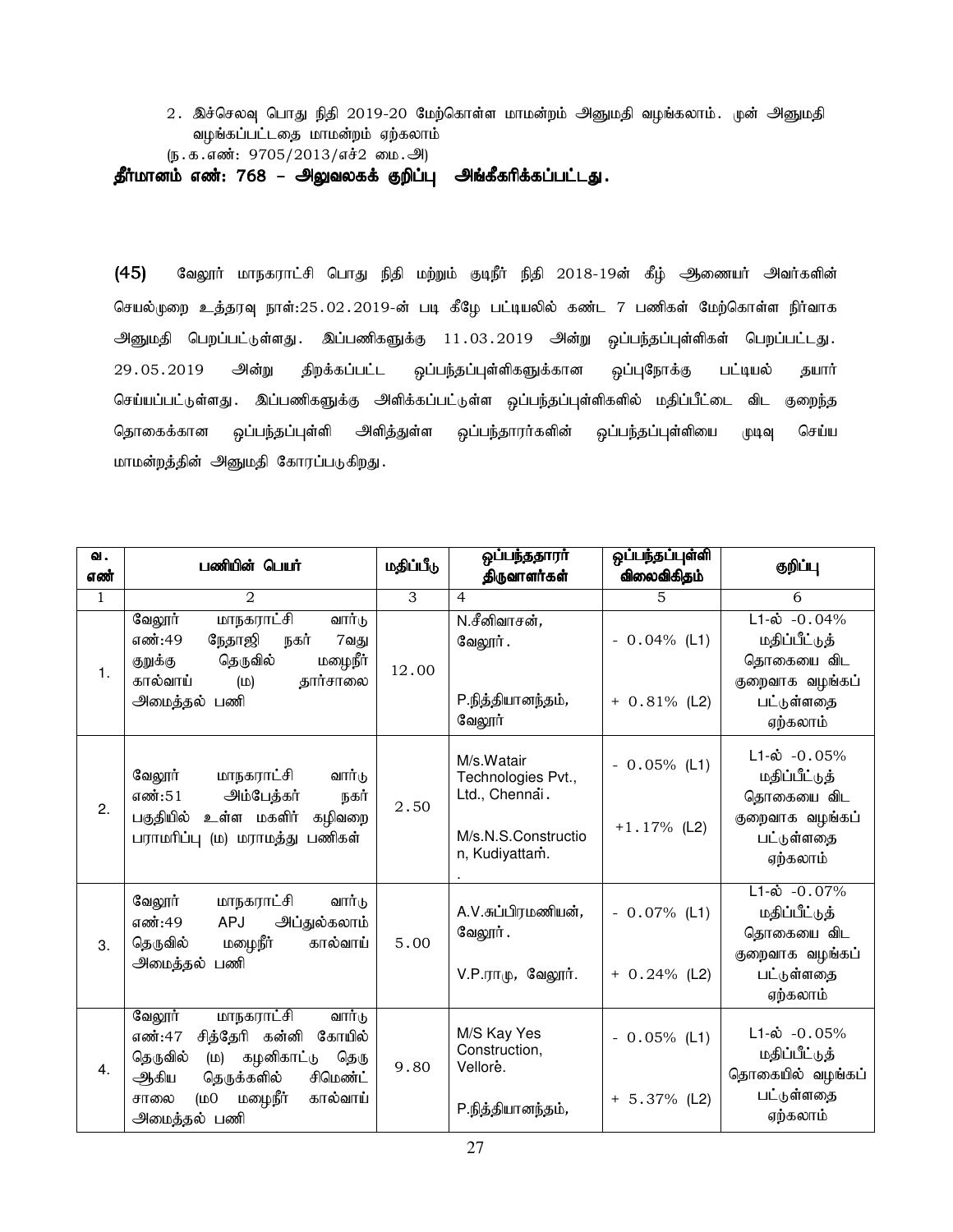|    |                                                                                   |       | வேலூர்                                   |                 |                                            |
|----|-----------------------------------------------------------------------------------|-------|------------------------------------------|-----------------|--------------------------------------------|
|    | வேலூர் மாநகராட்சி வார்டு<br>எண்:47 அரியூர் ஏரிக்கரை முதல்<br>ஆவாரபாளையம் வரையிலான |       | M/S Kay Yes<br>Construction,<br>Vellore. | $-0.17\%$ (L1)  | $L1-\omega$ -0.17%<br>மதிப்பீட்டுத்        |
| 5. | இணைப்பு சாலை தார் சாலை<br>அமைத்தல் பணி                                            | 25.00 | P.நித்தியானந்தம்,<br>வேலூர்.             | $+ 5.50\%$ (L2) | தொகையில் வழங்கப்<br>பட்டுள்ளதை<br>ஏற்கலாம் |
|    | மாநகராட்சி<br>வார்டு<br>வேலூர்<br>எண்:55 பயர்லைன் 3வது,                           |       | C.ரமேஷ்,<br>வேலூர் .                     | $-0.03%$ (L1)   | $L1-\dot{\omega} - 0.03\%$                 |
|    | 5வது<br>பெருமாள்<br>மற்றும்<br>நகர்<br>தெரு                                       |       |                                          |                 | மதிப்பீட்டுத்                              |
| 6. | ஆகிய<br>பிரதான சாலை<br>பகுதிகளில் கால்வாய்<br>(D)<br>சிறுபாலம் அமைத்தல் பணி       | 21.50 | Sகுப்புசாமி,<br>வேலூர்.                  | $+ 0.61\%$ (L2) | தொகையில் வழங்கப்<br>பட்டுள்ளதை<br>ஏற்கலாம் |
|    | வேலூர்<br>மாநகராட்சி<br>வார்டு<br>எண்:50 தொரப்பாடி<br>ரயில்வே                     |       | S.குப்புசாமி,                            | $-0.07\%$ (L1)  | $L1-\omega$ -0.07%<br>மதிப்பீட்டுத்        |
|    | பாலம் அருகில் கானார்<br><b>RCC</b>                                                |       | வேலூர்.                                  |                 | தொகையை விட                                 |
| 7. | Linning Work (ம) சுடுகாடு செல்லும்<br>சிமெண்ட்<br>பாதை<br>சாலை                    | 12.50 | V.சுதாகர், வேலூர்.                       | $+ 0.44\%$ (L2) | குறைவாக வழங்கப்<br>பட்டுள்ளதை              |
|    | அமைத்தல் பணி                                                                      |       |                                          |                 | ஏற்கலாம்                                   |

மேற்படி பட்டியலில் கண்ட பணிகளுக்கு சமர்ப்பிக்கப்பட்டுள்ள ஒப்பந்தப்புள்ளிகளில் குறைந்த தொகைக்கான ஒப்பந்தப்புள்ளி அளித்த ஒப்பந்ததாரர்களின் ஒப்பந்தப்புள்ளியை ஏற்று பட்டியலில் கண்ட 7 பணிகளுக்கான ஒப்பந்தப்புள்ளிகளை ஒப்புதல் செய்ய மாமன்றத்தின் அனுமதி கோரப்படுகிறது.

### அலுவலக குறிப்பு :

- 1. மாமன்றத்தின் பார்வைக்கு வைக்கப்பட்டுள்ள இப்பொருள் மாமன்றத்தில் பதிவு செய்யலாம்.
- $2.$  இப்பணிக்கான செலவினத் தொகையை பொது நிதி  $2018$ -19ன் கீழ் செலவு செய்யலாம்.
- 3. வேலூர் மாநகராட்சியில் பொது நிதி 2018-19ன் கீழ் ஒப்பந்தப்புள்ளி கோரப்பட்ட மேற்கண்ட 7 பணிகளுக்கும் ஒப்பந்தப்புள்ளி அளித்துள்ள ஒப்பந்ததார்களின் குறைந்த தொகைக்கான  $(L1-((1)-0.4\%, (2)-0.05\%, (3)-0.07\%,$  (4)-0.05%, (5)-0.17%, (6)-0.03%, (7)-0.07%, ஓப்பந்தப்புள்ளியை ஏற்க மாமன்றம் அனுமதிக்கலாம்.
- (ந.க.எண் 1090/2019/E1)

தீர்மானம் எண்: 769 – அலுவலகக் குறிப்பு அங்கீகரிக்கப்பட்டது.

(46) மேலூர் மாநகராட்சி குடிநீர் நிதி 2018-19ன் கீழ் ஆணையர் அவர்களின் செயல்முறை உத்தரவு நாள்: 28.01.2019-ன் படி கீழே பட்டியலில் கண்ட 7 பணிகள் மேற்கொள்ள நிர்வாக அனுமதி பெறப்பட்டுள்ளது . இப்பணிகளுக்கு 28 02 .2019 அன்று பெறப்பட்ட ஒப்பந்தப்புள்ளிகளுக்கான .<br>ஒப்புநோக்கு பட்டியல் தயார் செய்யப்பட்டுள்ளது. இப்பணிகளுக்கு அளிக்கப்பட்டுள்ள ஒப்பந்தப்புள்ளிகளில் மதிப்பீட்டை விட குறைந்த தொகைக்கான ஒப்பந்தப்புள்ளி அளித்துள்ள ஒப்பந்தாரர்களின் ஒப்பந்தப்புள்ளியை முடிவு செய்ய மாமன்றத்தின் அனுமதி கோரப்படுகிறது.

| ഖ.<br>எண் | பணியின் பெயர்                       | மதிப்பீடு | ஒப்பந்ததாரா்<br>திருவாளர்கள் | ஒப்பந்தப்புள்ளி<br>விலைவிகிகம் | குறிப்பு              |
|-----------|-------------------------------------|-----------|------------------------------|--------------------------------|-----------------------|
|           |                                     |           |                              |                                |                       |
|           | மாநகராட்சி,<br>மண்டலம்-1,<br>வேலூர் | 5.00      | M/S.K.S.V.                   | (L1)<br>0.11%                  | $\sim$ -0.11%<br>1-ல் |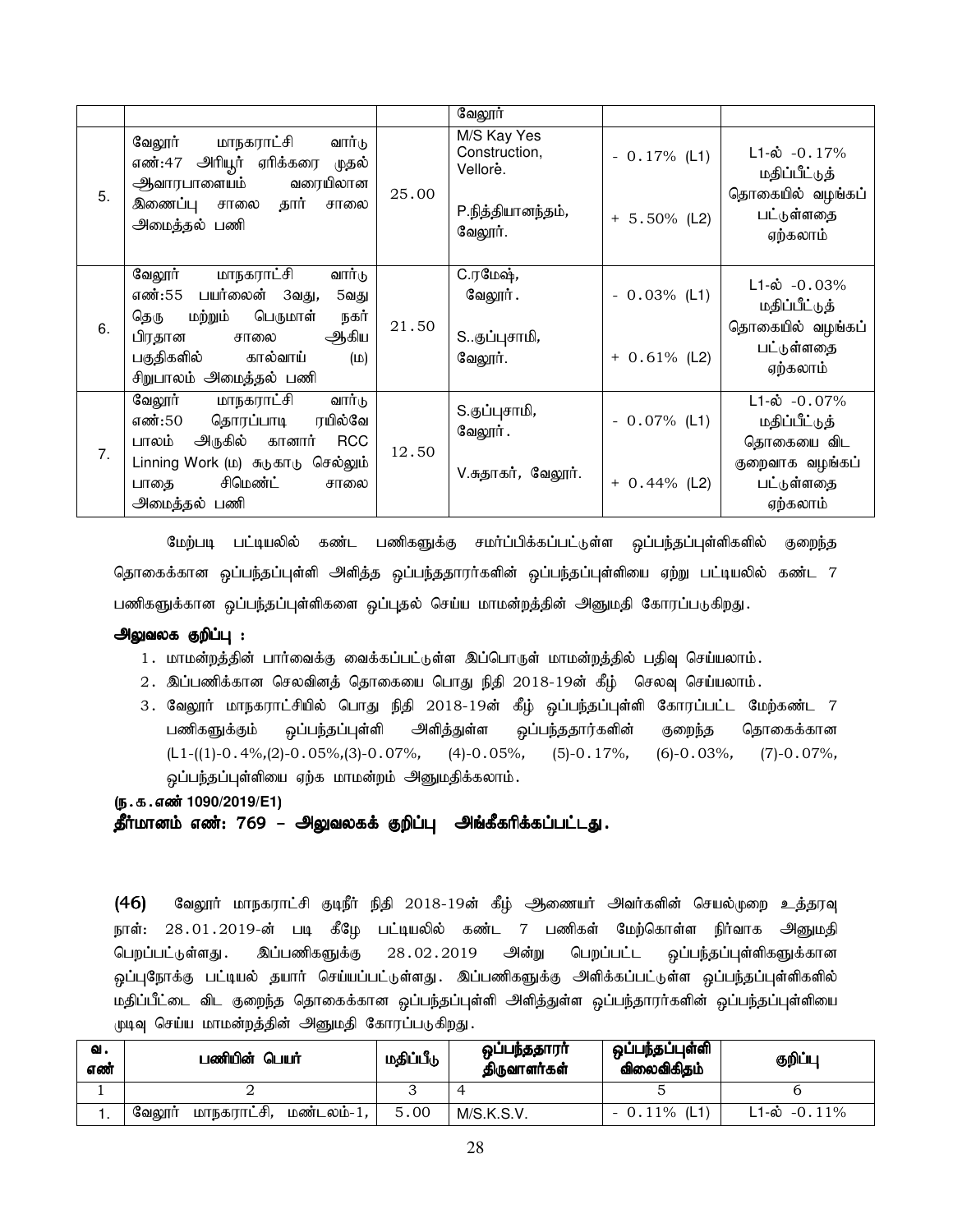|    | வார்டு<br>$\overline{\text{asm}}$ : 1,2,3,4,5,6,7,8 |      | Construction, Vellore   |                 | மதிப்பீட்டுத்      |
|----|-----------------------------------------------------|------|-------------------------|-----------------|--------------------|
|    | குடிநீர் பகிர்மான<br>பகுதிகளில்                     |      |                         |                 | தொகையை விட         |
|    | குழாய் உடைப்பு, அடைப்பு மற்றும்                     |      |                         | $+ 0.72%$ (L2)  | குறைவாக வழங்கப்    |
|    | பராமரிப்பு பணிக்கு.                                 |      | C.Balaji,<br>Vellore    |                 | பட்டுள்ளதை         |
|    |                                                     |      |                         |                 | ஏற்கலாம்           |
|    | வேலூர் மாநகராட்சி, மண்டலம்-1,                       |      | C.Ramesh, Vellore       |                 | $L1 - \phi$ -0.00% |
|    | வார்டு எண்:1 முதல் 15 வரையில்                       |      |                         | $-0.00\%$ (L1)  | மதிப்பீட்டுத் தொகை |
|    | பகுதிகளில் மினிபவர் பம்புகளில்                      |      |                         |                 | விலை விகிதத்தில்   |
| 2. | உள்ள Kiosk Box<br>மற்றும் EB                        | 2.80 | S.Kupusamy,<br>Vellore. |                 | வழங்கப்            |
|    | Wireகள்<br>Service                                  |      |                         | $+ 0.22\%$ (L2) | பட்டுள்ளதை         |
|    | பமுதடைந்துள்ளதை<br>புதியதாக                         |      |                         |                 | ஏற்கலாம்           |
|    | மாற்றம் செய்தல் பணிக்கு.                            |      |                         |                 |                    |
|    | வேலூர் மாநகராட்சி, மண்டலம்-1,                       |      | M/S.K.S.V.              |                 | $L1-\omega$ -0.14% |
|    | வார்டு எண்:6,7,8,9,12 ஆகிய                          |      | Construction, Vellore   | $-0.14\%$ (L1)  | மதிப்பீட்டுத்      |
| 3. | பகுதிகளில் மினிபவர்<br>பம்பு (ம)                    | 6.00 |                         |                 | தொகையை விட         |
|    | பவர்பம்புகளில் ஏற்பட்டுள்ள                          |      |                         |                 | குறைவாக வழங்கப்    |
|    | பழுதுகளை மற்றும் பராமரிப்பு பணி                     |      | C.Balaji,               | $+3.60\%$ (L2)  | பட்டுள்ளதை         |
|    | செய்தல்                                             |      | Vellore.                |                 | ஏற்கலாம்           |

| 4 <sub>1</sub> | வேலூர் மாநகராட்சி, மண்டலம்-1,<br>வார்டு எண்:1 முதல் 15 வரையில்<br>திருமணி<br>TNHB,<br>உள்ள<br>அன்பூண்டி,<br>இறைவன்காடு,<br>தலையாரம்பட்டு, சேவூர்,<br>ராகார்<br>தோப்பு, பேங்க்<br>காலனி<br>மற்றும்<br>நீரேற்று<br>தண்டல கிருஷ்ணாபுரம்<br>நிலையங்களில்<br>உள்ள<br>மோட்டார்கள்,<br>வால்வுகள்,<br>பகிர்மான குழாய், ஸ்டார்டர்கள்,<br>கேபிள்கள்<br>பழுதுகள்<br>மற்றும்<br>பராமரிப்பு பணிகள் | 6.00 | M/S.K.S.V.<br>Construction, Vellore<br>C.Balaji,<br>Vellore. | $-0.03%$ (L1)<br>$+ 1.96\%$ (L2)  | $L1-\dot{\omega}$ -0.03%<br>மதிப்பீட்டுத்<br>தொகையை விட<br>குறைவாக வழங்கப்<br>பட்டுள்ளதை<br>ஏற்கலாம் |
|----------------|---------------------------------------------------------------------------------------------------------------------------------------------------------------------------------------------------------------------------------------------------------------------------------------------------------------------------------------------------------------------------------------|------|--------------------------------------------------------------|-----------------------------------|------------------------------------------------------------------------------------------------------|
| 5.             | வேலூர் மாநகராட்சி, மண்டலம்-1,<br>வார்டு<br>எண்:1,2,3,4,5<br>ஆகிய<br>மினிபவர்<br>பகுதிகளில்<br>பம்பு,(ம)<br>பவர்பம்புகளில்<br>ஏற்பட்டுள்ள<br>பழுதுகளை மற்றும் பராமரிப்பு பணி<br>செய்தல்                                                                                                                                                                                                | 6.00 | M/S.K.S.V.<br>Construction, Vellore<br>C.Balaji,<br>Vellore. | $-0.20\%$ (L1)<br>$+15.98\%$ (L2) | $L1-\omega$ -0.20%<br>மதிப்பீட்டுத்<br>தொகையை விட<br>குறைவாக வழங்கப்<br>பட்டுள்ளதை<br>ஏற்கலாம்       |
| 6.             | வேலூர் மாநகராட்சி, மண்டலம்-1,<br>எண்: 9, 10, 11, 12, 13, 14, 15<br>வார்டு<br>குடிநீர்<br>பகிர்மான<br>பகுதிகளில்<br>குழாய் உடைப்பு, அடைப்பு மற்றும்<br>பராமரிப்பு பணிக்கு                                                                                                                                                                                                              | 5.00 | M/S.K.S.V.<br>Construction, Vellore<br>C.Balaji,<br>Vellore. | $-0.10\%$ (L1)<br>$+ 0.74\%$ (L2) | $L1-\dot{\omega}$ -0.10%<br>மதிப்பீட்டுத்<br>தொகையை விட<br>குறைவாக வழங்கப்<br>பட்டுள்ளதை<br>ஏற்கலாம் |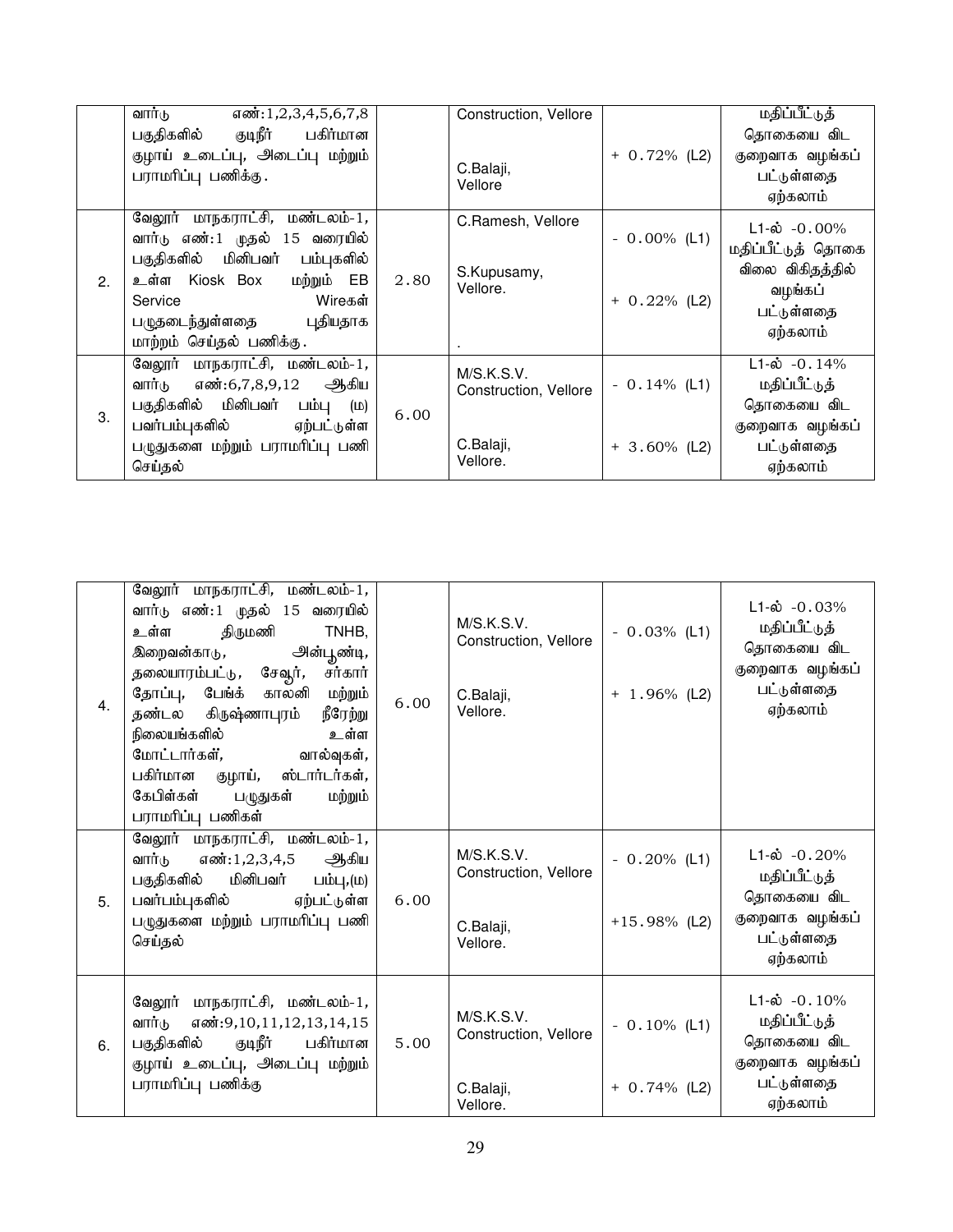| . . | மாநகராட்சி, மண்டலம்-1,<br>வேலூர்<br>எண்:10,11,13,14,15<br>வார்டு<br>பகுதிகளில் மினிபவர் பம்பு<br>ஆிகிய<br>பவர்பம்புகளில்<br>ஏற்பட்டுள்ள<br>(D) | 6.00 | A.V.விநாயகமூர்த்தி,<br>வேலூர் | $-0.06\%$ (L1)  | $L1 - \dot{\omega}$ - 0.06%<br>மதிப்பீட்டுத்<br>தொகையை விட |
|-----|------------------------------------------------------------------------------------------------------------------------------------------------|------|-------------------------------|-----------------|------------------------------------------------------------|
|     | பழுதுகளை மற்றும் பராமரிப்பு பணி<br>செய்தல்                                                                                                     |      | R.அருள்                       | $+ 1.81\%$ (L2) | குறைவாக வழங்கப்<br>பட்டுள்ளதை<br>ஏற்கலாம்                  |

மேற்படி பட்டியலில் கண்ட பணிகளுக்கு சமர்ப்பிக்கப்பட்டுள்ள ஒப்பந்தப்புள்ளிகளில் குறைந்த தொகைக்கான ஒப்பந்தப்புள்ளி அளித்த ஒப்பந்ததாரர்களின் ஒப்பந்தப்புள்ளியை ஏற்று பட்டியலில் கண்ட 7 பணிகளுக்கான ஒப்பந்தப்புள்ளிகளை ஒப்புதல் செய்ய மாமன்றத்தின் அனுமதி கோரப்படுகிறது.

### அலுவலக குறிப்பு :

- 1. மாமன்றத்தின் பார்வைக்கு வைக்கப்பட்டுள்ள இப்பொருள் மாமன்றத்தில் பதிவு செய்யலாம்.
- $2$ . இப்பணிக்கான செலவினத் தொகையை குடிநீர் நிதி 2018-19ன் கீழ் செலவு செய்யலாம்.
	- 3. வேலூர் மாநகராட்சியில் குடிநீர் நிதி 2018-19ன் கீழ் ஒப்பந்தப்புள்ளி கோரப்பட்ட மேற்கண்ட 7 பணிகளுக்கும் ஒப்பந்தப்புள்ளி அளித்துள்ள ஒப்பந்ததார்களின் குறைந்த தொகைக்கான  $(L1-(1)-0.11\%, (2)-0.00\%, (3)-0.14\%, (4)-0.03\%, (5)-0.20\%, (6)-0.10\%, (7)-0.06\%)$ ஒப்பந்தப்புள்ளியை ஏற்க மாமன்றம் அனுமதிக்கலாம்.

# (ந.க.எண் 128/2019/E1) தீர்மானம் எண்: 770 – அலுவலகக் குறிப்பு அங்கீகரிக்கப்பட்டது.

(47) வேலூர் மாநகராட்சி, வார்டு குழு அலுவலகம்-1க்குட்பட்ட பகுதிகளுக்கு குடிநீர் பராமரிப்பு பணிகளுக்கு ஒப்பந்த அடிப்படையில் பணியளார் நியமித்து பணிகளை மேற்கொள்ள மாமன்றதீர்மானம்<br>எண்:405 நாள்:21.11.2017-ல் மாமன்றத்தில் அனுமதி வழங்கப்பட்டு, 15.12.2017 அன்று எண்:405 நாள்:21.11.2017-ல் மாமன்றத்தில் அனுமதி வழங்கப்பட்டு, 15.12.2017 அன்று ஒப்பந்தப்புள்ளி கோரப்பட்டு 22.03.2018 ல் பணிஆணை வழங்கப்பட்டு M/s. Thangarajan & Co.,<br>ஒப்பந்ததாரர் மூலம் ரு. 62.79 லட்சத்தில் ஏப்ரல்-2018 முதல் மார்ச்– 2019வரை பணிகள் <u>ஒ</u>ப்பந்ததாரர் முலம் ரு.62.79 லட்சத்தில் ஏப்ரல்-2018 முதல் மார்ச்– 2019வரை பணிகள் மேற்கொள்ளப்பட்டது.

மார்ச் – 2019 மாதத்தோடு முடிவடைந்தபடியால், குடிநீர் பணிகள் தங்குதடையின்றி நடைபெற வேண்டி மேற்படிபணிகளுக்கு ஏப்ரல்-2019முதல் ஜீன்-2019 வரை 3 மாத பட்டியல் தொகை வழங்க மாமன்ற .<br>தீர்மானம் எண்:674 நாள்:31.05.2019 அனுமதி வழங்கப்பட்டது. மேலும் மேற்கண்ட பணிக்கு 10.07.2019 அன்று புதியதாக ஒப்பந்தப்புள்ளி கோரப்பட உள்ளது. ஒப்பந்தப்புள்ளி கோரி நடவடிக்கை மேற்கொள்ளும் இடைப்பட்ட நாட்களான இரண்டு மாதங்களுக்கு பட்டியல் தொகை வழங்க வேண்டியுள்ளது. எனவே குடிநீர் விநியோக பணியின் அவசர அவசியம் கருதி ஏற்கனவே ஒப்பந்தப்புள்ளியில் தெரிவித்துள்ள விலைவிகித அடிப்படையில் அதே ஒப்பந்ததாரர் முலம் பணியினை மேற்கொள்ள 2019 - ஜூலை மற்றும் ஆகஸ்ட் ஆகிய 2-மாதங்களுக்கு காலநீட்டிப்பு மற்றும் பட்டியல் தொகை ரு.8.40 லட்சத்திற்கு மாநகராட்சி ஆணையர் மற்றும் தனிஅலுவலர் அவர்களின் ஒப்புதலைப் பெற்று மாமன்றத்தில் பொருள் வைக்கப்படுகிறது. அ. <u>கு .</u>

- 1. மாமன்றம் அனுமதிவழங்கலாம்.
- 2. குடிநீர் பணியின் அவசியம் கருதி 2019 ஜூலை மற்றும் ஆகஸ்ட் ஆகிய இரண்டு மாதத்திற்கு காலநீட்டிப்பு மற்றும் பட்டியல் தொகை வழங்குவதற்கும் மாமன்றம் பதிவு செய்யலாம்.
- 3. இப்பணியின் செலவினத் தொகை 2019-20ல் குடிநீர் நிதியில் மேற்கொள்ள மாமன்றம் அனுமதிவழங்கலாம்.

 $(\mathfrak{g.5.4}$  6.6 $\mathfrak{g.1}$  -14883/17/ $\mathfrak{A}$ 1 -1)

தீர்மானம் எண்: 771 – அலுவலகக் குறிப்பு அங்கீகரிக்கப்பட்டது.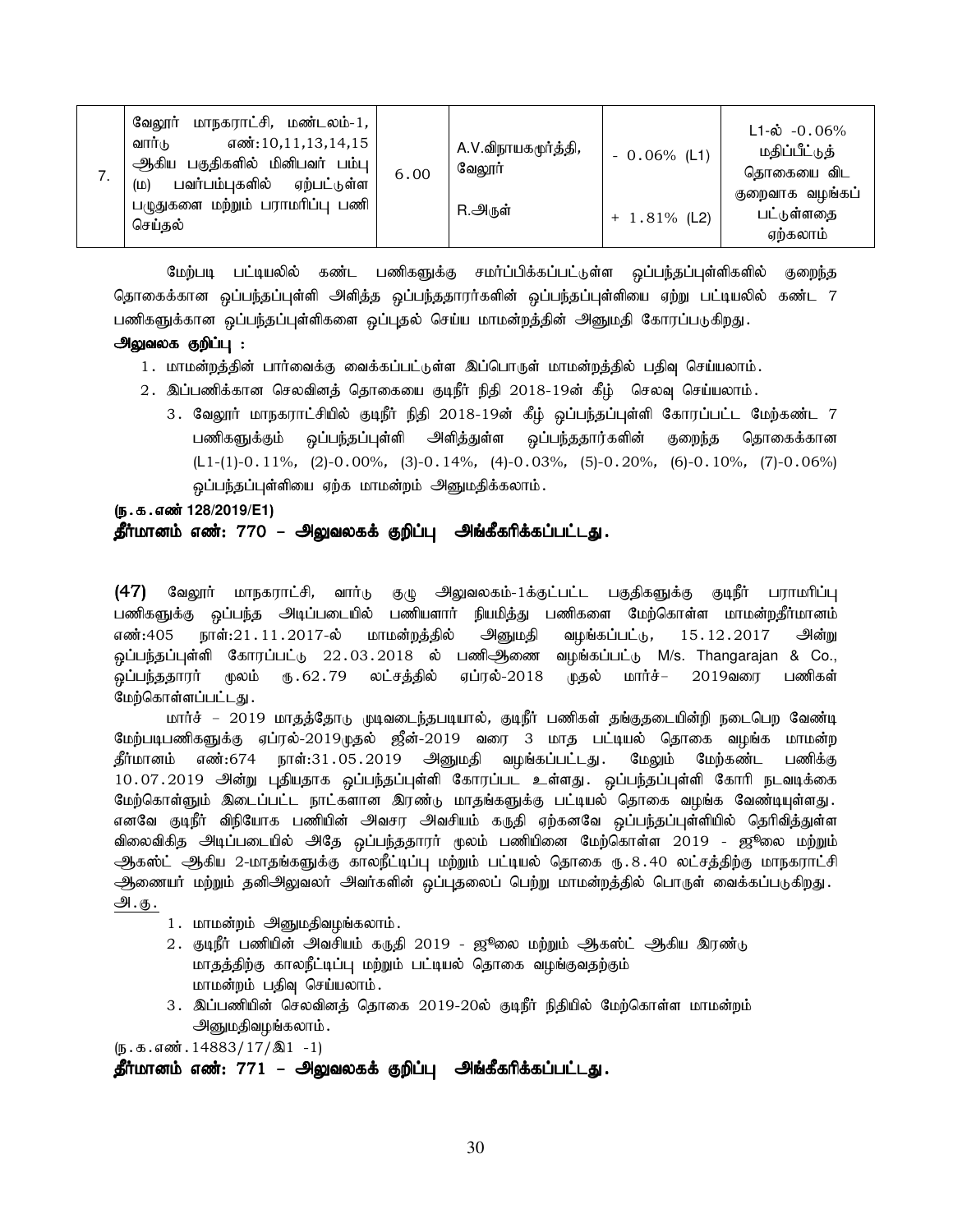$(48)$  Bவலூர் மாநகராட்சி, வார்டு குழு அலுவலகம்-2-க்குட்பட்ட பகுதிகளுக்கு குடிநீர் பராமரிப்பு பணிகளுக்கு ஒப்பந்த அடிப்படையில் பணியளார் நியமித்து பணிகளை மேற்கொள்ள மாமன்றதீர்மானம் எண்:405 நாள்:21 $\,$ .11. $\,$ 2017-ல் மாமன்றத்தில் அனுமதி வழங்கப்பட்டு, 15 $\,$ .12. $\,$ 2017 அன்று <u>ஒ</u>ப்பந்தப்புள்ளி கோரப்பட்டு 22.03.2018 ல் பணி அிணை வழங்கப்பட்டு M/s. Thangarajan & Co., <u>ஒ</u>ப்பந்ததாரர் மூலம் ரு.51.71 லட்சத்தில் ஏப்ரல்-2018 முதல் மார்ச்– 2019வரை பணிகள் மேற்கொள்ளப்பட்டது.

மார்ச் – 2019 மாதத்தோடு முடிவடைந்தபடியால், குடிநீர் பணிகள் தங்குதடையின்றி நடைபெற வேண்டி மேற்படிபணிகளுக்கு ஏப்ரல்-2019முதல் ஜீன்-2019 வரை 3 மாத பட்டியல் தொகை வழங்க மாமன்ற .<br>தீர்மானம் எண்:674 நாள்:31.05.2019 அனுமதி வழங்கப்பட்டது. மேலும் மேற்கண்ட பணிக்கு 10.07.2019 அன்று புதியதாக ஒப்பந்தப்புள்ளி கோரப்பட உள்ளது. ஒப்பந்தப்புள்ளி கோரி நடவடிக்கை மேற்கொள்ளும் இடைப்பட்ட நாட்களான இரண்டு மாதங்களுக்கு பட்டியல் தொகை வழங்க வேண்டியுள்ளது. எனவே குடிநீர் விநியோக பணியின் அவசர அவசியம் கருதி ஏற்கனவே ஒப்பந்தப்புள்ளியில் தெரிவித்துள்ள விலைவிகித அடிப்படையில் அதே ஒப்பந்ததாரர் முலம் பணியினை மேற்கொள்ள 2019 - ஜூலை மற்றும் ஆகஸ்ட் ஆகிய 2-மாதங்களுக்கு காலநீட்டிப்பு மற்றும் பட்டியல் தொகை ரு.7.40 லட்சத்திற்கு மாநகராட்சி ஆணையர் மற்றும் தனிஅலுவலர் அவர்களின் ஒப்புதலைப் பெற்று மாமன்றத்தில் பொருள் வைக்கப்படுகிறது. அ. <u>கு .</u>

- 1. மாமன்றம் அனுமதிவழங்கலாம்.
- 2. குடிநீர் பணியின் அவசியம் கருதி 2019 ஜூலை மற்றும் ஆகஸ்ட் ஆகிய இரண்டு மாதத்திற்கு காலநீட்டிப்பு மற்றும் பட்டியல் தொகை வழங்குவதற்கும் மாமன்றம் பதிவு செய்யலாம்.
- 3. இப்பணியின் செலவினத் தொகை 2019-20ல் குடிநீர் நிதியில் மேற்கொள்ள மாமன்றம் அனுமதிவழங்கலாம்.

 $(\mathfrak{g.5.4}$  6.6 $\mathfrak{g.14883}/17/\mathfrak{A}1 - 2)$ 

### தீர்மானம் எண்: 772 – அலுவலகக் குறிப்பு அங்கீகரிக்கப்பட்டது.

(49) கேலூர் மாநகராட்சி, வார்டு குழு அலுவலகம்-4க்குட்பட்ட பகுதிகளுக்கு குடிநீர் பராமரிப்பு பணிகளுக்கு ஒப்பந்த அடிப்படையில் பணியளார் நியமித்து பணிகளை மேற்கொள்ள மாமன்றதீர்மானம் எண்:405 நாள்:21 $\,$ .11. $\,$ 2017-ல் மாமன்றத்தில் அனுமதி வழங்கப்பட்டு, 15 $\,$ .12. $\,$ 2017 அன்று ஒப்பந்தப்புள்ளி கோரப்பட்டு 22.03.2018 ல் பணிஆணை வழங்கப்பட்டு M/s. Raghavendra & Co.,<br>ஒப்பந்ததாரர் மூலம் ரு.48.01 லட்சத்தில் ஏப்ரல்-2018 முதல் மார்ச்– 2019வரை பணிகள் <u>ஒ</u>ப்பந்ததாரர் முலம் ரு. 48.01 லட்சத்தில் ஏப்ரல்-2018 முதல் மார்ச்– 2019வரை பணிகள் மேற்கொள்ளப்பட்டது.

மார்ச் – 2019 மாதத்தோடு முடிவடைந்தபடியால், குடிநீர் பணிகள் தங்குதடையின்றி நடைபெற வேண்டி மேற்படிபணிகளுக்கு ஏப்ரல்-2019முதல் மே-2019 வரை 2 மாத பட்டியல் தொகை வழங்க மாமன்ற .<br>தீர்மானம் எண்:674 நாள்:31.05.2019 அனுமதி வழங்கப்பட்டது. மேலும் மேற்கண்ட பணிக்கு 10.07.2019 அன்று புதியதாக ஒப்பந்தப்புள்ளி கோரப்பட உள்ளது. ஒப்பந்தப்புள்ளி கோரி நடவடிக்கை மேற்கொள்ளும் இடைப்பட்ட நாட்களான இரண்டு மாதங்களுக்கு பட்டியல் தொகை வழங்க வேண்டியுள்ளது. எனவே குடிநீர் விநியோக பணியின் அவசர அவசியம் கருதி ஏற்கனவே ஒப்பந்தப்புள்ளியில் தெரிவித்துள்ள விலைவிகித அடிப்படையில் அதே ஒப்பந்ததாரர் முலம் பணியினை மேற்கொள்ள 2019 - ஜூலை மற்றும் ஆகஸ்ட் ஆகிய 2-மாகங்களுக்கு காலநீட்டிப்பு மற்றும் பட்டியல் கொகை ரூ.6.11 லட்சக்கிற்கு மாநகராட்சி ஆணையர் மற்றும் தனிஅலுவலர் அவர்களின் ஒப்புதலைப் பெற்று மாமன்றத்தில் பொருள் வைக்கப்படுகிறது. அ.கு.

- 1. மாமன்றம் அனுமதிவழங்கலாம்.
- 2. குடிநீர் பணியின் அவசியம் கருதி 2019 ஜூலை மற்றும் ஆகஸ்ட் ஆகிய இரண்டு மாதத்திற்கு காலநீட்டிப்பு மற்றும் பட்டியல் தொகை வழங்குவதற்கும்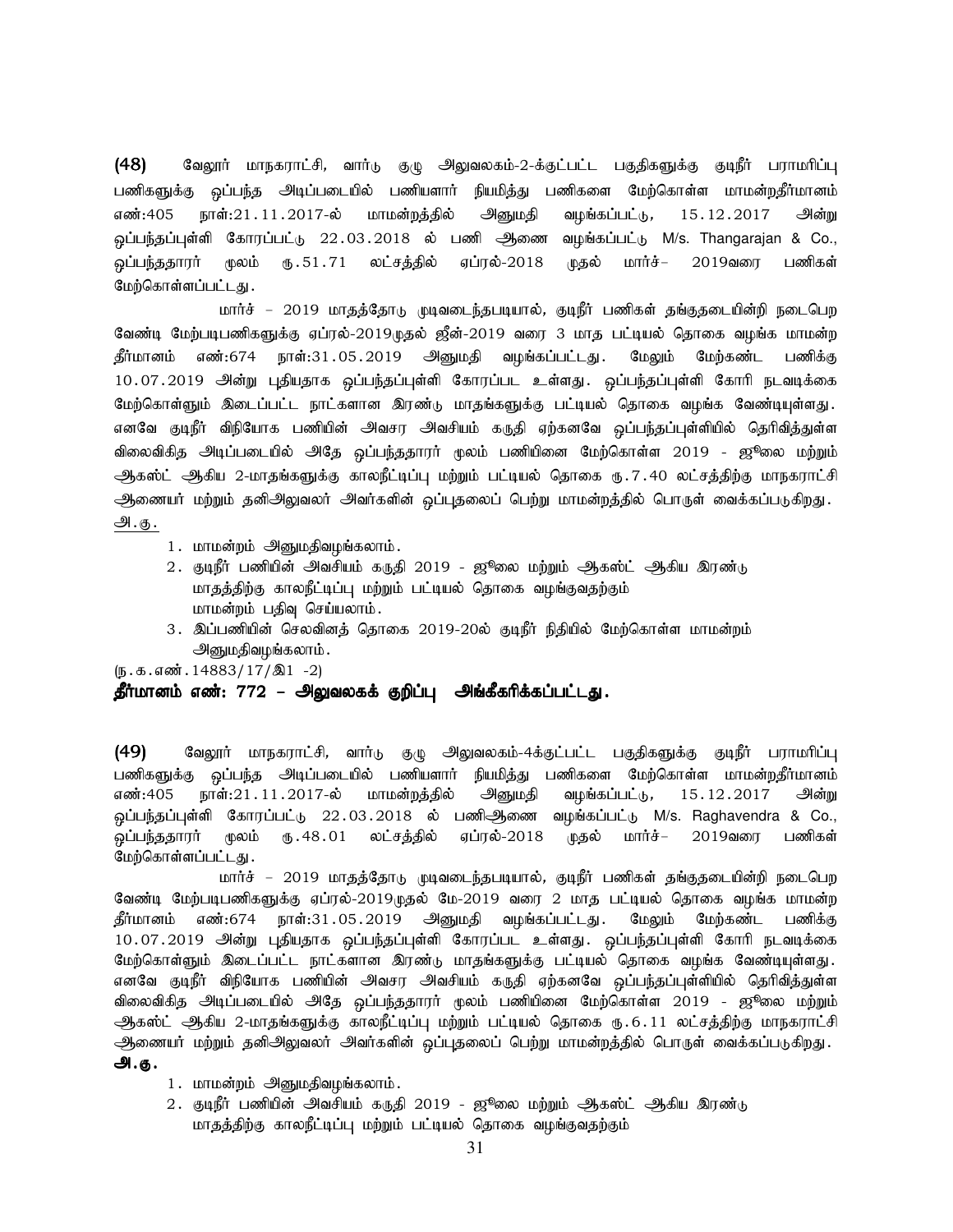மாமன்றம் பதிவு செய்யலாம்.

3. இப்பணியின் செலவினத் தொகை 2019-20ல் குடிநீர் நிதியில் மேற்கொள்ள மாமன்றம் அனுமதிவழங்கலாம்.

 $(\mathfrak{g.5.4}$  6.6 $\mathfrak{g.14883}/17/\mathfrak{A}1$  -4)

தீர்மானம் எண்: 773 – அலுவலகக் குறிப்பு அங்கீகரிக்கப்பட்டது.

(50) கேலூர் மாநகராட்சி பொது நிதி மற்றும் குடிநீர் நிதி 2018-19ன் கீழ் வேலூர் மாநகராட்சி மண்டலம் - 3 (ம) 4-ல் குடிநீர் வழங்களுக்கு தேவைப்படும் சோடியம் ஹைப்போ குளோரைடு கரைசல் விநியோகம் செய்தல் பணிக்கு தயாரிக்கப்பட்ட மதிப்பீட்டுத் தொகை ரு.90,720/-க்கு ஆணையர் அவர்களின் நிர்வாக அனுமதி நாள்.05.06.2018-ல் நிர்வாக அனுமதி வழங்கப்பட்டுள்ளது. இப்பணிக்கு 08.06.2018 அன்று பெறப்பட்ட முன்று விலைப்புள்ளிகளின் ஒப்புநோக்கு பட்டியல் விவரம் பின்வருமாறு.

| வ . எண் | ஒப்பந்ததாரரின் பெயர்                  | விலைப்புள்ளி சதவிகிதம் |
|---------|---------------------------------------|------------------------|
|         | Thiru.P.Dhamotharan, Vellore          | $\mathbf{L}$ .90360/-  |
| 2       | Thiru.S.Suresh Kumar, Vellore         | $(B.93600/-$           |
| -3      | Thiru.A.V.Vinayagamoorthi,<br>Vellore | $(D.97200)$ -          |

மேற்படி பணிக்கு பெறப்பட்ட முன்று விலைப்புள்ளிகளில் Thiru.P.Dhamotharan, வேலூர், ஒப்பந்ததாரர் மதிப்பீட்டுத் தொகையை விட குறைவான விலையில் அளித்துள்ள விலைப்புள்ளியை ஏற்கலாம், மேலும்  $12.06.2018$  அன்று பணிஆணை வழங்கியதற்கும் மாமன்றத்தின் அனுமதி கோரப்படுகிறது. அலுவலக குறிப்பு:-

- 1. khr மன்றத்தின் பார்வைக்கு வைக்கப்பட்டுள்ள இப்பொருள் மாமன்றத்தில் பதிவு செய்யலாம்.
- 2. இப்பணிக்கான செலவினத் தொகையை பொதுநிதி 2019-20ன் கீழ் செலவு செய்யலாம்.
- 3 . பெறப்பட்ட விலைப்புள்ளிகளில் மதிப்பீட்டுத் தொகையை விட குறைவான விலை விகிதத்தில் விலைப்புள்ளி அளித்துள்ள Thiru.P.Dhamotharan, வேலூர், அவர்களின் விலைப்புள்ளியை ஏற்கலாம். ஆணையர் அவர்களின் முன்அனுமதியில் பணிஆிணை வழங்கியதையும், ரு. 90360/-பட்டியல் தொகை வழங்கவும் மாமன்றம் அனுமதி வழங்கலாம்

 $(\mathfrak{g}.\mathfrak{g}.\mathfrak{g}.\mathfrak{g}.\mathfrak{g}.\mathfrak{g}.\mathfrak{g}.\mathfrak{g}.\mathfrak{g}.\mathfrak{g}.\mathfrak{g}.\mathfrak{g}.\mathfrak{g}.\mathfrak{g}.\mathfrak{g}.\mathfrak{g}.\mathfrak{g}.\mathfrak{g}.\mathfrak{g}.\mathfrak{g}.\mathfrak{g}.\mathfrak{g}.\mathfrak{g}.\mathfrak{g}.\mathfrak{g}.\mathfrak{g}.\mathfrak{g}.\mathfrak{g}.\mathfrak{g}.\mathfrak{g}.\mathfrak{g}.\mathfr$ 

# தீர்மானம் எண்: 774 – அலுவலகக் குறிப்பு அங்கீகரிக்கப்பட்டது.

 $(51)$  வேலூர் மாநகராட்சியில், ஸ்மார்ட் சிட்டி திட்டத்தின் கீழ் கீழே பட்டியலில் கண்ட 1 பணிக்கு நகராட்சி நிர்வாக ஆணையர், சென்னை அவர்களின் செயல்முறைகள் ந.க.எண்: 18340/2018/IHSDP-3, நாள்:26.12.2018ல் நிர்வாக அனுமதி அளிக்கப்பட்டதின் அடிப்படையில் தலைமை பொறியாளர், நகராட்சி நிர்வாக ஆணையரகம், சென்னை அவர்களின் ந.க.எண்: 25477/2017/DO1 நாள்: 01.02.2019 தொழில் நுட்ப அனுமதியும் வழங்கப்பட்டுள்ளது. மேற்படி 1 பணிக்கு 08.04.2019 அன்று <u>ஒ</u>ப்பந்தப்புள்ளிகள் பெறப்பட்டு, 28.05.2019 அன்று திறக்கப்பட்டன.

ஸ்மார்ட் சிட்டி திட்டத்தின் கீழே பட்டியலில் கண்ட 1 பணிக்கு பெறப்பட்டுள்ள ஒப்பந்தப்புள்ளியை முடிவு செய்ய ஒப்புநோக்குப்பட்டியல் மாமன்றத்திற்கு சமர்ப்பிக்கப்படுகிறது.

| ഖ.<br>எண் | பணியின் பெயர் | மதிப்பீடு | ஒப்பந்ததாரா்<br>திருவாளர்கள் | ஒப்பந்தப்புள்ளி<br>மதிப்பிட்டு<br>தொகையைவிட<br>கூடுதல்<br>விலைவிகிதம் | குறிப்பு |
|-----------|---------------|-----------|------------------------------|-----------------------------------------------------------------------|----------|
|           |               |           |                              |                                                                       |          |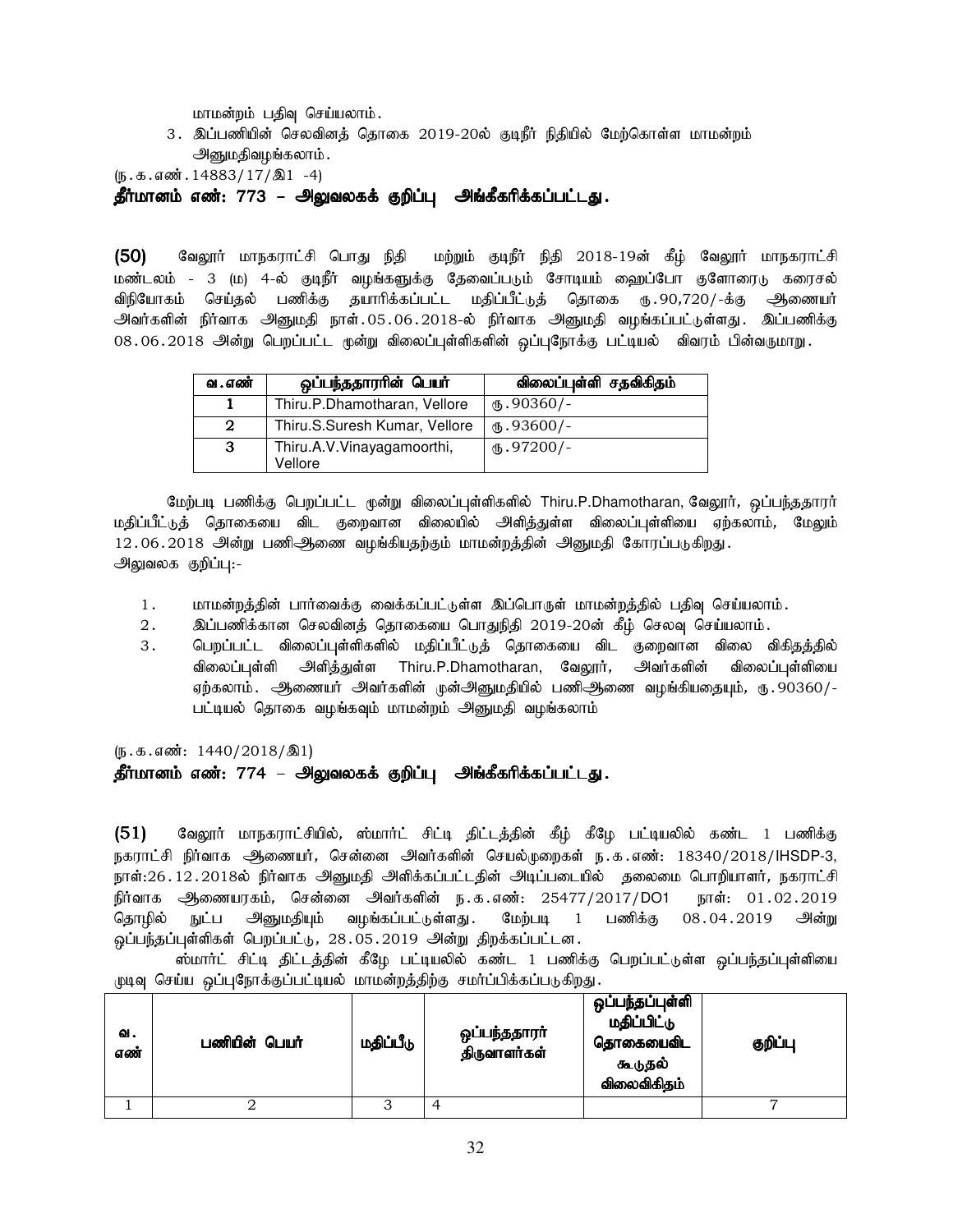|    | Construction of<br>Commercial Complex at                                          |        | M/s.V.M.Construction<br>Gudiyatham | $+4.99\%$ (L1) | ல் +4.99%<br>(L1)<br>மதிப்பீட்டுத்<br>தொகையை விட |
|----|-----------------------------------------------------------------------------------|--------|------------------------------------|----------------|--------------------------------------------------|
| ι. | Sathuvachari, Amma<br>Unavagam Campus in<br>Vellore City Municipal<br>Corporation | 520.00 | Thiru.R.Kumar,<br>Vellore-9.       | $+8.74\%$ (L2) | கூடுதலாக<br>வழங்கப்<br>பட்டுள்ளதை<br>ஏற்கலாம்    |

மேற்கண்ட பட்டியலில் கண்ட 1 பணிக்கு பெறப்பட்ட ஒப்பந்தப்புள்ளியில் மதிப்பிட்டு தொகையை விட (+4.99%) கூடுதல் விலைவிகிதத்தில் ஒப்பந்தப்புள்ளி அளித்துள்ள M/s.V.M.Construction, Gudiyatham நிறுவனத்தாரின் ஓப்பந்தப்புள்ளியை ஏற்று பட்டியலில் கண்ட 1 பணிக்கு பணி உத்திரவு வழங்க மாமன்றத்தின் அனுமதி பெறலாம்.

# அலுவலக குறிப்பு :

- 1. மாமன்றத்தின் பார்வைக்கு வைக்கப்பட்டுள்ள இப்பொருள் மாமன்றத்தில் பதிவு செய்யலாம்.
- 2. இப்பணிக்கான செலவினத் தொகையை ஸ்மார்ட் சிட்டி திட்டத்தின் கீழ் செலவு செய்யலாம்.
- 3. வேலூர் மாநகராட்சியில் ஸ்மார்ட் சிட்டி திட்டத்தின் கீழ் ஒப்பந்தப்புள்ளி கோரப்பட்ட மேலே பட்டியலில் கண்ட 1-பணிக்கு M/s.V.M.Construction, Gudiyatham நிறுவனம் மதிப்பீட்டு தொகையைவிட கூடுதல் விலைவிகத்தை L1(+4.99%) அளித்துள்ள ஒப்பந்தப்புள்ளியை மாமன்றம் ஏற்று பணி உத்திரவு வழங்க அனுமதிக்கலாம்.

(ந.க.எண். 6209/2018/S1)

# தீர்மானம் எண்: 775 – அலுவலகக் குறிப்பு அங்கீகரிக்கப்பட்டது.

(52) வேலூர் மாநகராட்சி, பகுதிகளில் பாராளூரமன்ற தேர்தல் 18 ஏப்ரல் 2019ல் நடைறெ உள்ளதால் மண்டலம் -2 வார்டு எண்:16 முதல் 30 வரை உள்ள 125 எண்கள் கேர்கல் வாக்கு சாவடிகளில் சாய்வு தளம், மின்வசதி குடி தண்ணீர் வசதி, கழிப்பறை வசதி, கதவு ஜன்னல் மற்றும் கட்டிடம் மராமத்து பணிகள், தேவையான வாக்கு சாவடிகளில் உடனே செய்ய வேண்டியுள்ளதால், மேற்கண்ட வசதிகள் பொதுநிதியில், தேர்தல் கால அவசர அவசியம் கருதி நகராட்சி சட்டம் 15ன் கீழ் செய்து முடிக்க மாவட்ட ஆட்சித்தலைவர் ஆர்ப்வு கூட்டத்தின் போது அறிவுரை வழங்கினார். எனவே மேற்கண்ட வசதிகள் செய்ய வாக்குசாவடிகள் ஆய்வு மேற்கொண்<sub>டு ரு.</sub>5.00 லட்சத்திற்கு மதிப்பீடு தயார் செய்து தற்போது தேர்தல் விதிமுறை நடப்பில் உள்ளதால் அவசர அவசியம் கருதி நகராட்சி சட்டம் 15ன் கீழ் மதிப்பீட்டு விகிதத்தில், இம்மாநகராட்சியில் பதிவு பெற்ற ஒப்பந்ததாரர் திரு.D. அடிதரசு அவர்கள் மூலம் போர்கால அடிப்படையில், மேற்கண்ட பணிகளை செய்து முடிக்கப்பட்டதை, மாமன்றத்தின் பார்வைக்கும் பதிவிற்கும் வைக்கப்படுகிறது.

### அலுவலக குறிப்பு

- 1. மாமன்றம் அனுமதிக்கலாம்
- $2.$  இப்பணிக்கான செலவினம் பொதுநிதி 2019-20ன் கீழ: வழங்கலாம், பணிஆணை வழங்கியதற்கும், பட்டியல் தொகை வழங்குவதற்கும் மாமன்றம் அனுமதிக்கலாம்

ந.க.எண்: 1375/2019/A1

# தீர்மானம் எண்: 776 – அலுவலகக் குறிப்பு அங்கீகரிக்கப்பட்டது.

 $(53)$  Baலூர் மாநகராட்சி பொது நிதி 2019-20 நகராட்சி சட்டம் 15-ன் கீழ் Rewinding and Servicing of 150 HP Coupled Motor Pumpset in Booster Pumping Station at Vellore Corporation பணிக்கு தயாரிக்கப்பட்ட மதிப்பீட்டுத் தொகை ரு.3,70,000/-க்கு ஆணையர் அவர்களின் நிர்வாக அனுமதி நாள்.03.06.2019-ல் நிர்வாக அனுமதி வழங்கப்பட்டுள்ளது. இப்பணிக்கு 07.06.2019 அன்று பெறப்பட்ட முன்று விலைப்புள்ளிகளின் ஒப்புநோக்கு பட்டியல் விவரம் பின்வருமாறு

| வ . எண் | ஒப்பந்ததாரரின் பெயர்      | விலைப்புள்ளி சதவிகிதம் |
|---------|---------------------------|------------------------|
|         | திரு. V.Sudhakar, Vellore | $\omega$ .328050/-     |
| 2       | திரு. V.S. Anandan,       | $\omega$ .332700/-     |
|         | Vellore                   |                        |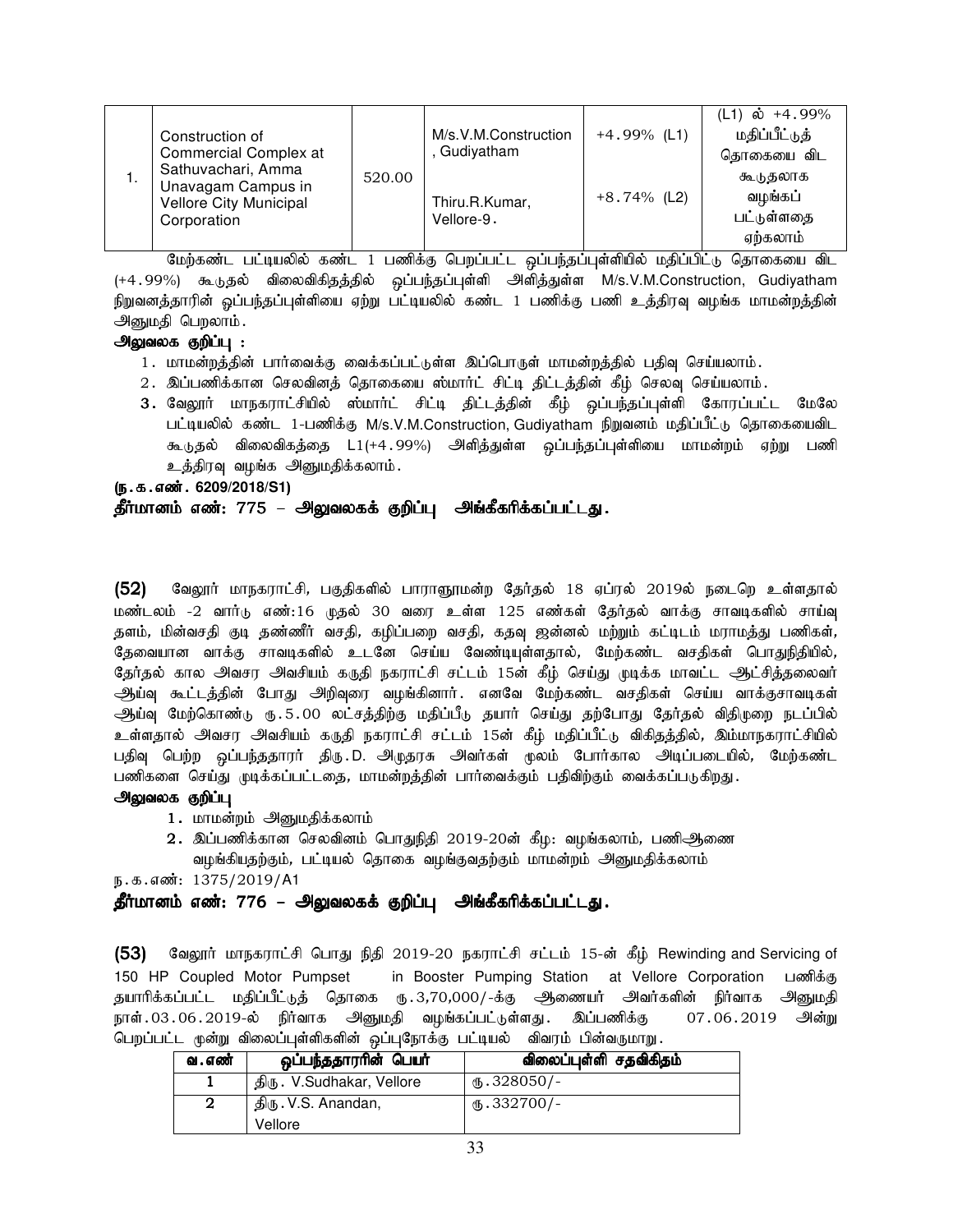| ັ | திரு. N.Srinivasan, D.C.E., | $\text{I}$ .338100/- |
|---|-----------------------------|----------------------|
|   | Vellore                     |                      |

மேற்படி பணிக்கு பெறப்பட்ட முன்று விலைப்புள்ளிகளில் குறைவானதாக திரு.V.Sudhakar Vellore <u>ஒ</u>ப்பந்ததாரர் மதிப்பீட்டுத் தொகை விலையில் அளித்துள்ள விலைப்புள்ளியை ஏற்கலாம், மேலும் திரு .V.Sudhakar, Vellore ஒப்பந்ததாரருக்கு 10<code>.06.2019</code> அன்று பணிஆணை வழங்கப்பட்டதற்கும் மாமன்றத்தின் அனுமதிக்கு கோரப்படுகிறது.

அலுவலக குறிப்பு:-

- 1. மாமன்றத்தின் பார்வைக்கு வைக்கப்பட்டுள்ள இப்பொருள் மாமன்றத்தில் பதிவு செய்யலாம்.
- 2. ng;gzpf;fhd brytpdj; bjhifia bghJ epjp 2019-20 efuhl;rp rl;lk; 15-d; fPH; செலவு செய்யலாம்.
- 3. பெறப்பட்ட விலைப்புள்ளிகளில் குறைவானதாக மதிப்பீட்டுத் தொகை விலையில் விலைப்புள்ளி அிளித்துள்ள திரு.V.Sudhakar, Vellore ஒப்பந்ததாரர் விலைப்புள்ளியை ஏற்கலாம், ஆணையர் அவர்களின் முன்அனுமதி பெற்று பணி ஆணை வழங்கியதையும் மாமன்றம் அனுமதி வழங்கலாம் .

 $(5.5.5.5\text{...})$ 

### தீர்மானம் எண்: 777 – அலுவலகக் குறிப்பு அங்கீகரிக்கப்பட்டது.

 $(54)$  Bூலூர் மாநகராட்சி பொது நிதி 2019-20 நகராட்சி சட்டம் 15-ன் கீழ் Ponnai Pumping Main 600mm PSC Pipe Leak Arrest at New Bus Stand Back Side in Vellore Corporation பணிக்கு தயாரிக்கப்பட்ட மதிப்பீட்டுத் தொகை ரு.3,00,000/-க்கு ஆணையர் அவர்களின் நிர்வாக அனுமதி நாள்.20.06.2019-ல் நிர்வாக அனுமதி வழங்கப்பட்டுள்ளது. இப்பணிக்கு 24.06.2019 அன்று பெறப்பட்ட முன்று விலைப்புள்ளிகளின் ஒப்புநோக்கு பட்டியல் விவரம் பின்வருமாறு.

| வ . எண்          | ஒப்பந்ததாரரின் பெயர்        | விலைப்புள்ளி சதவிகிதம் |
|------------------|-----------------------------|------------------------|
|                  | திரு. N.Srinivasan, D.C.E., | $\omega$ .264725/-     |
|                  | Vellore                     |                        |
| $\boldsymbol{2}$ | திரு. V.Sudhakar,           | $\text{I}5.273918/-$   |
|                  | Vellore                     |                        |
| 3                | திரு. S.Kuppusamy,          | $\times$ .298537/-     |
|                  | Vellore                     |                        |

மேற்படி பணிக்கு பெறப்பட்ட முன்று விலைப்புள்ளிகளில் குறைவானதாக திரு.N.Srinivasan,D.C.E., Vellore ஒப்பந்ததாரர் மதிப்பீட்டுத் தொகை விலையில் அி்த்துள்ள விலைப்புள்ளியை ஏற்கலாம், மேலும் திரு . N.Srinivasan,D.C.E., Vellore ஒப்பந்ததாரருக்கு 25 . 06 . 2019 அன்று பணிஆ்ணை வழங்கப்பட்டதற்கும் மாமன்றத்தின் அனுமதிக்கு கோரப்படுகிறது.

அலுவலக குறிப்பு:-

- 1. khr மன்றத்தின் பார்வைக்கு வைக்கப்பட்டுள்ள இப்பொருள் மாமன்றத்தில் பதிவு செய்யலாம்.
- 2 . இப்பணிக்கான செலவினத் தொகையை பொது நிதி 2019-20 நகராட்சி சட்டம் 15-ன் கீழ் செலவு செய்யலாம்.
- 3 . பெறப்பட்ட விலைப்புள்ளிகளில் குறைவானதாக மதிப்பீட்டுத் தொகை விலையில் விலைப்புள்ளி அிளித்துள்ள திரு.N.Srinivasan,D.C.E., Vellore ஒப்பந்ததாரர் விலைப்புள்ளியை ஏற்கலாம், ஆணையர் அவர்களின் முன்அனுமதி பெற்று பணி ஆணை வழங்கியதையும் மாமன்றம் அனுமதி வழங்கலாம்.

 $(5.5.5.5\frac{1}{2466}/2019/ E1)$ 

### தீர்மானம் எண்: 778 – அலுவலகக் குறிப்பு அங்கீகரிக்கப்பட்டது.

(55) வேலூர் மாநகராட்சி பொது நிதி 2019-20ன் கீழ் Repair and Seervice of Air -Conditioners at Main Office in Vellore Corporation பணிக்கு தயாரிக்கப்பட்ட மதிப்பீட்டுத் தொகை ரூ. 1,50,000/-க்கு ஆணையா் அவர்களின் நிர்வாக அனுமதி நாள்.03.06.2019-ல் நிர்வாக அனுமதி வழங்கப்பட்டுள்ளது. இப்பணிக்கு 07.06.2019 அன்று பெறப்பட்ட முன்று விலைப்புள்ளிகளின் ஒப்புநோக்கு பட்டியல் விவரம் பின்வருமாறு.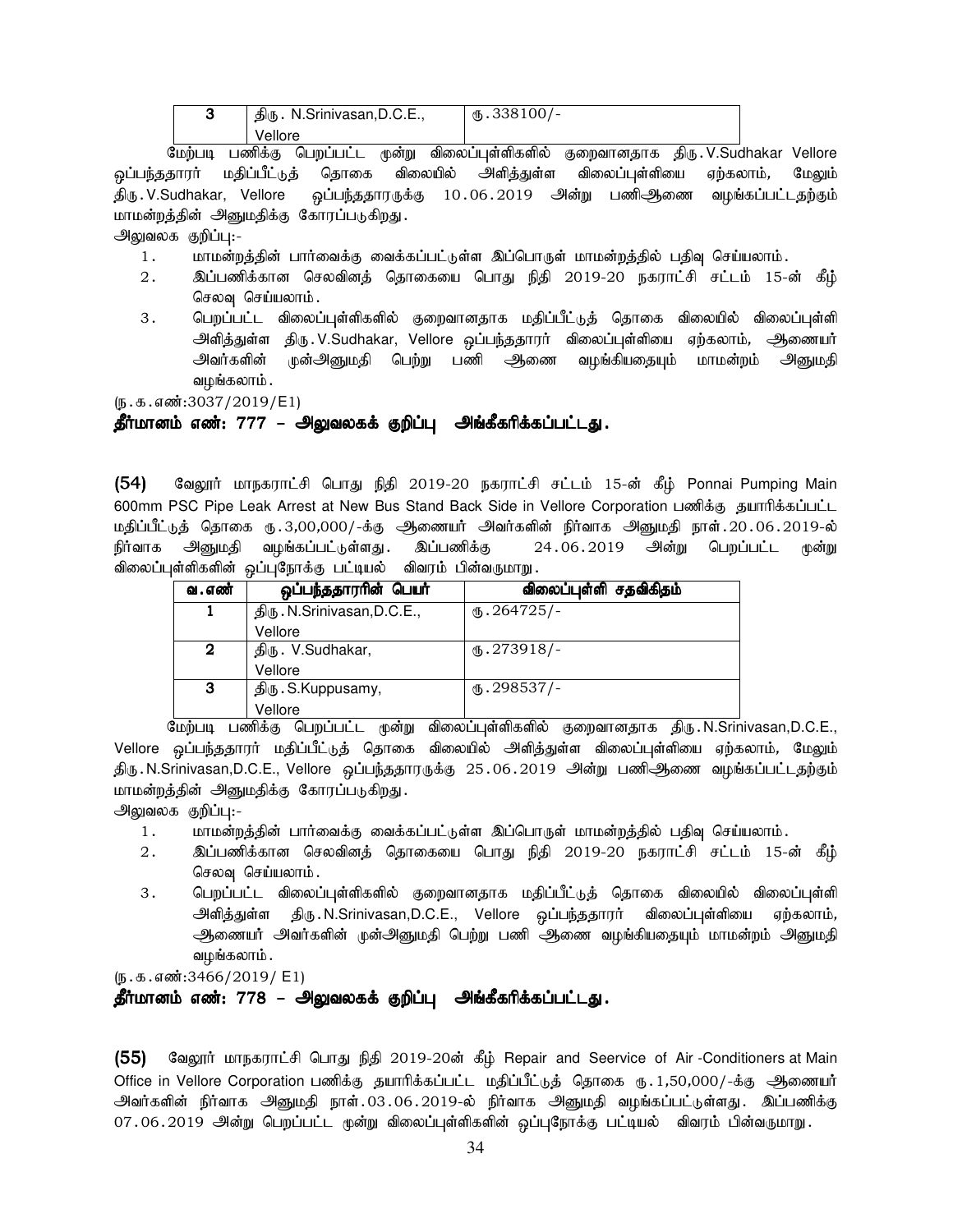| வ . எண் | ஒப்பந்ததாரரின் பெயர் | விலைப்புள்ளி சதவிகிதம் |
|---------|----------------------|------------------------|
|         | திரு. V.S. Anandan   | $\text{I}31850/-$      |
|         | Vellore              |                        |
| 2       | திரு. S.Kuppusamy,   | $\text{I}35650/-$      |
|         | Vellore              |                        |
| З       | திரு. V.Sudhakar,    | $\text{I}42800$ /-     |
|         | Vellore              |                        |

மேற்படி பணிக்கு பெறப்பட்ட முன்று விலைப்புள்ளிகளில் குறைவானதாக திரு. V.S. Anandan, Vellore <u>ஒ</u>ப்பந்ததாரர் மதிப்பீட்டுத் தொகை விலையில் அளித்துள்ள விலைப்புள்ளியை ஏற்கலாம், மேலும் திரு. V.S. Anandan, Vellore ஒப்பந்ததாரருக்கு 10.06.2019 அன்று பணிஅிணை வழங்கப்பட்டதற்கும் மாமன்றத்தின் அனுமதிக்கு கோரப்படுகிறது.

அலுவலக குறிப்பு:-

- 1. khr மன்றத்தின் பார்வைக்கு வைக்கப்பட்டுள்ள இப்பொருள் மாமன்றத்தில் பதிவு செய்யலாம்.
- 2. இப்பணிக்கான செலவினத் தொகையை பொது நிதி 2019-20 ன் கீழ் செலவு செய்யலாம்.
- 3. பெறப்பட்ட விலைப்புள்ளிகளில் குறைவானதாக மதிப்பீட்டுத் தொகை விலையில் விலைப்புள்ளி அளித்துள்ள திரு. V.S. Anandan, Vellore ஒப்பந்ததாரர் விலைப்புள்ளியை ஏற்கலாம், ஆணையர் அவர்களின் முன்அனுமதி பெற்று பணி ஆணை வழங்கியதையும் மாமன்றம் அனுமதி வழங்கலாம் .

 $(5.5.5.5\frac{1}{2038}/2019/$  E1)

# <u>தீ</u>ர்மானம் எண்: 779 – அலுவலகக் குறிப்பு அங்கீகரிக்கப்பட்டது.

(56) வேலூர் மாநகராட்சி குடிநீர் நிதி 2019-20 கீழ் Karugambathur 400 mm Dia D.I Pipe Leak Arrest at in Vellore Corporation பணிக்கு தயாரிக்கப்பட்ட மதிப்பீட்டுத் தொகை ரு. 50,000/-க்கு ஆணையர் அவர்களின் நிர்வாக அனுமதி நாள்.20.06.2019-ல் நிர்வாக அனுமதி வழங்கப்பட்டுள்ளது. இப்பணிக்கு 24.06.2019 அன்று பெறப்பட்ட முன்று விலைப்புள்ளிகளின் ஒப்புநோக்கு பட்டியல் விவரம் பின்வருமாறு.

| வ . எண் | ஒப்பந்ததாரரின் பெயர்       | விலைப்புள்ளி சதவிகிதம் |
|---------|----------------------------|------------------------|
|         | திரு. S.Kuppusamy Vellore  | $(B.43490/-$           |
|         | திரு. V.S. Anandan Vellore | $\omega$ .44182/-      |
| 3       | திரு. V.Sudhakar, Vellore  | $\omega$ .45772/-      |

மேற்படி பணிக்கு பெறப்பட்ட முன்று விலைப்புள்ளிகளில் குறைவானதாக திரு. S.Kuppusamy Vellore <u>ஒ</u>ப்பந்ததாரர் மதிப்பீட்டுத் தொகை விலையில் அளித்துள்ள விலைப்புள்ளியை ஏற்கலாம், மேலும் திரு .S.Kuppusamy, Vellore ஒப்பந்ததாரருக்கு 25.06.2019 அன்று பணிஅிணை வழங்கப்பட்டதற்கும் மாமன்றத்தின் அனுமதிக்கு கோரப்படுகிறது.

அலுவலக குறிப்பு:-

- 1. khkd;wj;jpd; ghh;itf;F itf;fg;gl;Ls;s ng;bghUs; khkd;wj;jpy; gjpt[ bra;ayhk;.
- 2. ng;gzpf;fhd brytpdj; bjhifia bghJ epjp 2019-20 efuhl;rp rl;lk; 15-d; fPH; செலவு செய்யலாம்.
- 3 . பெறப்பட்ட விலைப்புள்ளிகளில் குறைவானதாக மதிப்பீட்டுத் தொகை விலையில் விலைப்புள்ளி அளித்துள்ள திரு. S.Kuppusamy,, Vellore ஒப்பந்ததாரர் விலைப்புள்ளியை ஏற்கலாம், ஆணையர் அவர்களின் முன்அனுமதி பெற்று பணி அகணை வழங்கியதையும் மாமன்றம் அ<u>னு</u>மதி வழங்கலாம்.

 $(5.5.5.5\cdot 3467/2019/E1)$ 

தீர்மானம் எண்: 780 – அலுவலகக் குறிப்பு அங்கீகரிக்கப்பட்டது.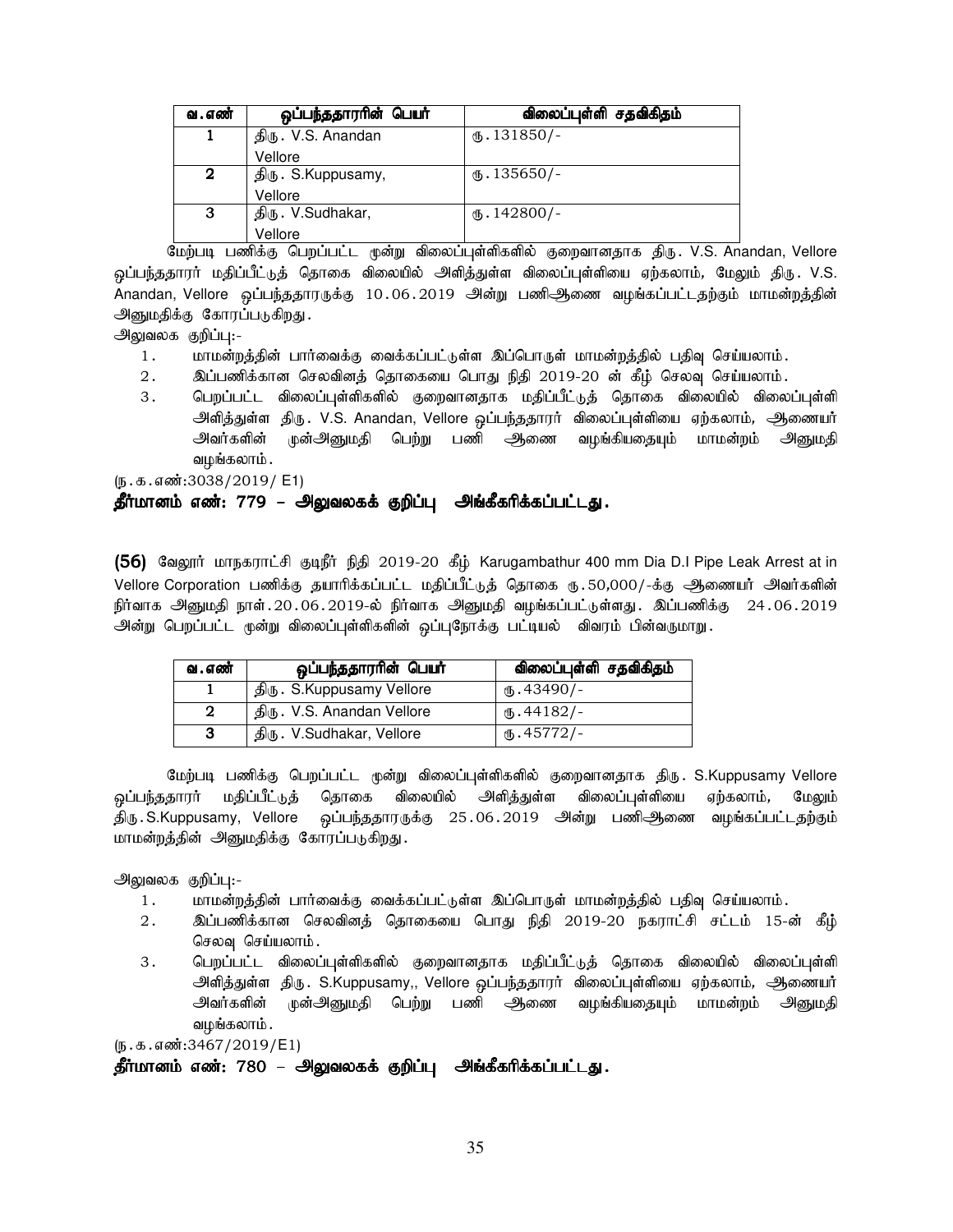(57) வேலூா் மாநகராட்சியில்பணிபுாியும் உதவியாளா்கள்அரசாணை எண்.125, நகராட்சிநிா்வாகம் மற்றும் குடிநீா் வழஙகல்துறை, நாள்.26.11.2018ன் படி உதவி வருவாய் அலுவலா் பணியிடஙகள் ஏ<u>கு</u>ம் தோற்றுவிக்கப்படவில்லை எனவும், அனைத்து மாநகராட்சிகளில் வருவாய்பிரிவில் உதவி வருவாய் அலுவலா் பணியிடஙகள் தோற்றுவிக்ககருத்துரு அனுப்புமாறு வேலூா் மாநகராட்சி உதவியாளா்கள் விண்ணப்பத்தில் கோரியுள்ளனர்.

வேலூா் மாநகராட்சியில்பொதுப்பணிகள்மற்றும் அரசிதழில்அறிவிக்கப்படும் திட்டப்பணிகளை செயல்படுத்தும் பொருட்டுஇம்மாநகராட்சியில்ஒவ்வொருமண்டலத்திலும் ஒருகண்காணிப்பாளா் மற்றும் மையஅலுவலத்தில்பொதுப்பிரிவுமற்றும் பொறியியல்பிரிவில்ஒருகண்காணிப்பாளா் நிா்வாகஅலுவலா்—1, கணக்குஅலுவலா்—1, செயற்பொறியாளா், உதவிசெயற்பொறியாளா் எனதலைமைஅலுவலா்கள்உள்ளனா். MdhštUthŒÃçé‰Fk£L« k©lymséšjiyikmYty® f©fhâ¡fxUtU« இல்லை.எனவேமாநகராட்சியில்தற்போதுவருவாய்இனஙகள்கீழ்கண்டவாறுஉள்ள<u>த</u>ு.

| வ.எண்   | இனம்               | வரிவிதிப்பு எண் | தொகை          |
|---------|--------------------|-----------------|---------------|
|         |                    |                 | (இலட்சத்தில்) |
| 1.      | சொத்துவரி          | 116738          | 3665.52       |
| 2.      | குடிநீா் கட்டணம்   | 62392           | 1497.21       |
| 3.      | தொழில்வரி          | 7370            | 501.62        |
| 4.      | வாியில்லாஇனஙகள்    | 1804            | 940.51        |
| 5.      | சுகாதாரசேவைகட்டணம் | 104658          | 451.05        |
| 6.      | புதைவடிகால்நிதி    | 2830            | 57.67         |
| மொத்தம் |                    | 295792          | 7113.58       |

மேலும் வரிவசூல்பணியினைமண்டலஅளவில்கண்காணிக்கும் வருவாய் இனஙகளை கண்டறிந்து மாநகராட்சிக்கு கூடுதல் வருவாய்ஈட்டவும் நான்குமண்டலம் அலுவலஙகளுக்கு ஒருஉதவிவருவாய்அலுவலா் வீதம் நான்குஉதவிவருவாய்அலுவலா் பணியிடஙகள்தோற்றுவிக்கஅரசின் அனுமதிபெற்றுபதவிதோற்றுவிப்பதன் <sub>டீ</sub>ழலம் ஆண்டு ஒன்றுக்கு ரூ.97200/− மட்டும் செலவினமாகும். தற்போதுஇம்மாநகராட்சியில்நிதிச்சுமை 49%க்கு குறைவாகவேஉள்ளது. எனவேவேலூா் 4 cjétUthŒmYty®fŸkhefuh£ÁæštNšgâæidf©fhâ¡fΫ Jçjkhf tNš பணிமேற்கொள்ளவும் கூடுதல்வருவாய்ஈட்டும் இனஙகள்கண்டறிந்து மாநகராட்சி வருவாயினை பெருகும் பொருட்டு வருவாய்பிரிவில் தலைமை ஏற்று கண்காணிக்க உரிய அலுவலர்கள் இல்லாதகாரணத்தால்இம்மாநகராட்சிக்குநான்குமண்டலஙகளுக்குஒருஉதவிவருவாய்,அலுவலா் வீதம் நான்கு உதவிவருவாய்அலுவலா் பணியிடஙகள்தோற்றுவித்துநியமனம் செய்ய அரசுக்கு பாிந்துரை செய்யமாமன்றத்தின் <u>அனுமதிக்கும் ஒப்புதலுக்குவைக்கப்படுகிறது.</u>

**அலுவலக குறிப்பு:** மாமன்றம் அரசிற்குபாிந்துரைசெய்யஅனுமதிஅளிக்கலாம். (ந.க.எண்.சி1/6091/2018)

தீர்மானம் எண்: 781 – அலுவலகக் குறிப்பு அங்கீகரிக்கப்பட்டது.

- $(58)$   $1.$  திரு.G.குணசேகரன், கண்காணிப்பாளர், மண்டலம் $-3$  வேலூர் மாநகராட்சி அவர்களின் விண்ணப்ப மனு நாள்.01.02.2019.
	- $2.$  திருமதி.த.வண்ணமலா் இளவரசி, கண்காணிப்பாளா், மண்டலம் $-2$ , வேலூா் மாநகராட்சி அவா்களின் விண்ணப்ப மனு நாள்.01.02.2019.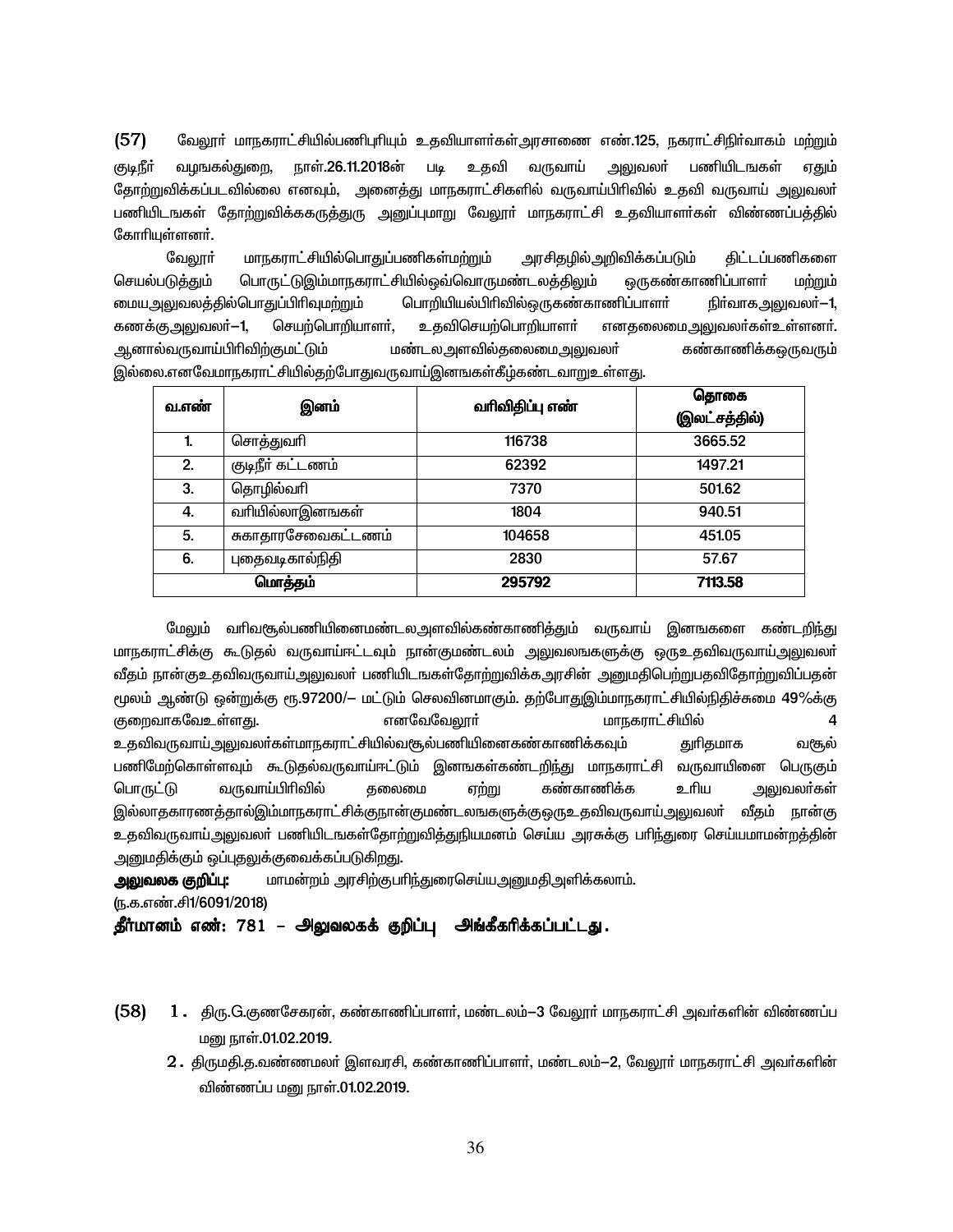மேற்கண்ட நபர்கள் மனுவில் தெரிவித்துள்ளவாறு நிர்வாக அலுவலர் / கணக்கு அலுவலர் பதவி உயர்வு வழஙகுவது குறித்து கோாிக்கை பெறப்பட்டதன் அடிப்படையில் வேலூா் மாநகராட்சி தரம் உயா்த்தப்பட்டதை தொடா்ந்து அரசாணை (நிலை) எண்.125, நகராட்சி நிா்வாகம் மற்றும் குடிநீா் வழஙகல் (மா.ந.6) துறை, நாள்.26.11.2018ன் படி தற்போது வேலூா் மாநகராட்சியில் பல திட்டப்பணிகள் நிறைவேற்றப்பட வேண்டியுள்ளதாலும், நிர்வாக பணிகளை திறம்பட செயலாற்றப்பட வேண்டியுள்ளதாலும், இம்மாநகராட்சியின் மொத்த வருவாயில் ஊதியம் மற்றும் ஒய்வூதிய செலவினம் 49 % கீழே உள்ளதாலும் வ.எண்.1—ல் குறிப்பிட்டுள்ள திரு.G.குணசேகரன், 30.06.2020ல் ஓய்வு பெற உள்ளதால் அன்னாருக்கு முன்னுரிமை அளித்தும், வ.எண்.2ல் குறிப்பிட்டுள்ள திருமதி.த.வண்ணமலர் இளவரசி, PGDFAM (Post Graduate Diploma in Financial and Management) ஒரு வருட காலம் கல்வி பயின்று முடித்துள்ளமையாலும், மேலும் அன்னாா் வேலூா் மாநகராட்சி கணக்கு பிரிவில் கணக்கர் பொறுப்பில் முன்றாண்டுகளுக்கு மேல் பணிபுரிந்து வந்ததாலும், வேலூர் மாநகராட்சி ஆகி பத்தாண்டுகள் கடந்த நிலையில், தமிழ்நாடு மாநகராட்சி பணியாளா்கள் அமைப்பு விதிகள்**1996**—ன்படி கண்காணிப்பாளா் நிலையில் இருந்து நிா்வாக அலுவலா் / கணக்கு அலுவலா் பதவி உயா்வு வழஙகும் கால வரம்பினை தளா்த்தி முதுநிலைப் பட்டியலில் கண்டுள்ளவாறு மேற்கண்ட பணியாளா்களுக்கு பதவி உயா்வு வழஙக கோரி பரிந்துரை செய்ய மாமன்றத்தின் அனுமதிக்கும் ஒப்புதலுக்கும் சமா்ப்பிக்கப்படுகிறது.

<mark>அலுவலக குறிப்பு : 1</mark>. திரு.G.குணசேகரன், கண்காணிப்பாளர்,

2. திருமதி.த.வண்ணமலா் இளவரசி, கண்காணிப்பாளா் ஆகிய பணியாளர்களின் விண்ணப்ப கோரிக்கையினை மாமன்றம் பரிந்துரை செய்யலாம்.

# <u>ந.க.எண்.சி1/6091/2018</u>

# தீர்மானம் எண்: 782 – அலுவலகக் குறிப்பு அங்கீகரிக்கப்பட்டது.

 $(59)$  வேலூர் மாநகராட்சி பொது நிதி 2018-19ன் கீழ் மாநகராட்சி நான்கு மண்டல அலுவலக அலுவலக கணினிகளுக்கு தேவையான CD Xerox toner Toner உபகரணங்கள் சப்ளை செய்தல் பணிக்கு தயாரிக்கப்பட்ட மதிப்பீட்டுத் தொகை ரு. 9,85,000/-க்கு, மாமன்ற தீர்மானம் எண்:267, நாள்:30 . 05 . 2018ல் நிர்வாக அ்னுமதி வழங்கப்பட்டு, 20.07.2018ல் ஒப்பந்தப்புள்ளி மேற்கொள்ளப்பட்டதில் M/s Gets Computers Accessories, Vellore நிறுவனம் மதிப்பீட்டுத் தொகைக்கு கொடுத்துள்ள ஒப்பந்தப்புள்ளி ஏற்கப்பட்டு, மாமன்ற தீர்மான எண்.326 நாள்.31.07.18ல் அனுமதி வழங்கப்பட்டு 2018-19க்கு ஓர் ஆண்டிற்கு பணிகள் செய்து முடிக்கப்பட்டது. பணியின் அவசியம் கருதி 2019-20 ஓர் ஆண்டிற்கு ரூ.9.85 இலட்சத்திற்கு அதே நிறுவனத்தின் முலம் அதே விலை விகிதத்தில் மேற்கொள்ளவும், பணி உத்தரவு வழங்கவும், மேற்படி விவரம் மாமன்றத்தின் பார்வைக்கும் பதிவிற்கும் பொருள் வைக்கப்படுகிறது.

### அலுவலக குறிப்பு:-

1. மாமன்றத்தின் பார்வைக்கு வைக்கப்பட்டுள்ள இப்பொருள் மாமன்றம் பதிவு செய்யலாம்.

2. இப்பணிக்கான செலவினத்தொகையை பொதுநிதி 2019-20-ன் கீழ் செலவு செய்யலாம்.

 $(\mathfrak{g.5.45001}.2685/2018/\mathcal{A})$ 

தீர்மானம் எண்: 783 – அலுவலகக் குறிப்பு அங்கீகரிக்கப்பட்டது.

 $(60)$  வேலூர் மாநகராட்சி பொது நிதி 2018-19ன் கீழ் மாநகராட்சி நான்கு மண்டல அலுவலக கணினிகள், பிரிண்டர்கள், UPS, Fax, Xerox Machine ஆகியவற்றுக்கான வருடாந்திர பராமரிப்பு பணி செய்தல் பணிக்கு தயாரிக்கப்பட்ட மதிப்பீட்டுத் தொகை ரு. 5,90,000/-க்கு, மாமன்ற தீர்மானம் எண்:264,<br>நாள்:30 . 05 . 2018ல் நிர்வாக அனுமதி வழங்கப்பட்டு, 20 . 07 . 2018ல் வப்பந்தப்புள்ளி நாள்:30.05.2018ல் நிர்வாக அனுமதி வழங்கப்பட்டு, 20.07.2018ல் ஒப்பந்தப்புள்ளி மேற்கொள்ளப்பட்டதில் M/s Gets Computers Accessories, Vellore நிறுவனம் மதிப்பீட்டுத் தொகைக்கு கொடுத்துள்ள ஒப்பந்தப்புள்ளி ஏற்கப்பட்டு, மாமன்ற தீர்மான எண்.326 நாள்.31.07.18ல் அனுமதி வழங்கப்பட்டு 2018-19க்கு ஓர் ஆண்டிற்கு பணிகள் செய்து முடிக்கப்பட்டது. பணியின் அவசியம் கருதி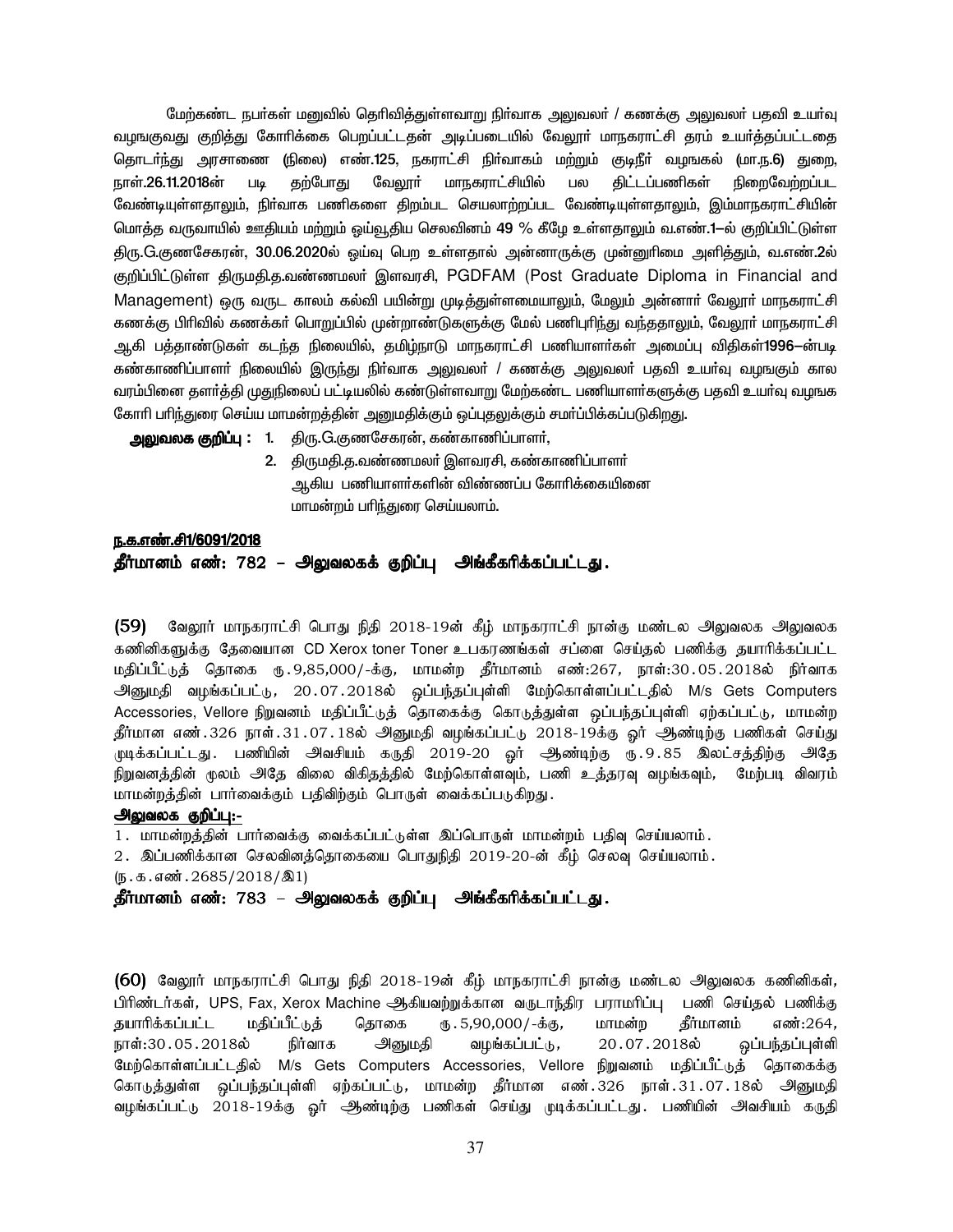2019-20 ஓர் அூண்டிற்கு ரு.5.90 இலட்சத்திற்கு அதே நிறுவனத்தின் முலம் அதே விலை விகிதத்தில் மேற்கொள்ளவும், பணி உத்தரவு வழங்கவும், மேற்படி விவரம் மாமன்றத்தின் பார்வைக்கும் பதிவிற்கும் பொருள் வைக்கப்படுகிறது.

### அலுவலக குறிப்பு:-

1. மாமன்றத்தின் பார்வைக்கு வைக்கப்பட்டுள்ள இப்பொருள் மாமன்றம் பதிவு செய்யலாம்.

2. இப்பணிக்கான செலவினத்தொகையை பொதுநிதி 2019-20-ன் கீழ் செலவு செய்யலாம்.

 $(D.5.5.5001.2685/2018/21)$ 

<u>தீர்மானம் எண்: 784 – அலுவலகக் குறிப்பு</u> அங்கீகரிக்கப்பட்டது.

(61) வேலூர் மாநகராட்சி பொது நிதி 2018-19ன் கீழ் மாநகராட்சி அலுவலக கணினிகளுக்கு தேவையான Toner CD Xerox toner உபகரணங்கள் சப்ளை செய்தல் பணிக்கு தயாரிக்கப்பட்ட மதிப்பீட்டுத் தொகை ரு. 9,90,000/-க்கு, மாமன்ற தீர்மானம் எண்:265, நாள்:30 .05 .2018ல் நிர்வாக அனுமதி வழங்கப்பட்டு,  $20.07.2018$ ல் ஒப்பந்தப்புள்ளி மேற்கொள்ளப்பட்டதில் M/s Gets Computers Accessories, Vellore நிறுவனம் மதிப்பீட்டுத் தொகைக்கு கொடுத்துள்ள ஒப்பந்தப்புள்ளி ஏற்கப்பட்டு, மாமன்ற தீர்மான எண்.326 நாள்.31.07.18ல் அனுமதி வழங்கப்பட்டு 2018-19க்கு ஓர் அண்டிற்கு பணிகள் செய்து முடிக்கப்பட்டது. பணியின் அவசியம் கருதி 2019-20 ஓர் ஆண்டிற்கு ரு.9.90 இலட்சத்திற்கு அதே நிறுவனத்தின் முலம் அதே விலை விகிதத்தில் மேற்கொள்ளவும், பணி உத்தரவு வழங்கவும், மேற்படி விவரம் மாமன்றத்தின் பார்வைக்கும் பதிவிற்கும் பொருள் வைக்கப்படுகிறது.

### அலுவலக குறிப்பு:-

1. மாமன்றத்தின் பார்வைக்கு வைக்கப்பட்டுள்ள இப்பொருள் மாமன்றம் பதிவு செய்யலாம்.

2. இப்பணிக்கான செலவினத்தொகையை பொதுநிதி 2019-20-ன் கீழ் செலவு செய்யலாம்.

 $(5.5.5.52018/2018)$ 

தீர்மானம் எண்: 785 – அலுவலகக் குறிப்பு அங்கீகரிக்கப்பட்டது.

(62) மேலூர் மாநகராட்சி பொது நிதி 2018-19ன் கீழ் மாநகராட்சி மைய அலுவலகம், Maternity centers வரிவசூல் மையங்கள் ஆகியவற்றில் உள்ள கணினிகள், பிரிண்டர்கள், UPS, Fax, Xerox Machine ஆகியவற்றுக்கான வருடாந்திர பராமரிப்பு பணி செய்தல் பணிக்கு தயாரிக்கப்பட்ட மதிப்பீட்டுத் தொகை ரு.8,95,000/-க்கு, மாமன்ற தீர்மானம் எண்:265, நாள்:30.05.2018ல் நிர்வாக அனுமதி வழங்கப்பட்டு, 20.07.2018ல் ஒப்பந்தப்புள்ளி மேற்கொள்ளப்பட்டதில் M/s Gets Computers Accessories, Vellore நிறுவனம் மதிப்பீட்டுத் தொகைக்கு கொடுத்துள்ள ஒப்பந்தப்புள்ளி ஏற்கப்பட்டு, மாமன்ற தீர்மான எண்.326 நாள்.31.07.18ல் அனுமதி வழங்கப்பட்டு 2018-19க்கு ஓர் ஆண்டிற்கு பணிகள் செய்து முடிக்கப்பட்டது. பணியின் அவசியம் கருதி 2019-20 ஓர் <u>ஆண்டிற்கு</u> ரூ.8.95 இலட்சத்திற்கு அதே நிறுவனத்தின் முலம் அதே விலை விகிதத்தில் மேற்கொள்ளவும், பணி உத்தரவு வழங்கவும், மேற்படி விவரம் மாமன்றத்தின் பார்வைக்கும் பதிவிற்கும் பொருள் வைக்கப்படுகிறது.

### அலுவலக குறிப்பு:-

1. மாமன்றத்தின் பார்வைக்கு வைக்கப்பட்டுள்ள இப்பொருள் மாமன்றம் பதிவு செய்யலாம்.

2. இப்பணிக்கான செலவினத்தொகையை பொதுநிதி 2019-20-ன் கீழ் செலவு செய்யலாம்.

 $(\mathfrak{g}.\mathfrak{g}.\mathfrak{g}.$  எண். 2685/2018/ $\mathfrak{A}1$ 

தீர்மானம் எண்: 786 – அலுவலகக் குறிப்பு அங்கீகரிக்கப்பட்டது.

 $(63)$  Bதனூர் மாநகராட்சி பொது நிதி 2019-20 நகராட்சி சட்டம் 15-ன் கீழ் Providing Retaining Wall and Silt Removal at V.G.Rao Nagar `A` Sector to Thiruvalluvar Nagar Ward No:6, Zone-I Vellore Corporation பணிக்கு தயாரிக்கப்பட்ட மதிப்பீட்டுத் தொகை ரு. 9,00,000/-க்கு அிணையர் அவர்களின் நிர்வாக அனுமதி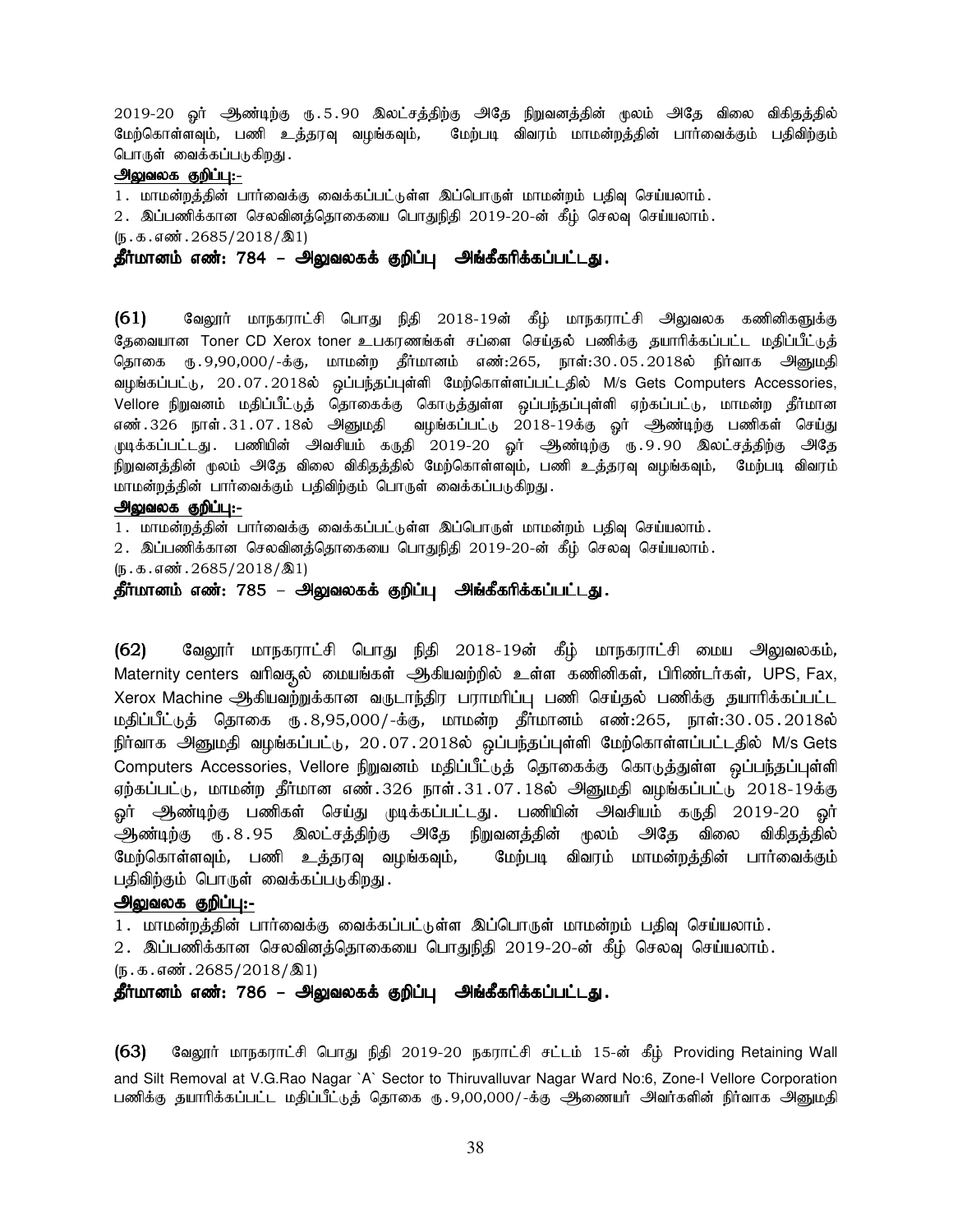| ஒப்பந்ததாரரின் பெயர்      | விலைப்புள்ளி சதவிகிதம்      |
|---------------------------|-----------------------------|
| D.Ezhilkumar,             | $\times$ .789682/-          |
| Vellore                   |                             |
| M/S.Kay Yes Construction, | $\text{I}$ .798001/-        |
| Vellore                   |                             |
| S.Kuppusamy, Vellore      | $\textcircled{t}$ .821988/- |
|                           |                             |

நாள்.21.06.2019-ல் நிர்வாக அனுமதி வழங்கப்பட்டுள்ளது. இப்பணிக்கு 24.06.2019 அன்று பெறப்பட்ட முன்று விலைப்புள்ளிகளின் ஒப்புநோக்கு பட்டியல் விவரம் பின்வருமாறு.

மேற்படி பணிக்கு பெறப்பட்ட முன்று விலைப்புள்ளிகளில் குறைவானதாக D.Ezhilkumar, Vellore ஒப்பந்ததாரர் மதிப்பீட்டுத் தொகை விலை விகிதத்தில் அி்த்துள்ள விலைப்புள்ளியை ஏற்கலாம், மேலும் D.Ezhilkumar, Vellore வப்பந்தாரருக்கு 25.06.2019 அன்று பணிஆிணை வழங்கப்பட்டதற்கும் மாமன்றக்தின் அனுமதிக்கு கோரப்படுகிறது.

அலுவலக குறிப்பு:-

- 1. khr மன்றத்தின் பார்வைக்கு வைக்கப்பட்டுள்ள இப்பொருள் மாமன்றத்தில் பதிவு செய்யலாம்.
- 2. ng;gzpf;fhd brytpdj; bjhifia bghJ epjp 2019-20 efuhl;rp rl;lk; 15-d; fPH; செலவு செய்யலாம்.
- 3. பெறப்பட்ட விலைப்புள்ளிகளில் குறைவானதாக மதிப்பீட்டுத் தொகை விலை விகிதத்தில் விலைப்புள்ளி அிளித்துள்ள D.Ezhilkumar, Vellore ஒப்பந்ததாரரின் விலைப்புள்ளியை ஏற்கலாம், அணையர் அவர்களின் முன்அனுமதி பெற்று பணி ஆணை வமங்கியதையும் மாமன்றம் அனுமதி வழங்கலாம்.

 $(5.5.5 \text{...} \cdot 3468/2019/S1)$ 

தீர்மானம் எண்: 787 – அலுவலகக் குறிப்பு அங்கீகரிக்கப்பட்டது.

(64) வேலூர் மாநகராட்சி பொது நிதி 2019-20 நகராட்சி சட்டம் 15-ன் கீழ் Construction of Toilet, BathRoom and Compound Wall Gate at Kulakarai Street Magalier Self Help Group Building in Ward No.7, Zone- I Vellore Corporation பணிக்கு தயாரிக்கப்பட்ட மதிப்பீட்டுத் தொகை ரு.9,00,000/-க்கு ஆணையர் அவர்களின் நிர்வாக அனுமதி நாள்.21.06.2019-ல் நிர்வாக அனுமதி வழங்கப்பட்டுள்ளது. இப்பணிக்கு 24.06.2019 அன்று பெறப்பட்ட முன்று விலைப்புள்ளிகளின் ஒப்புநோக்கு பட்டியல் விவரம் பின்வருமாறு

| வ . எண்     | ஒப்பந்ததாரரின் பெயர்      | விலைப்புள்ளி சதவிகிதம் |
|-------------|---------------------------|------------------------|
|             | M/S.Kay Yes Construction, | $(D.771841)$ -         |
|             | Vellore                   |                        |
| $\mathbf 2$ | D.Ezhilkumar,             | ტ.779655/-             |
|             | Vellore                   |                        |
| 3           | S.Kuppusamy, Vellore      | $\omega$ .802167/-     |

மேற்படி பணிக்கு பெறப்பட்ட முன்று விலைப்புள்ளிகளில் குறைவானதாக M/S.Kay Yes Construction, Vellore நிறுவனத்தார் மதிப்பீட்டுத் தொகை விலை விகிதத்தில் அளித்துள்ள விலைப்புள்ளியை ஏற்கலாம், மேலும் M/S.Kay Yes Construction, Vellore நிறுவனத்தாருக்கு 25.06.2019 அன்று பணிஅிணை வழங்கப்பட்டதற்கும் மாமன்றத்தின் அனுமதிக்கு கோரப்படுகிறது .

அலுவலக குறிப்பு:-

1. மாமன்றத்தின் பார்வைக்கு வைக்கப்பட்டுள்ள இப்பொருள் மாமன்றத்தில் பதிவு செய்யலாம்.